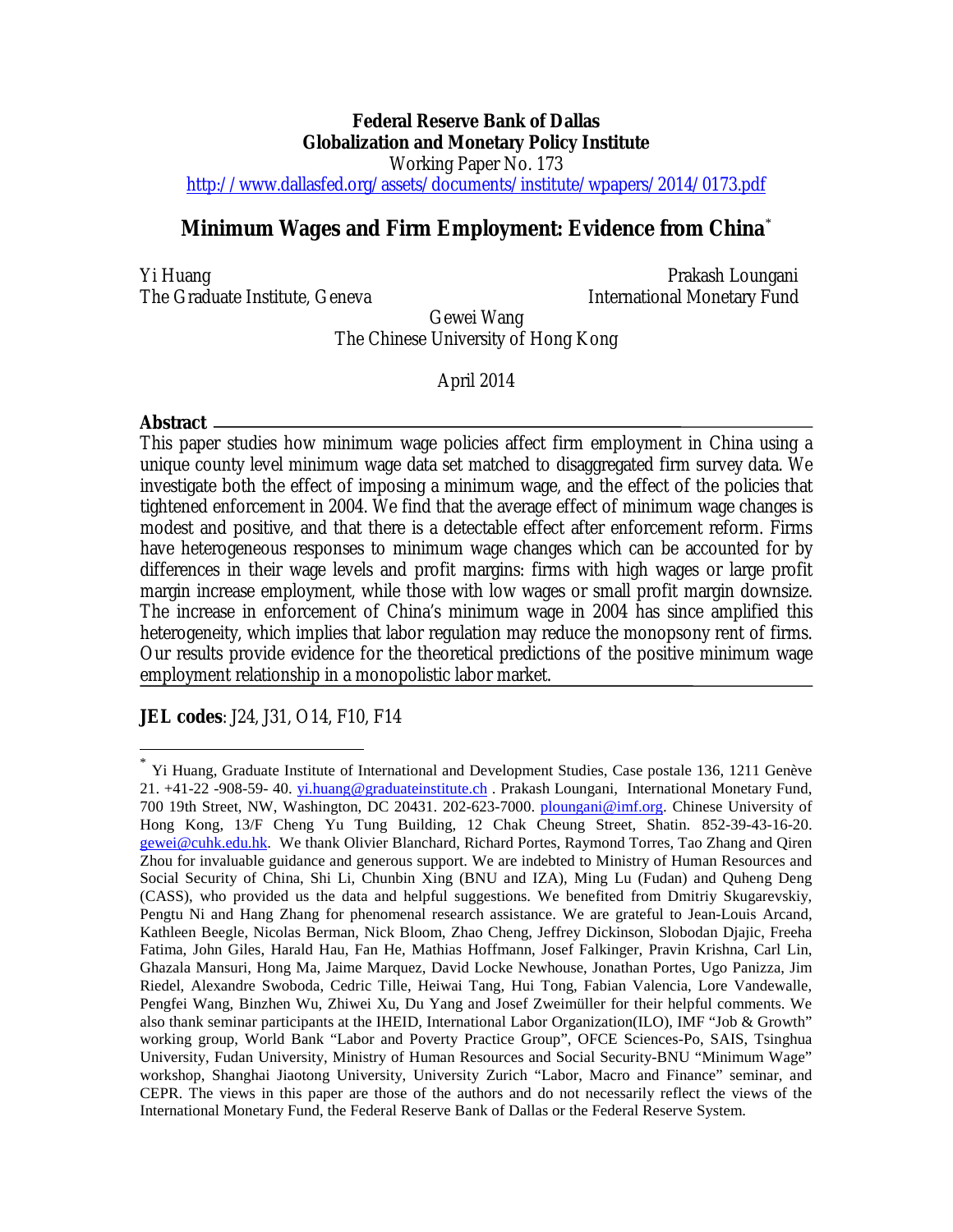# 1 Introduction

The substantial literature on the effects of the minimum wage arrives at little consensus on the impact on a firm's employment decisions. While [Brown](#page-55-0) [\(1999\)](#page-55-0) finds that changes in the minimum wage have a negative impact on employment, [Card and Krueger](#page-56-0) [\(1995\)](#page-56-0) and [Dickens](#page-56-1) [et al.](#page-56-1) [\(1999\)](#page-56-1) find an insignificant impact. A literature review shows that the evidence impacts of the minimum wage is quite mixed [\(Neumark and Wascher, 2007\)](#page-57-0).

One of the challenges in measuring the impact of the minimum wage is that the impact may be quite heterogeneous across firms and workers. For instance, some recent research for the UK has found that the enforcement of minimum wage policies raises employee wages but also significantly reduces profitability, especially those in industries with relatively high market power [\(Draca et al., 2011\)](#page-56-2).

Another challenge comes from the endogenous nature of government policies. The response of firm employment to minimum wages depends on the shape of the labor demand schedule in the range of the minimum. [Freeman](#page-56-3) [\(2010\)](#page-56-3) argues that the evidence which shows that employment responses are often negligible does not mean that demand curves do not slope downward, or that a high minimum wage cannot reduce employment. Rather, it suggests that governments set minimum wages while considering the risk that minima can cause more harm than good.

In this paper, we provide evidence on the impact of the minimum wage on employment using a novel data set that allows us to confront both of these challenges. In China, the minimum wage policy was initially introduced in 1994 and formally approved shortly thereafter by the National Congress to be part of the labor laws. However, the design and setting of the minimum wage differs across the counties in China. In our paper, we thus start with a detailed examination of minimum wage determinants using data from more than  $2,800$  counties.<sup>[1](#page-1-0)</sup> This captures changes for every province in China. We show that the setting of the county-level minimum wage is influenced by living costs, secondary industry size, and fixed investment growth (proxy for future growth potential). This first-stage analysis of the likely determinants of the minimum wage allows us to alleviate concerns about endogenous relationship between government policy and firm employment decisions.

After controlling for the characteristics that govern the setting of the minimum wages, we explore the impact of the minimum wage on firm employment decisions. In this part of the paper we take advantage of rich firm-level data from a large representative industry survey covering more than 95 percent of China's manufacturing output and 67 percent of manufacturing

<span id="page-1-0"></span><sup>1</sup>According to China's administrative division, the province is the first level, city is the second level, and county is the third level. In our study, we cover all 31 provinces in China, which includes 337 cities and 2,805 counties across China and includes the years 1994 to 2012.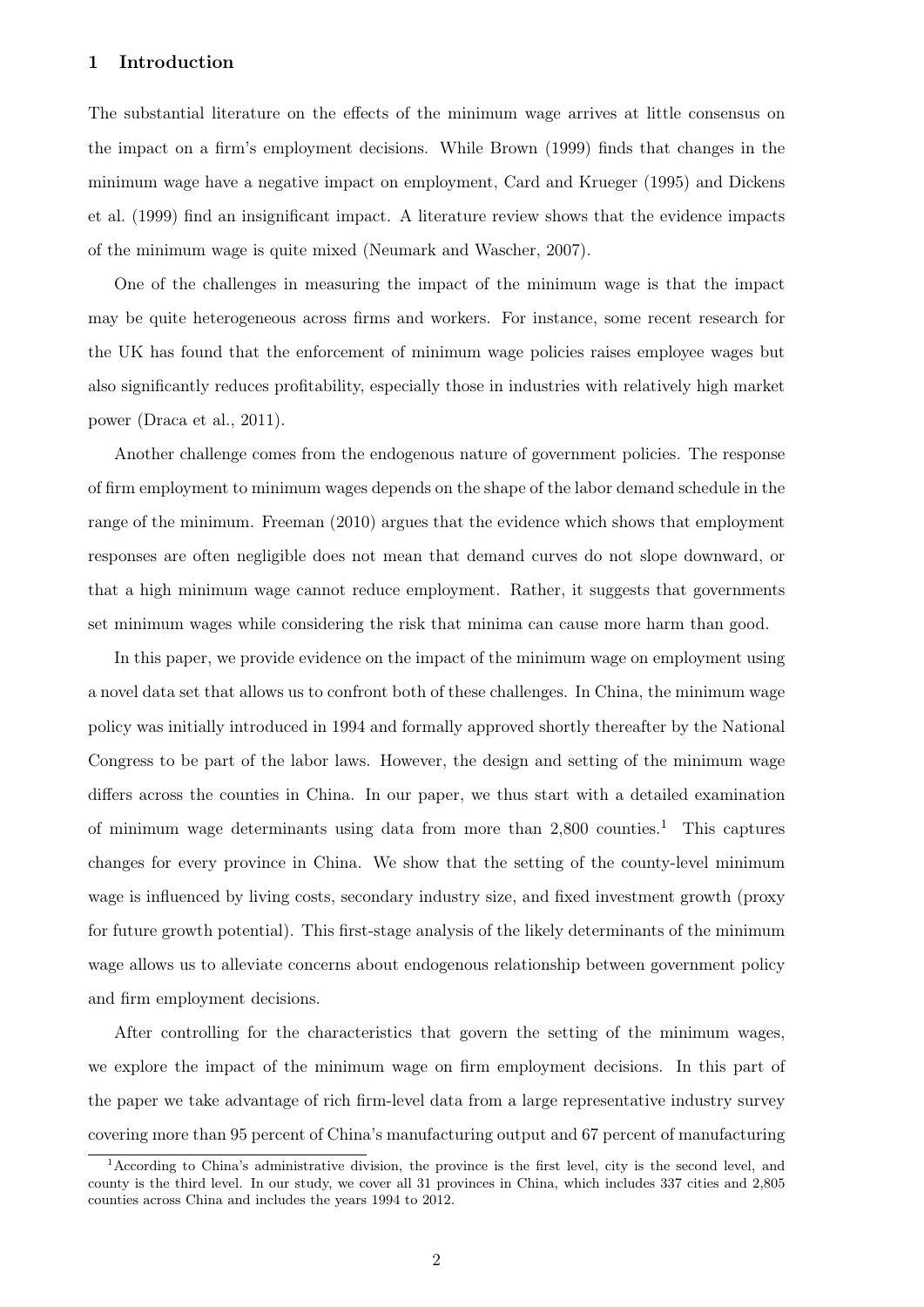employment.

We find that the average effects of minimum wage on employment are positive but negligible. The impact on employment, however, does vary across firms, depending on their profit margins and wage levels. After a minimum wage hike, firms with high wages and large profit margins increase employment while those with low wages and small profit margins downsize.

We also exploit an unanticipated minimum wage policy reform in 2004 to test whether the degree of enforcement affects estimated of the impact of the minimum wage on employment. We find that the increased enforcement from 2004 onwards amplified this heterogeneous effect, suggesting that the increased enforcement may have reduced the monopsony rent of firms. <sup>[2](#page-2-0)</sup>

Rising labor costs in China are a widely discussed topic among policymakers and economists. In the period from 1998 to 2010, the average growth rate of real wages was 13.8 percent, which exceeds the real GDP growth rate as well as the growth of labor productivity[\(Li et al., 2012\)](#page-57-1). Among labor market policy tools, minimum wage policy has been considered to be a major force driving increases in wages and reductions of employment. A majority of the recent studies, following [Neumark](#page-57-2) [\(2001\)](#page-57-2), use the nice provinces urban household survey data to review the effect of minimum wage policy. [Wang and Gunderson](#page-58-0) [\(2011\)](#page-58-0) show that minimum wage has negative employment effects in slower growing regions, with even greater negative effects in non-state- owned organizations. [Fang and Lin](#page-56-4) [\(2013\)](#page-56-4) find that minimum wage changes have significant effects on employment in the more prosperous Eastern part of China, resulting in employment reduction for females, young adults, and less-skilled workers.

To the best of our knowledge, this is one of the first studies to show a heterogeneous effect of minimum wage on employment using a county level data set which tracks firms across China using an industry survey. We provide new empirical evidence on the effect the minimum wage policy and reform have on firm employment, and suggest a new framework to study how corporate decisions respond to labor market shocks.

This paper is related to the growing literature which reconsiders the impact on firm employment using local controls across US states and incorporating time varying heterogeneity. [Allegretto et al.](#page-55-1) [\(2011\)](#page-55-1) and [Allegretto et al.](#page-55-2) [\(2013\)](#page-55-2) have studied explicitly the lagged effects, wage group dynamics, and shifts in the employment flow using credible research designs. [Hirsch](#page-57-3) [et al.](#page-57-3) [\(2011\)](#page-57-3) and [Schmitt](#page-57-4) [\(2013\)](#page-57-4)show no discernible effect on employment by firm's productivityenhancing activities with the productivity-competition model. Our paper is the first to document heterogeneous effects connected to wage and profit margin differences using a monopsony

<span id="page-2-0"></span> $2$ Our results provide evidence for the theoretical predictions of labor market theoretical models of competition, (dynamic) monopsony and efficiency wage and labor market search with frictions[:Manning](#page-57-5) [\(1995\)](#page-57-5); [Rebitzer and](#page-57-6) [Taylor](#page-57-6) [\(1995\)](#page-57-6); [Bhaskar et al.](#page-55-3) [\(2002\)](#page-55-3); [Lang and Kahn](#page-57-7) [\(1998\)](#page-57-7); [Burdett and Mortensen](#page-55-4) [\(1998\)](#page-55-4); [Acemoglu](#page-55-5) [\(2001\)](#page-55-5); [Flinn](#page-56-5) [\(2006\)](#page-56-5). [Meer and West](#page-57-8) [\(2013\)](#page-57-8) find that increases in the minimum wage reduce employment growth through effects on job creation.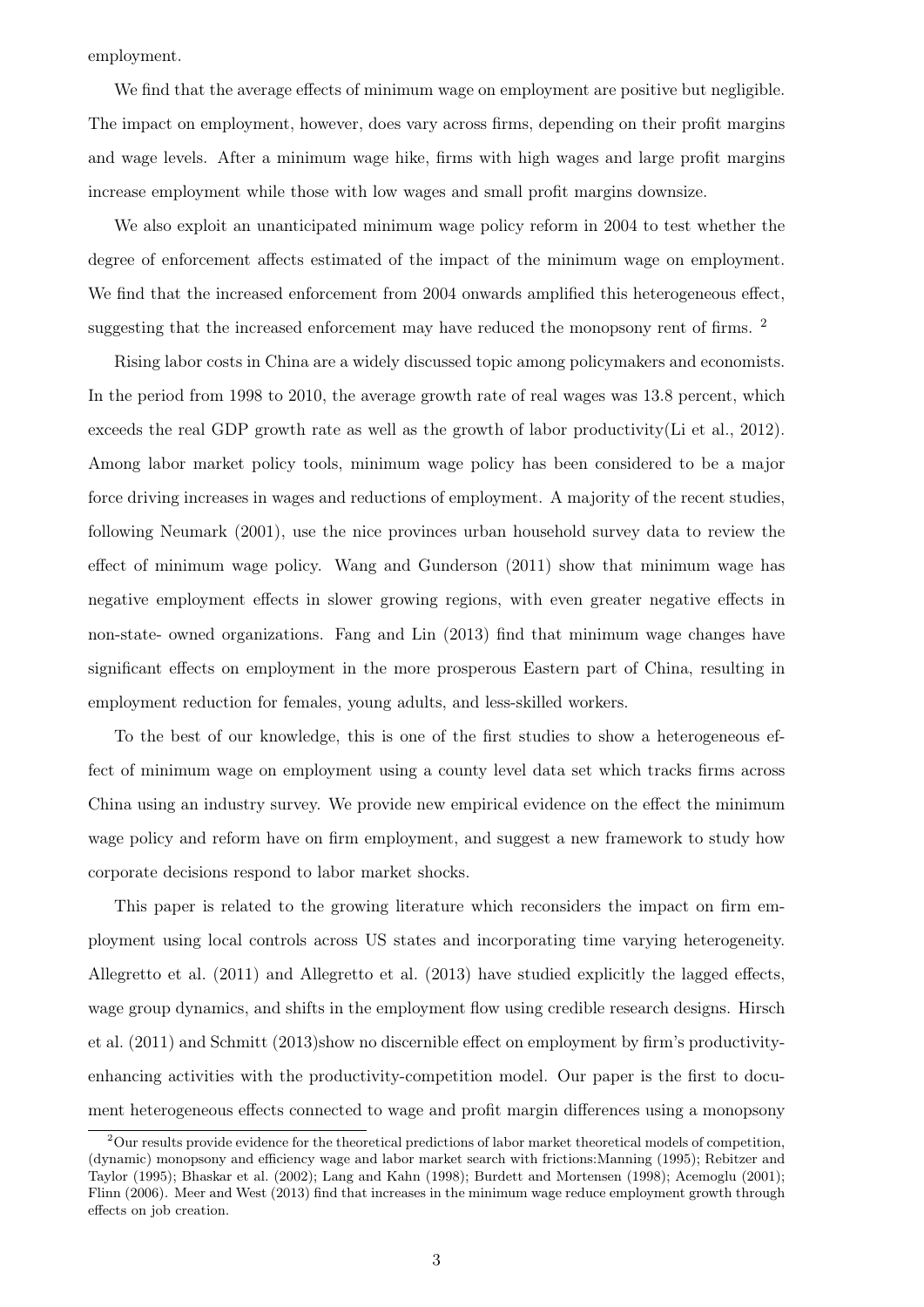model.

In our paper, we study how the Chinese government adjusts minimum wage policy to avoid the paradox of costly enforcement, and maintain credible commitment of minimum wage at developing countries [\(Basu et al., 2010\)](#page-55-6). The minimum wage policy of China provides new opportunities to evaluate the design and enforcement of labour market policy in emerging market countries, an issue which is also explored in [\(Bell](#page-55-7) [\(1997\)](#page-55-7); [Harrison and Leamer](#page-56-6) [\(1997\)](#page-56-6); [Lemos](#page-57-9) [\(2004\)](#page-57-9); [Lemos](#page-57-10) [\(2009\)](#page-57-10)).

In addition, the primary implication of our study is that the effect of minimum wages are positive and small in magnitude during the period of rising minimum wages and increased enforcement in China. Policy makers must weigh the trade-off between the redistribution of welfare, and labour market flexibility[\(Sobel](#page-57-11) [\(1999\)](#page-57-11); [Blanchard et al.](#page-55-8) [\(2013\)](#page-55-8)).

We discuss the minimum wage policy in the next section. The remainder of our paper is structured as follows. We present theoretical background relating to labor market competition, and minimum wage effects in Section 3; describe the firm level data and minimum wage data as well as the other regional macro variables in Section 4, and present our empirical strategy for the minimum wage determinants and firm employment estimation in Section 5. In Section 6, we provide detailed results, and discuss the general effects and heterogeneous effects by wage group. In section 7, we explore the sensitivity of employment to an enforcement shock and investigate further robustness check. Section 8 concludes.

# 2 Minimum Wage Policy Background

## 2.1 Evolution of Minimum Wage Policies

In early 1984, during the early phase of its economic reform, China approved the International Labor Organization (ILO)'s *Minimum Wage-Fixing Machinery Convention* (1928). In July of 1994 the Labor Law formalized the states' requirement to implement a system of guaranteed minimum wages. This law also authorized provincial governments to set their own specific individual minimum wage standards. According to Article 48 of the Labor Law, enterprises are required to comply with local minimum wage regulations. The law was implemented with room for flexibility in provinces and cities, where government officials set their localized minimum wages [\(Casale and Zhu](#page-56-7) [\(2013\)](#page-56-7) and [Su and Wang](#page-58-1) [\(2014\)](#page-58-1)). Until 2003, nearly all provinces had designed the local minimum wage policies to be adjusted, at most, once per year.

China had advanced in its market reforms when it joined the WTO in 2001. The previous labor law was no longer able to balance the forces of economic development and minimum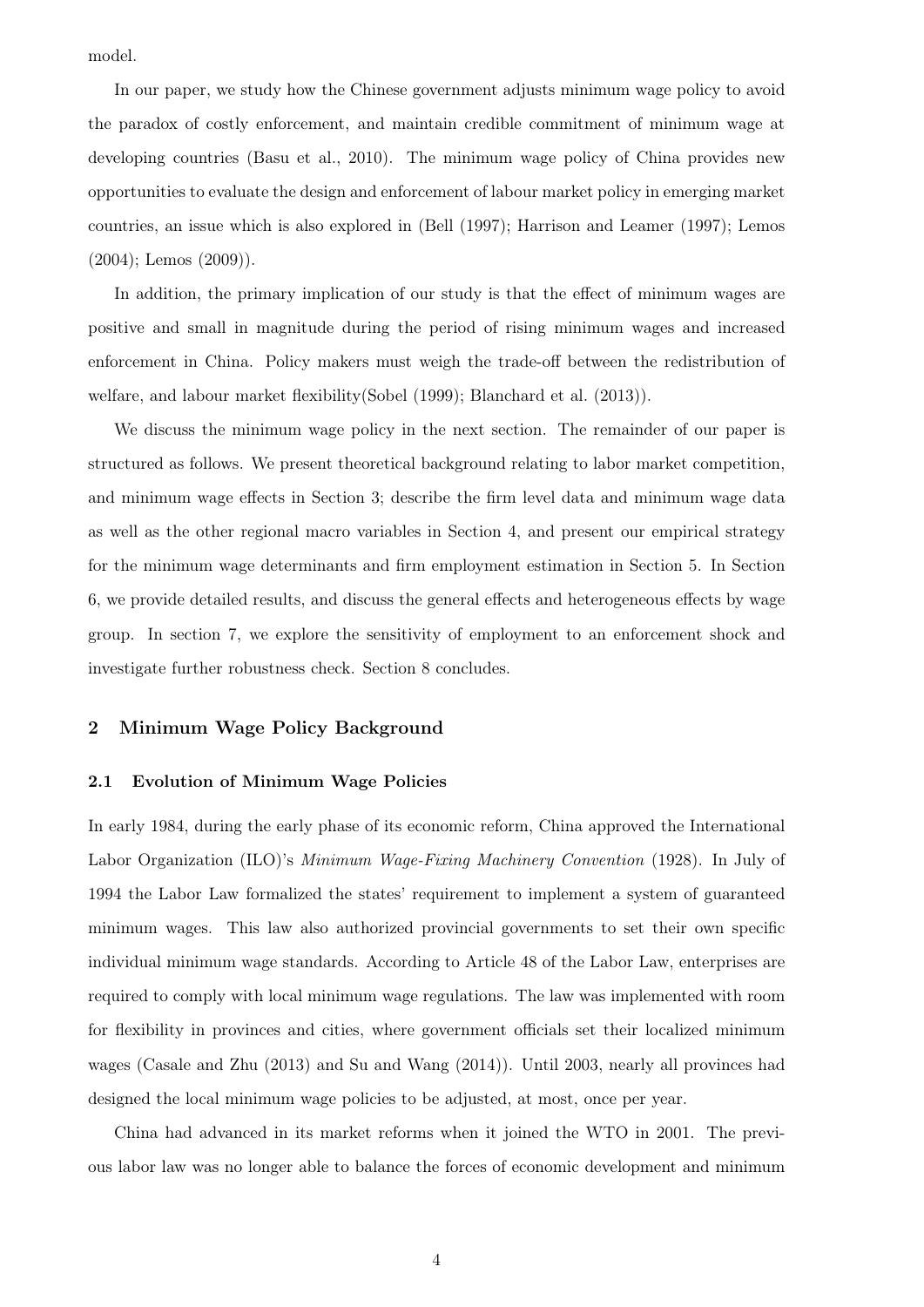wage requirements. In March 2004, the Ministry of Labor<sup>[3](#page-4-0)</sup> issued a new directive which established even more comprehensive minimum standards and threatened tougher punishment for lax enforcement of labor laws. This reform emphasized the following major changes:

- extension of coverage to town-village enterprises and self-employed business;
- creation of new standard for hourly minimum wages;
- increase in the penalty for violators: from  $20\%$ -100% to  $100\%$ -500% of the wage;
- higher frequency of minimum-wage adjustment: once at least every two years.

Importantly, this new phase of minimum wage reform in 2004 has establishes a process for the adjustment of the minimum wage. In the first part of the process the provincial government drafts a proposal which is then submitted to the central government. The proposal is then discussed with the local labor unions, as well as trade and business associations. Next, the Ministry of Labor reviews the proposal and provides recommended revisions and other suggestions. If there are no more revision requests within 28 days, the provincial government is authorized to adjust the minimum wage and publish it in the local newspaper in 7 days. By the end of 2007, all provinces in China had successfully established the new minimum wage regimes and also implemented the enhanced enforcement measures. Figure 1 summarizes the minimum wage policy of China over time.

When the global financial crisis hit China, the Ministry of Human Resources and Social Security provided policy guidelines which allowed for a delay in the new minimum wage adjustment under the new Labor Contract Law (2008).

| 1994             | 2004 | 2008                           |
|------------------|------|--------------------------------|
| Minimum-Wage Law |      | Enforcement Labor-Contract Law |

tightened

restructured

Figure 1: Minimum Wage Policy Timeline

| 2.2 Setting of Local Minimum Wages |
|------------------------------------|
|------------------------------------|

enacted

As we have discussed, the adjustment of local minimum wages is a regular policy decision for the provincial and central government. It is thus necessary to investigate quantitatively the process of this adjustment. This helps us control for government considerations that could lead to both changes in minimum wages and local economies. As stipulated in the law, minimum

<span id="page-4-0"></span><sup>3</sup>Ministry of Labor merged Ministry of Human Resources and renamed to Ministry of Human Resources and Social Security in 2008.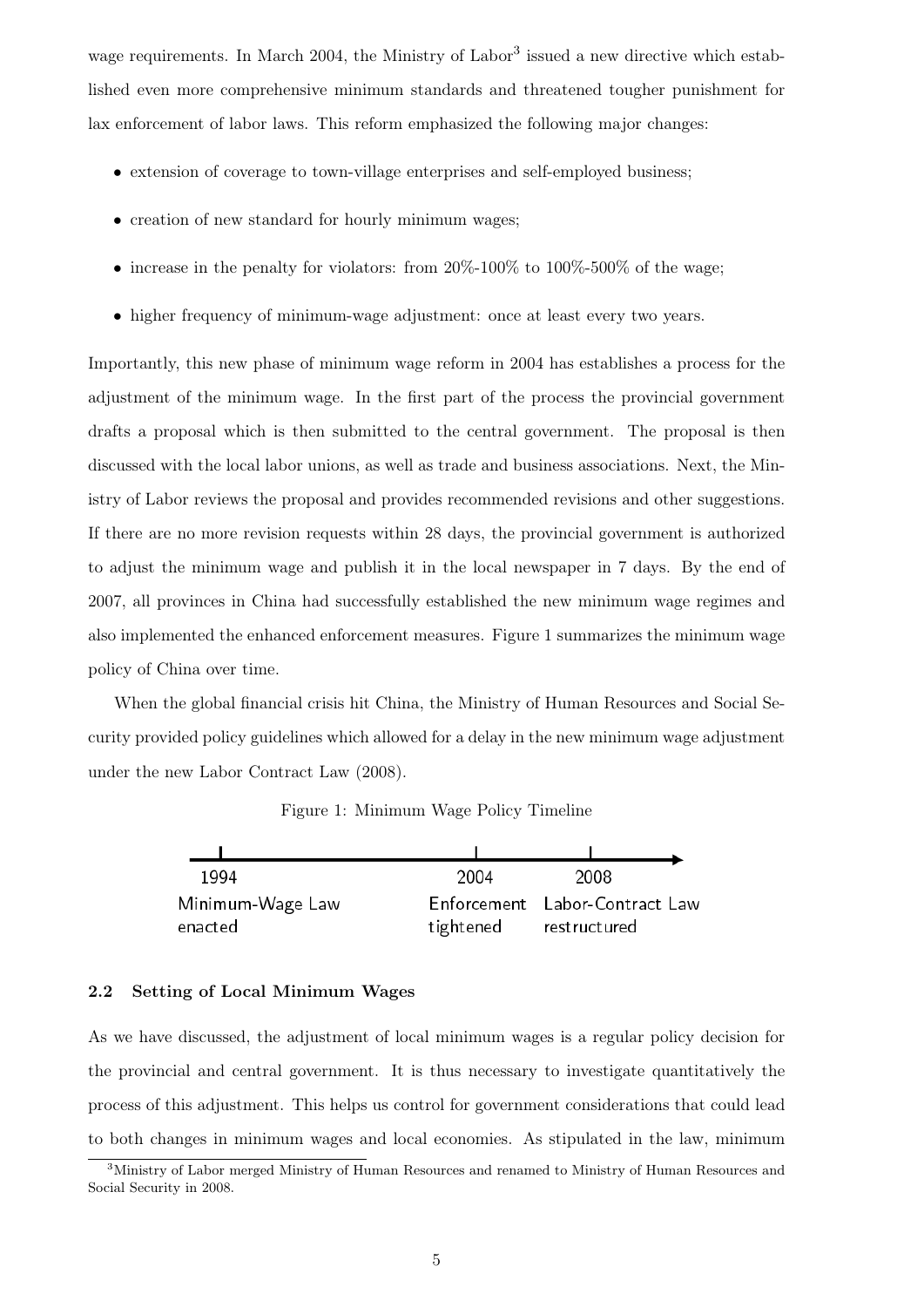wage adjustment should take into account the following considerations:

$$
MW = f(C, S, A, U, E, a),
$$

where C is the average level of consumption, S is social security, A is city average wage, U is the unemployment rate,  $E$  is the level of activity in the local economy, and a refers to other factors.

In choosing the minimum wage, local government officials face a trade-off. On one hand, local government has an incentive to freeze or slow adjustment in the minimum wage in order to attract firm investment and reduce labor cost. On the other hand, local government is forced to compete with other regions to increase the minimum wage in order to attract sufficient labor supply and avoid massive labor outflow.

In short, government officials want to uphold the standard of living for low-income workers while, at the same time, improving investment opportunities for local business. This implies that we have both welfare and growth imperatives that have to be accounted for in the setting of the local minimum wage. We attempt to capture these welfare and growth considerations in five categories.

The first is local labor income, which should be closely related to living costs in a city and thus serves as an indicator of welfare concerns. We use city average wage per employee to measure the level of city wages.

The second is the nominal price level. A rise in the consumer price also leads to a deterioration of worker welfare. We adopt provincial CPI as a proxy. For government officials, consumer prices may be extremely significant and this price index is also directly related to the standard living of low-income workers. For simplicity, we choose the CPI as the price deflator for all the nominal variables.

The third category relates to the prospects for economic growth in the local area. We choose the lagged growth rate of GDP per capita and fixed asset investment to represent this expectation. Past prosperity is likely to influence the expectations of the trajectory of income; the inclusion of the lagged growth rate captures this effect. Fixed-asset investment is often used by local government as one of the main propellers to boost the economy, and a persistent effect can last for at least one year after an investment boom. If growth concerns dominate, these two variables should show a positive relationship with minimum wage adjustment.

The fourth category includes some detailed considerations of policy balancing along with economic growth. We include output shares of the secondary and the tertiary industries to address how government weighs the importance of the manufacturing sector. The growth rate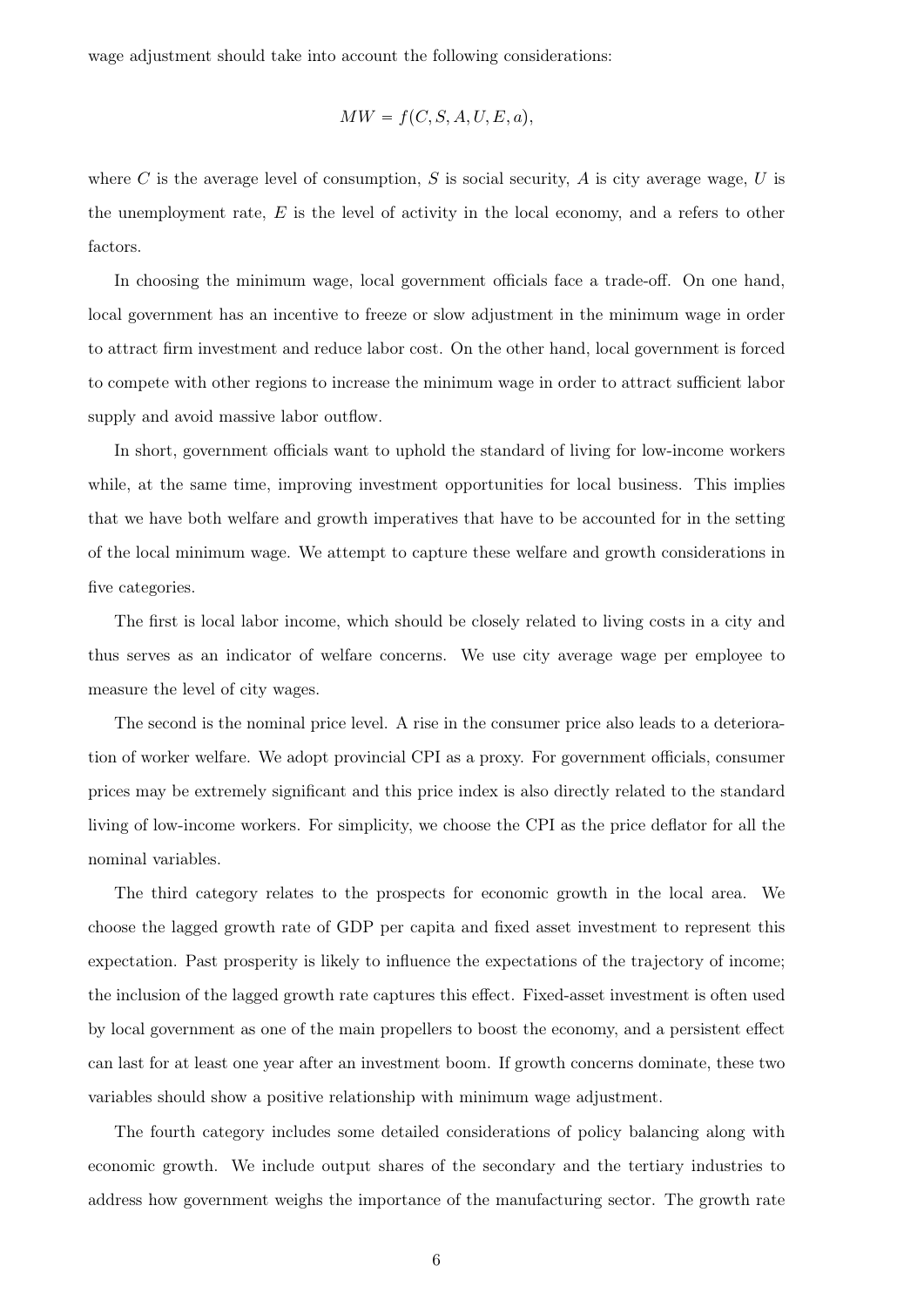of foreign direct investment is also used to see whether government officials are concerned with the negative impact of minimum wage hikes on potential investors from abroad.

The fifth factor that we control for is the condition of local labor markets. We use the lagged growth rate of the labor force and the unemployment rate for this. High growth rates of urban labor in China usually are a consequence of labor migration from rural areas. If a region attracts many migrants, according to the growth hypothesis, local officials should not worry too much about labor constraints. For welfare considerations, high growth of the labor force may widen the income gap in a city thus triggering a change in minimum wages lower than expectations. This leads to an ambiguous prediction about the coefficient sign of the growth rate of the labor force. The unemployment rate is an important welfare measure but we must consider that it is measured in China with significant flaws. Based on welfare considerations, we expect to see negative impact of unemployment on the policy decision of raising minimum wages.

In the following empirical results section, we will discuss the relationships between minimum wage adjustment and factors we have just discussed.

# 3 Data, Measurement and Summary Statistics

Our empirical estimation is focused on the effect of the city minimum wage on firm employment. For this purpose, we match a data set of China's manufacturing firms with local effective minimum wage information, as well as regional data on economic conditions. We provide a detailed description of how we construct our sample starting from the raw minimum wage data in an Online Appendix. Here, we briefly summarize the construction of the key variables and sample definitions.

#### 3.1 Minimum Wages

A primary advantage of this study is to introduce unique data which includes minimum wage data at a county disaggregated level, and incorporates all provinces in China. Our minimum wage data are collected by the Ministry of Human Resources and Social Security<sup>[4](#page-6-0)</sup> using official reports from local county governments. The data span ranges from 1992 to 2012, covering the period of our sample of manufacturing firms. This dataset contains detailed information on all the adjustments of minimum wages at the county level and thus includes, in total, 2,805 countylevel districts. A majority of papers incorporate the lagged or present value of minimum wages as variables. Since we have specific date information on the implementation of these minimum

<span id="page-6-0"></span><sup>&</sup>lt;sup>4</sup>Ministry of Human Resources and Social Security receives proposals for minimum wage adjustment from province governments, and approves or suggests revisions to the proposal. Within the internal administrative system, we can select the particular minimum wage proposal, final approval information, and the adjustment times.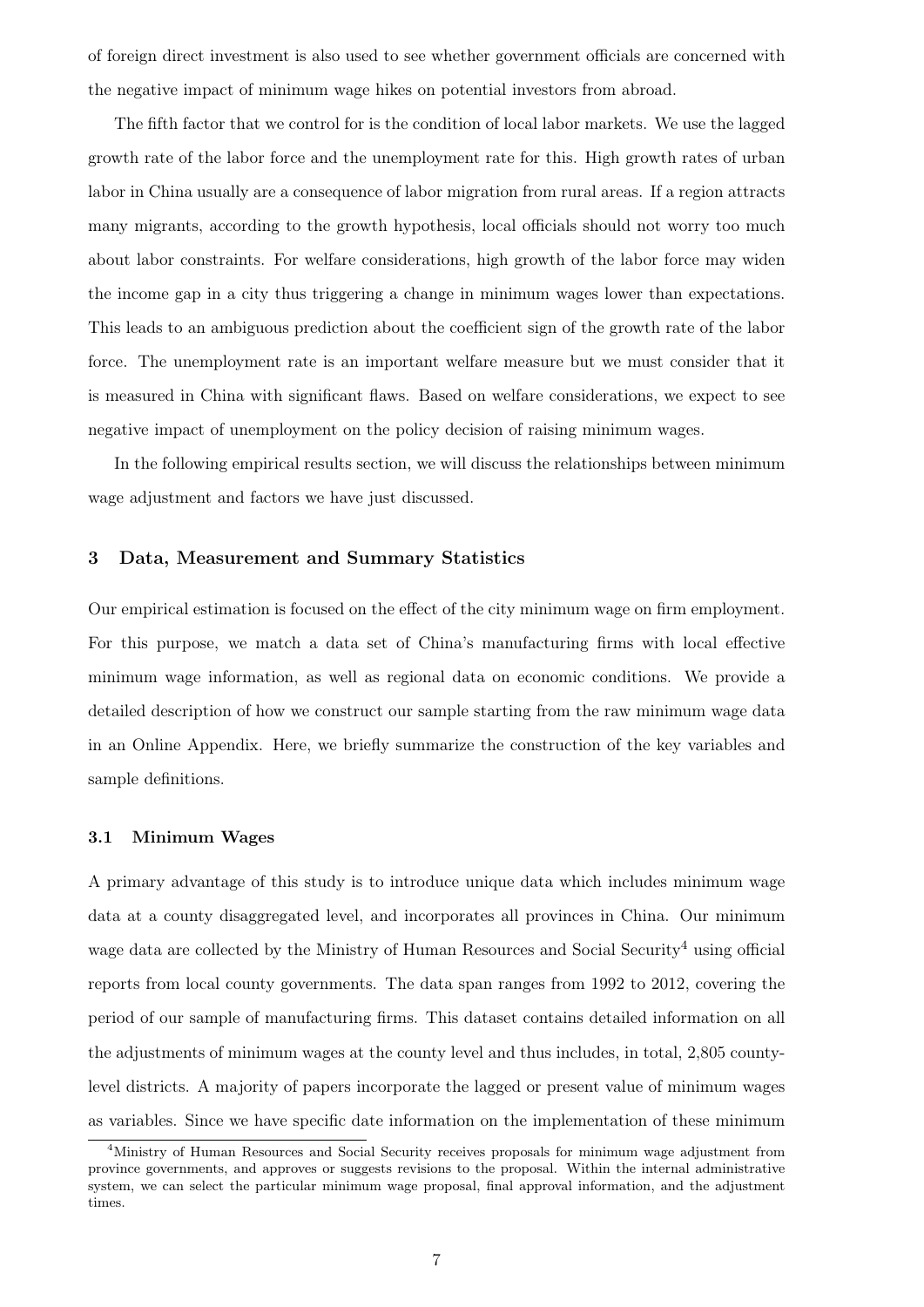wage changes, we are able to calculate the effective minimum wage. Effective minimum wages are calculated using the weighted average of minimum wages during one year. Further details on these calculations are included in the online appendix.

<span id="page-7-0"></span>

Figure 2: Geographic Variation of Minimum Wage Policy

We choose to use monthly minimum wages in our estimation rather than part-time or fulltime hourly minimum wages due to the relevance of these wages to the manufacturing sector. Hiring in the manufacturing sector usually involves relatively long and stable employment compared to the service sector. Another reason is that most counties simply set full-time hourly minimum wages based on monthly minimum wages divided by a factor of around 175, which is presumably the typical number of working hours in a month. Hourly minimum wages for full-time workers are thus practically same measures as monthly minimum wages.

Figure [2](#page-7-0) shows geographical variation of the effective minimum wage and displays different quartiles over time. The most obvious pattern from the maps is that the minimum wage is not always lower in inland areas compared with coastal areas, and also that it varies over the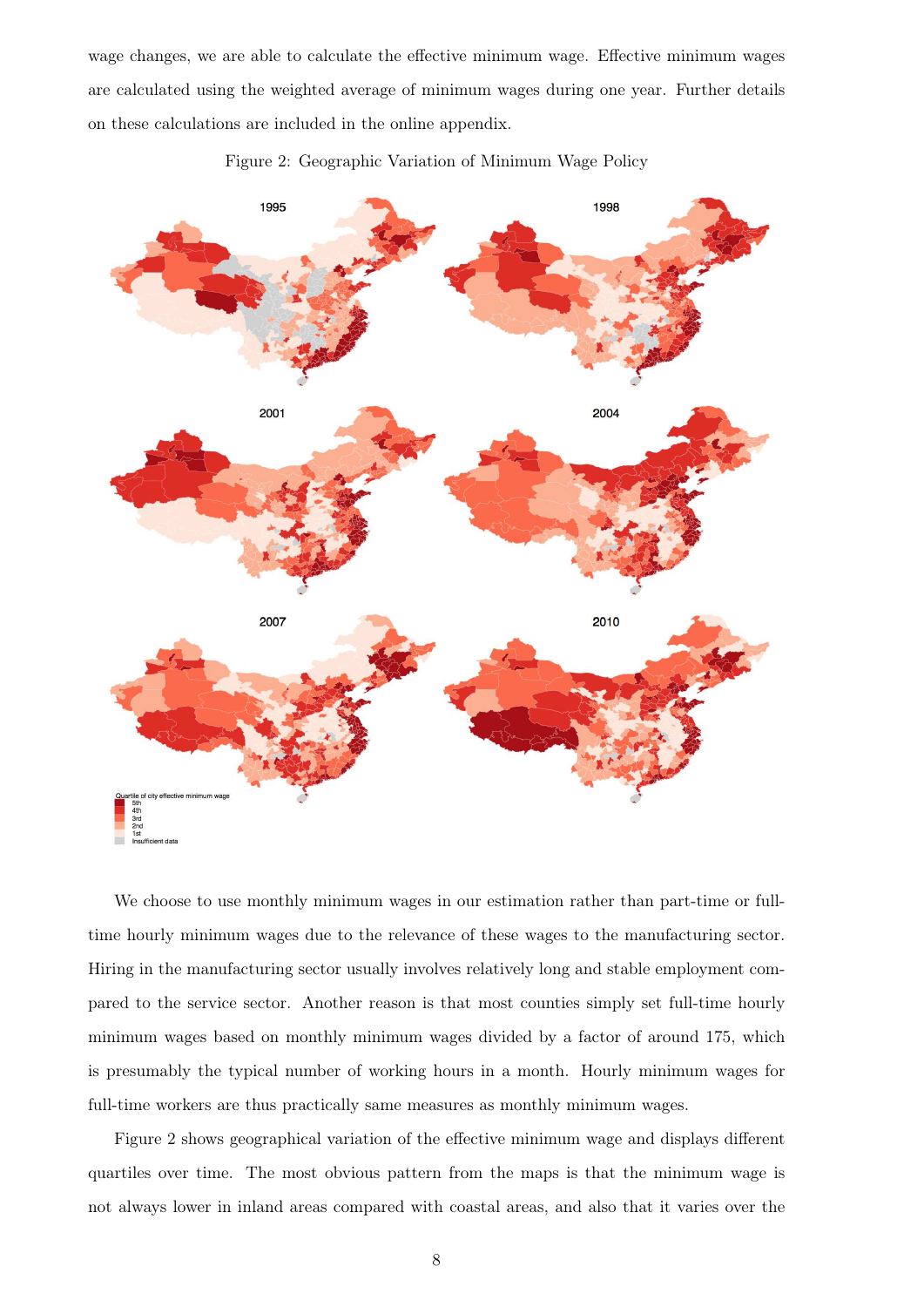<span id="page-8-0"></span>years, especially before and after the reform in 2004. While there may be concerns about the bias arises from economic variation, our analysis is strengthened by exogenous geographical variation in addition to the economic variation.

| Top 10 cities |                |                                    | Bottow 10 cities |      |                                    |  |
|---------------|----------------|------------------------------------|------------------|------|------------------------------------|--|
| City          | Rank           | Effective<br>monthly wage<br>(RMB) | City             | Rank | Effective<br>monthly wage<br>(RMB) |  |
| Shenzhen      | 1              | 1100                               | Fuzhou           | 326  | 494                                |  |
| Shanghai      | $\overline{2}$ | 1080                               | Chaohu           | 327  | 493                                |  |
| Hangzhou      | 3              | 1065                               | Xuancheng        | 328  | 490                                |  |
| Jinhua        | 4              | 1038                               | Chuzhou          | 329  | 488                                |  |
| Ningbo        | 5              | 1026                               | Huangshan        | 330  | 488                                |  |
| Wuxi          | 6              | 951                                | Bozhou           | 331  | 479                                |  |
| Suzhou        | 7              | 951                                | Fuyang           | 332  | 468                                |  |
| Jiaxing       | 8              | 948                                | Anging           | 333  | 465                                |  |
| Shaoxing      | 9              | 948                                | Suzhou (An Hui)  | 334  | 460                                |  |
| Wenzhou       | 10             | 942                                | Lu'an            | 335  | 458                                |  |

Table 1: Effective minimum wage in top and bottom 10 cities in 2010

Table [1](#page-8-0) also ranks the top 10 and bottom 10 minimum wages among cities in 2010. The minimum wage is more than twice as high in Hangzhou than in Shangrao ; the distance between two cities is less than 180 miles and transportation between two cities is easy, taking less than 5 hours by train (roughly similar to the distance between Washington and New York). This suggests the importance of the economic distance between cities in the adjustment of the minimum wage adjustment, rather than just physical distance.

<span id="page-8-1"></span>Figure 3: Mean city average wage and effective minimum wage by year



Figure [3](#page-8-1) illustrates the mean city average wage and effective minimum wage from 2000 to 2011. There is an upward trend, and, on average the effective minimum wage reaches 442 RMB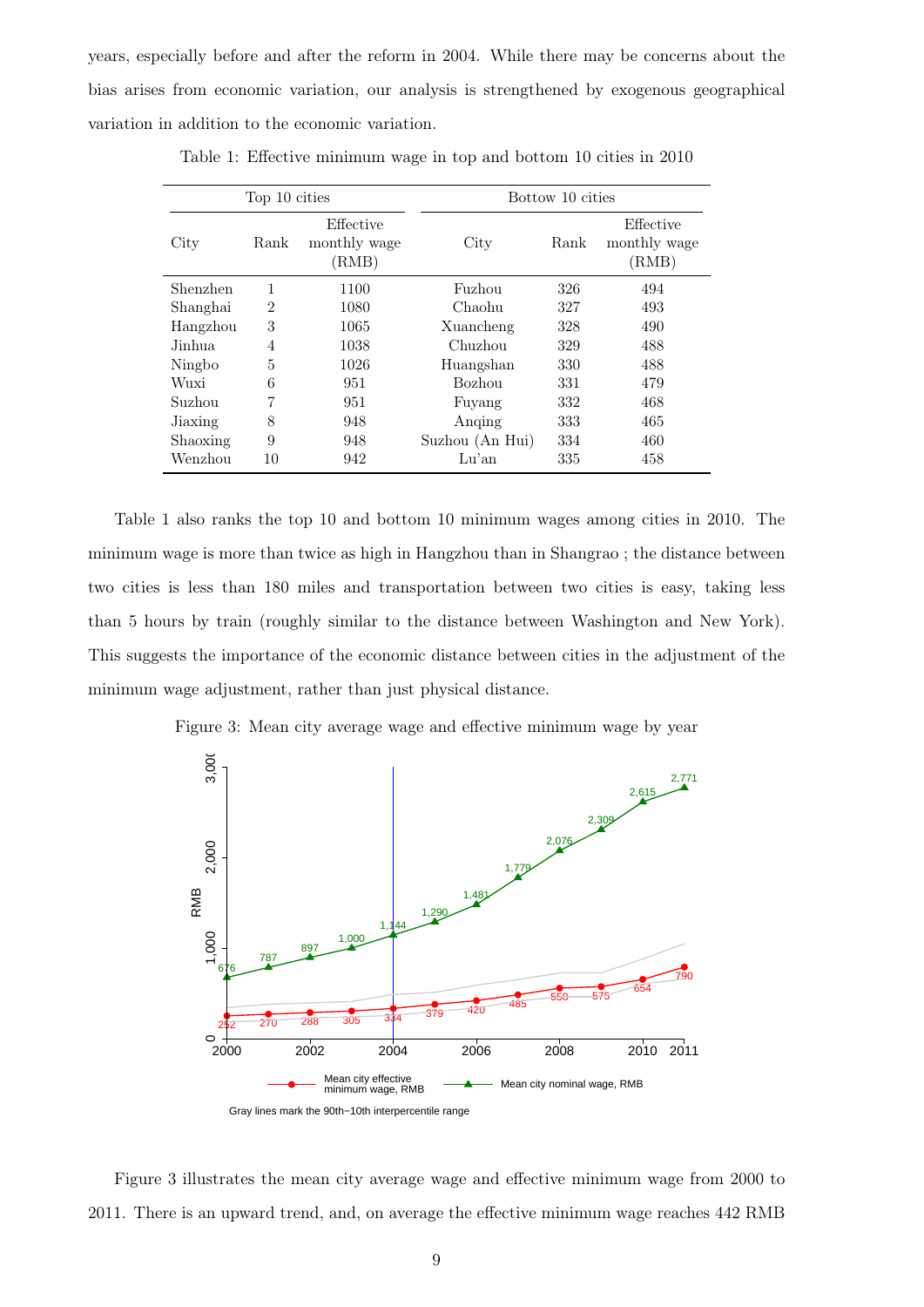per month, which is lower than the city minimum wage. After 2004, the effective minimum wage increases faster: from RMB 334 per month to RMB 379 per month in 2005. On average, the effective minimum wage is roughly 30% of the city average wage between 2000 and 2011, though the ratio is lower after the enforcement tightening in 2004.

#### 3.2 City and Provincial Variables

Economic variables at the city and provincial level are collected to control for the determinants of minimum wage policies and the market factors affecting firm employment. The major source of city variables is the China Statistical Yearbook (1990-2012). Our city database contains all the districts at the city level in China, in total 337 cities. Missing values of some economic variables are interpolated (for more details see online appendix). The resulting panel dataset completely covers the sample of manufacturing firms.

Occasionally regions were divided up and/or combined into other regions. This division restructuring occurred more frequently in the 1990s and less after the year 2000. We collect the corresponding information, and adjust the city code for all the affected firms. Because adjustments to minimum wages should take into account all the regional conditions, no county should have experienced a hike in minimum wages due to the change of its administrative division. This fact is confirmed in the data.

Our provincial database contains all the provinces, in total 31. For example, we collect consumer price index, GDP, employment, and other macroeconomic variables as well as policy variables at the province level. In the case when we do not have detailed data, we choose to use more broadly defined variables. For example, we collect consumer price index at the province level. Indices of output, input, and fixed assets are measured at the industry level.

Figure [A.3](#page-33-0) shows the mean of log effective minimum wage and the log of city unemployed population by year. This city level evidence indicates how the effective minimum wage evolves. We see that it is less volatile than unemployment in 2000 to 2011. Figure [A.4](#page-33-1) also illustrates the change of log effective minimum wage and city unemployment, which, theory tells us, has an ambiguous relationship. Conventional wisdom predicts a positive correlation, which is not apparent from our data. If anything, our data show a weak, negative co-movement.

In the next section, we will start to explore the firm level evidence between minimum wage and unemployment.

#### 3.3 Firm data

Our firm data are mainly from the Annual Survey of Industrial Firms (ASIF). In this survey, large-scale industrial firms file detailed reports every year to their local Bureau of Statistics. The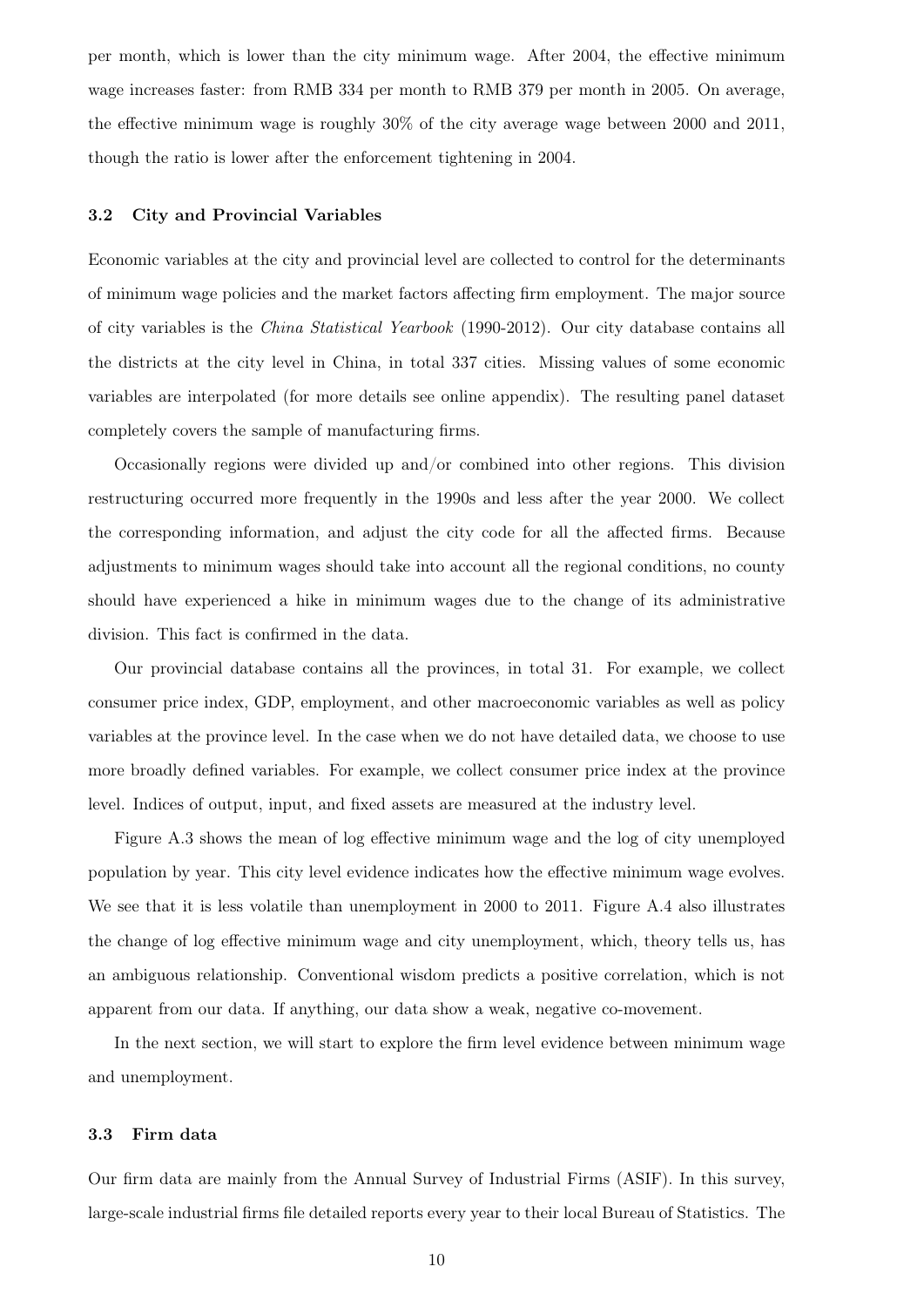National Bureau of Statistics (NBS) then aggregates the data to produce important statistics, such as those in the China Statistical Yearbook. Our dataset spans from 1998 to 2007 and contains exactly the same number of observations used by NBS during all these years.

In principle, the surveyed firms should include all the firms in the sectors of mining, manufacturing, and utility, with annual sales more than twenty million Yuan. The sampling threshold of annual sales was five million Yuan before 2011 and we note that state firms were not subject to this threshold before 2007. Five million Yuan is the effective threshold for our dataset, so we refer to firms with annual sales above five million Yuan as large firms, and other firms as small firms. As a result, the sampling of the ASIF data is biased towards large firms.<sup>[5](#page-10-0)</sup> For small firms, the sampling bias is towards state firms.<sup>[6](#page-10-1)</sup> In general, compared with the economic census of 2004, the survey from the year 2004 includes 20 percent of industrial firms, but covers more than 91% of China's industrial output and 71% of China's industrial employment. After the construction of a panel dataset for all the firms in the manufacturing sector, we have in total 2,043,519 observations in the sample for ten years.

Figure [A.5](#page-34-0) shows the relationship between the city real effective minimum wage and firm employment. On average, there is a downward slope to firm employment accompanied by a rising minimum wage in the city of the firm. Moreover, we find that the firm employment increases after the enforcement shift in 2004.

Figure [A.6](#page-34-1) suggests that before the 2004 reform, there was a weak negative relationship between the change of effective minimum wage and firm employment existed, but strong positive co-movement after increased enforcement.

## 3.4 Summary statistics

We list detailed descriptions of the main variables in Appendix [B.](#page-53-0) Table [A.1](#page-37-0) presents means of effective minimum wages and other relevant variables including city average wages, city GDP per capita, industry wages per employee, and firm wages per employee in the sample. All the nominal wage rates are normalized to monthly levels and measured in Yuan. During this period of rapid growth, all the variables grew at comparable rates. However, we can also see that the

<span id="page-10-0"></span><sup>&</sup>lt;sup>5</sup>The data still contains a small set of non-state small firms. For instance, according to the sample of manufacturing firms, in 2006, small firms account for 1.6% of non-state firms, while they account for 16.7 percent of state firms. In 1998 when state firms just started to restructure mainly through privatization, small firms account for 6.2 percent of non-state firms, while they account for 43.9 percent of state firms. However, the ratio of small firms is much lower than the population ratio. The 2004 economic census shows that small, non-state firms in that year amount to 0.9 million, and thus account for 75.8 percent of non-state firms. At the same time, the fraction of small firms in state firms is 39.3 percent in the census, which shows that small state firms are also undersampled relative to large state firms, although the bias is not as severe as that for small non-state firms. For more details, please see the appendix.

<span id="page-10-1"></span><sup>&</sup>lt;sup>6</sup>In this paper, firms ownership is categorized as state, collective, private, or foreign if it is well defined in the dataset, otherwise it is attributed to the stakeholder using the share of paid-in capital. Note that we follow the standard definition of a foreign firm in China which only requires more than 25 percent of stock shares to be controlled by foreigners. For details, please see the appendix.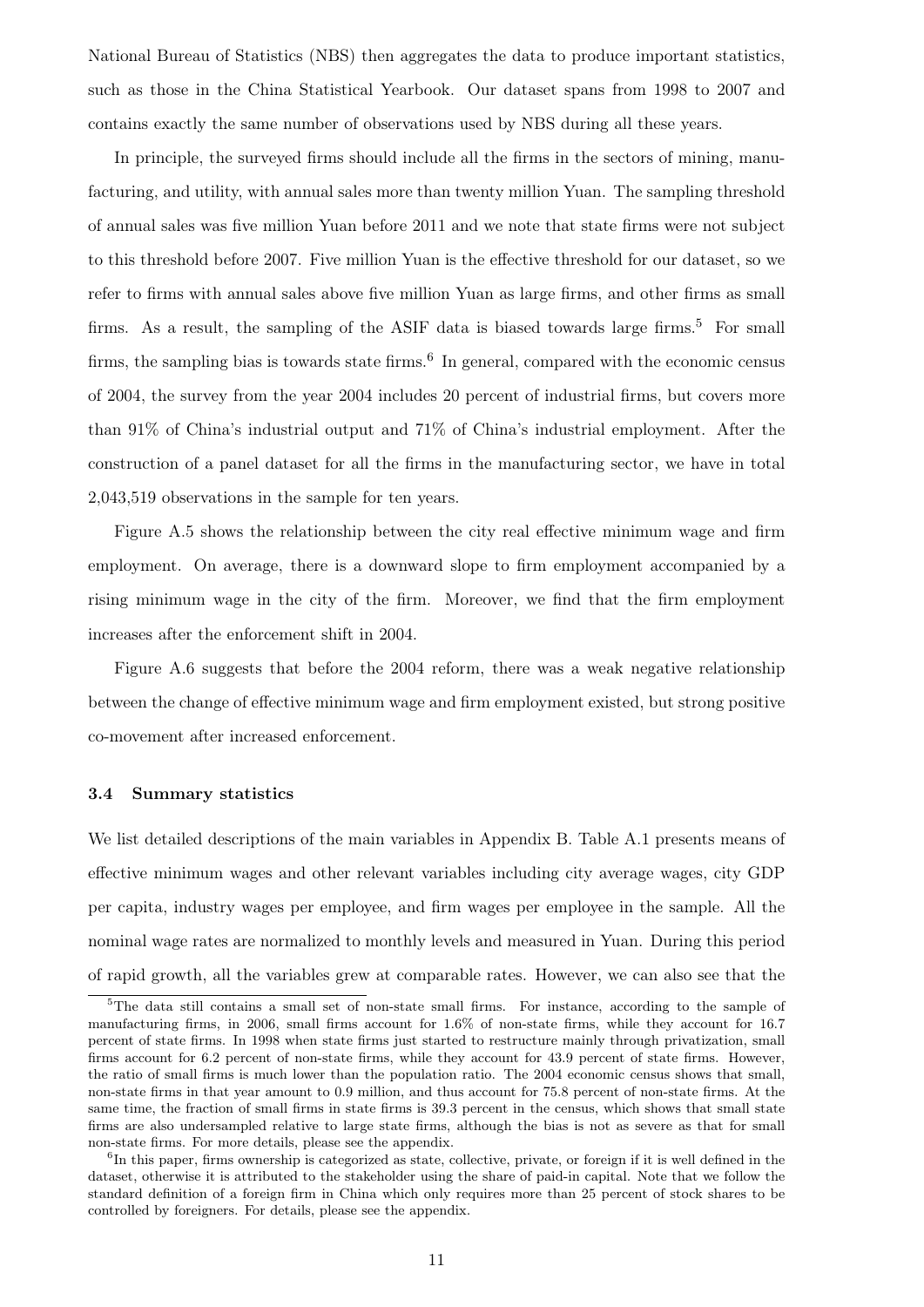growth rate of wages in the manufacturing sector was slightly lower by comparison to aggregate wage rates.

Table [A.2](#page-38-0) describes the median statistics for main variables at the firm level for every year, the firm age, employment, wage, sales and profit margin. All the medians are calculated with the estimated sample for each year, from 1998 to 2007. Unlike Table [A.1,](#page-37-0) we consider real city wage at this point. It is noteworthy that the share of firms paying wage below the minimum wage has dropped following the 2004 reform, from 6.95% to 1.75%, within one year. We will discuss the results from firm-level regressions and the issue of the entry and exit in the robustness check section.

Table [A.3](#page-39-0) shows the median statistics for main variables at the industry level for every year, employment, wage, sales and profit margin. From the two-digit industry codes, we find large variations across the industry. In the case of employment, the median firm in the tobacco industry has 465 employees compared with 54 workers from the water and recycling industry. Differences in the level of the labor intensity across industries should lead to a different response to the rise in the minimum wage.

We will combine all of the data described above into a city-firm-year data set. It allows us to explore firm and industry characteristics, and, in particular, to discuss the heterogeneous effects of minimum wage changes on firm employment.

# 4 Theoretical Background

The general assumption we apply to determine firm employment is diminishing value of the marginal product of labor  $(VMP_L)$ . To reasonably quantify a firm's hiring decision, we can examine  $VMP_L$  from two directions. The first is declining product price in response to an output increase;the second is constant or increasing marginal cost. This helps to disentangle the effect of the product market from that of the labor market and simplify our theoretical considerations.

#### 4.1 A Product Market with Monopolistic Competition

At first, by assuming firms face a competitive labor market, we focus on firm operation in the product market and consider the impact of the wage rate on firm employment. If firms are in a product market with monopolistic competition and a factor market with perfect competition, without adjustment costs, a firm's relative size can be determined merely by its specific productivity. Therefore, their employment decisions depend on firm-specific productivity, aggregate demand, and exogenous factor prices, given that a firm determines its own product price. As a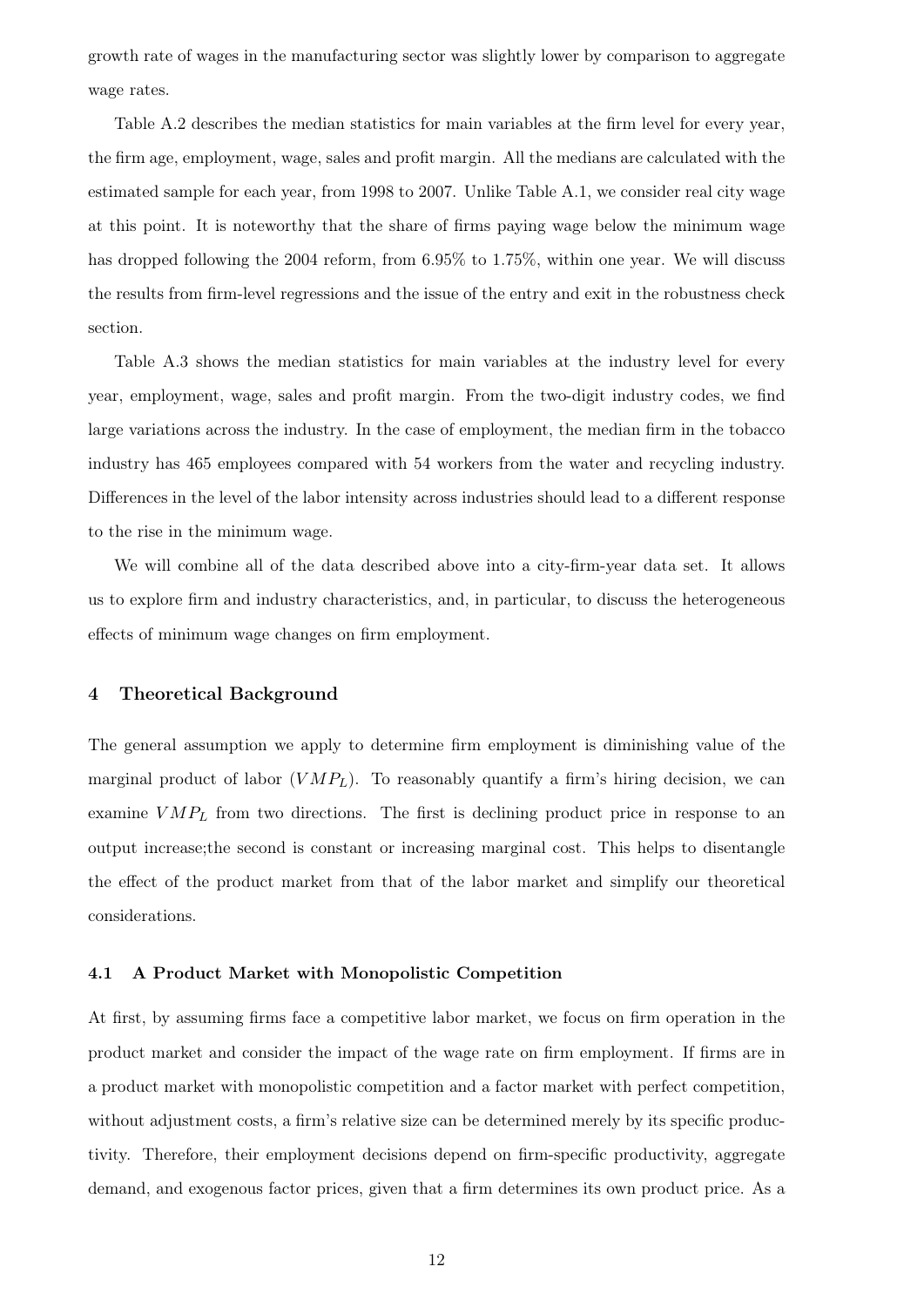standard model with competitive labor markets shows, two key parameters also play a role in the employment decision: the price elasticity of product demand and the income share of each factor. This theoretical framework underpins our variable choice in the estimation.

A formal model is as follows. Assume a firm has a production function given by

$$
Y = AK^{\alpha}M^{\beta}L^{1-\alpha-\beta},
$$

where Y denotes output, K denotes capital input, M denotes intermediate input, and L is labor input. A is the only firm characteristic that determines firm size and can be viewed as firm-specific productivity. In competitive factor markets,  $\alpha$ ,  $\beta$ , and  $1 - \alpha - \beta$  can be explained as the cost share of each factor for a firm, or explained as the elasticities of marginal cost to each factor price. Specifically, we know that marginal cost is given by

$$
MC = \frac{1}{A} \left( \frac{w}{1 - \alpha - \beta} \right)^{1 - \alpha - \beta} \left( \frac{r}{\alpha} \right)^{\alpha} \left( \frac{p_M}{\beta} \right)^{\beta},
$$

where  $w, r$ , and  $p<sub>M</sub>$  denote the wage rate, rental price of capital, and the price of intermediate input.

The firm faces a downward sloping curve of product demand. The demand function is given by

$$
Y = \bar{Y} \left(\frac{p}{\bar{P}}\right)^{-\sigma} = \bar{Y}\bar{P}^{\sigma} \left(\frac{\sigma}{\sigma - 1}MC\right)^{-\sigma},
$$

where  $\bar{Y}$  denotes aggregate demand,  $\bar{P}$  denotes aggregate price, p denotes firm product price, and  $\sigma$  is the parameter for price elasticity of product demand. We apply the optimal condition of firm pricing:  $p = \frac{\sigma}{\sigma - 1}MC$ .  $\frac{\sigma}{\sigma - 1}$  can be referred to as pricing markup.

To further derive labor demand, we have

$$
L = \bar{Y} \left[ \frac{1}{A} \left( \frac{w/\bar{P}}{1 - \alpha - \beta} \right)^{1 - \alpha - \beta} \left( \frac{r/\bar{P}}{\alpha} \right)^{\alpha} \left( \frac{p_M/\bar{P}}{\beta} \right)^{\beta} \right]^{1 - \sigma} \frac{1}{w/\bar{P}} \left( 1 - \alpha - \beta \right) \left( \frac{\sigma}{\sigma - 1} \right)^{-\sigma}.
$$

This equation shows that fundamental determinants of firm employment are firm characteristics A, and market conditions  $\bar{Y}$ ,  $w/\bar{P}$ ,  $r/\bar{P}$ , and  $p_M/\bar{P}$ . A competitive labor market implies that minimum wages are negatively correlated with firm employment. The elasticity of labor demand to the wage rate is  $-(1 + (1 - \alpha - \beta)(\sigma - 1))$ . Intuitively, the first term 1 in the sum indicates the structure of constant cost share of labor. The second term  $(1 - \alpha - \beta)(\sigma - 1)$  shows that the effect of wage on a firm's average cost depends on labor share  $(1 - \alpha - \beta)$  and price elasticity σ.

This simple model can be easily extended to a model with general equilibrium by assuming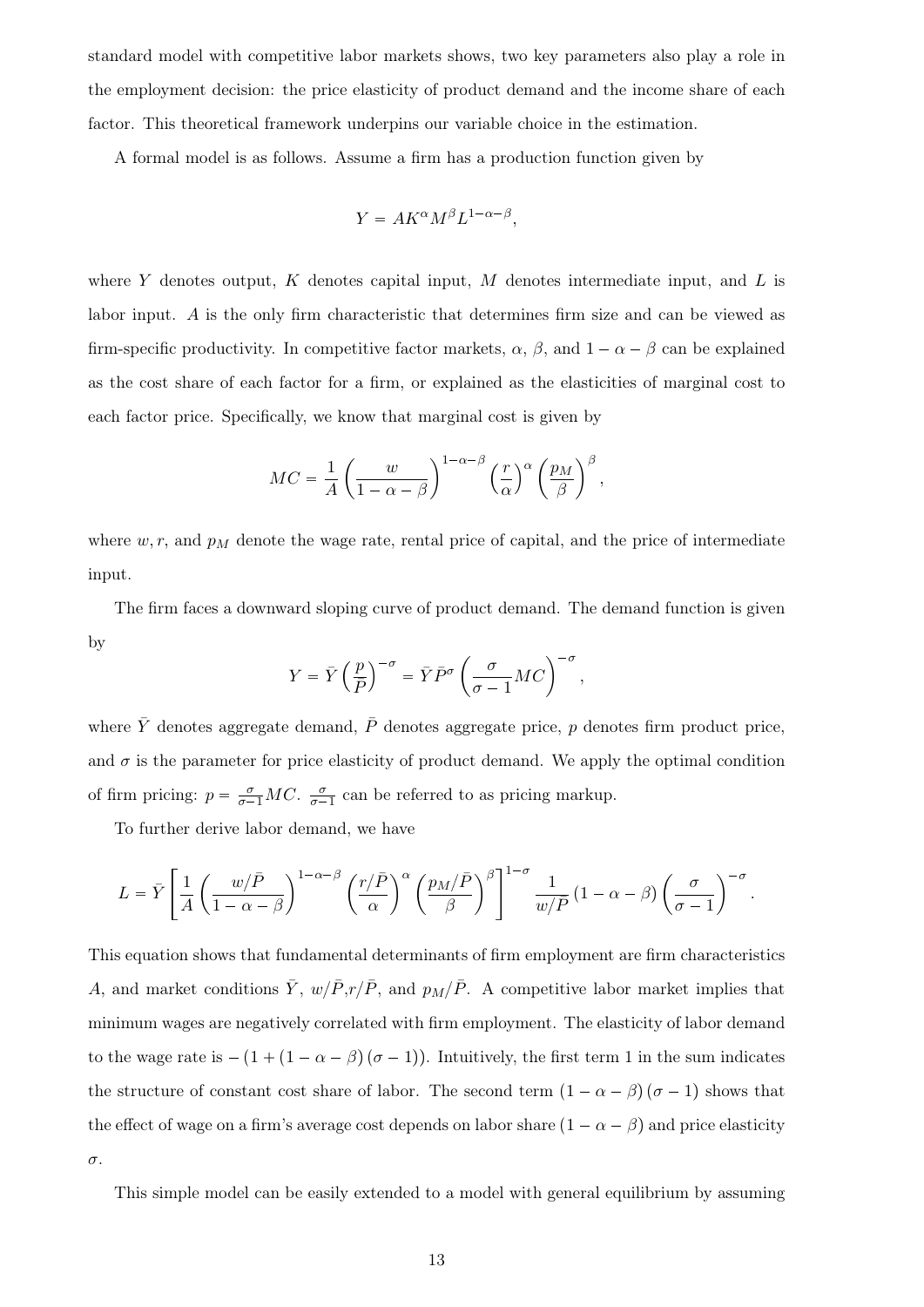monopolistically competitive firms producing varieties and a CES (constant-elasticity-of- substitution) utility function for a representative consumer. The only change we need is to assume heterogeneous productivity  $A_i$  across firms, where i indexes the individual firm i.

Firm employment can also be related to other specifications in the sense that marginal cost of labor may be increasing. For example, other than productivity, labor and capital adjustment frictions are important factors for firm employment even on an annual basis. In the empirical analysis, we control for lagged firm employment and physical capital stocks to address this issue.

#### 4.2 A Labor Market with the Presence of Monopsony

In the case of increasing marginal cost of labor, the more important problem is to consider labor markets that are not competitive. [Stigler](#page-58-2) [\(1946\)](#page-58-2) describes a labor market with imperfect competition in which a monopsony may increase employment due to an increase in the minimum wage. [Card and Krueger](#page-56-0) [\(1995\)](#page-56-0) provide a search model in which the elasticity of labor supply can be reasonably large. This helps to justify the possibility of positive relationship between minimum wages and firm employment for firms with relatively higher labor demand or wages.

A textbook diagram can illustrate the intuition. For example, Figure in [Ehrenberg and](#page-56-8) [Smith](#page-56-8) [\(2010\)](#page-56-8)—reproduced below as Figure [4—](#page-14-0)shows the impact of the minimum wage on a nondiscriminating monopsonist. The minimum wage legislation can increase both the employment level of the firm and the wage received by workers. The intuition here is that a firm with excess labor demand by initially setting the wage rate low is willing to raise hirings when wage is pushed up by legislators.

Specifically, Figure [4](#page-14-0) shows hiring decisions for two firms with low and high labor demand, measured by  $VMP_L$ . These two firms are both under the impact of a minimum wage. For simplicity, we denote minimum wages their wages under regulation. One can think that this equilibrium is for affected workers in a firm. For the firm with low labor demand, an increase in minimum wages reduces hiring because there is no excess demand exceeding supply for this firm. However, for the firm with high labor demand, an increase in minimum wages raises hiring because excess labor demand still exists and the firm is willing to hire workers up to the level of labor supply. Although a hike in minimum wages raises firm wages without ambiguity, the impact on firm employment is not definite.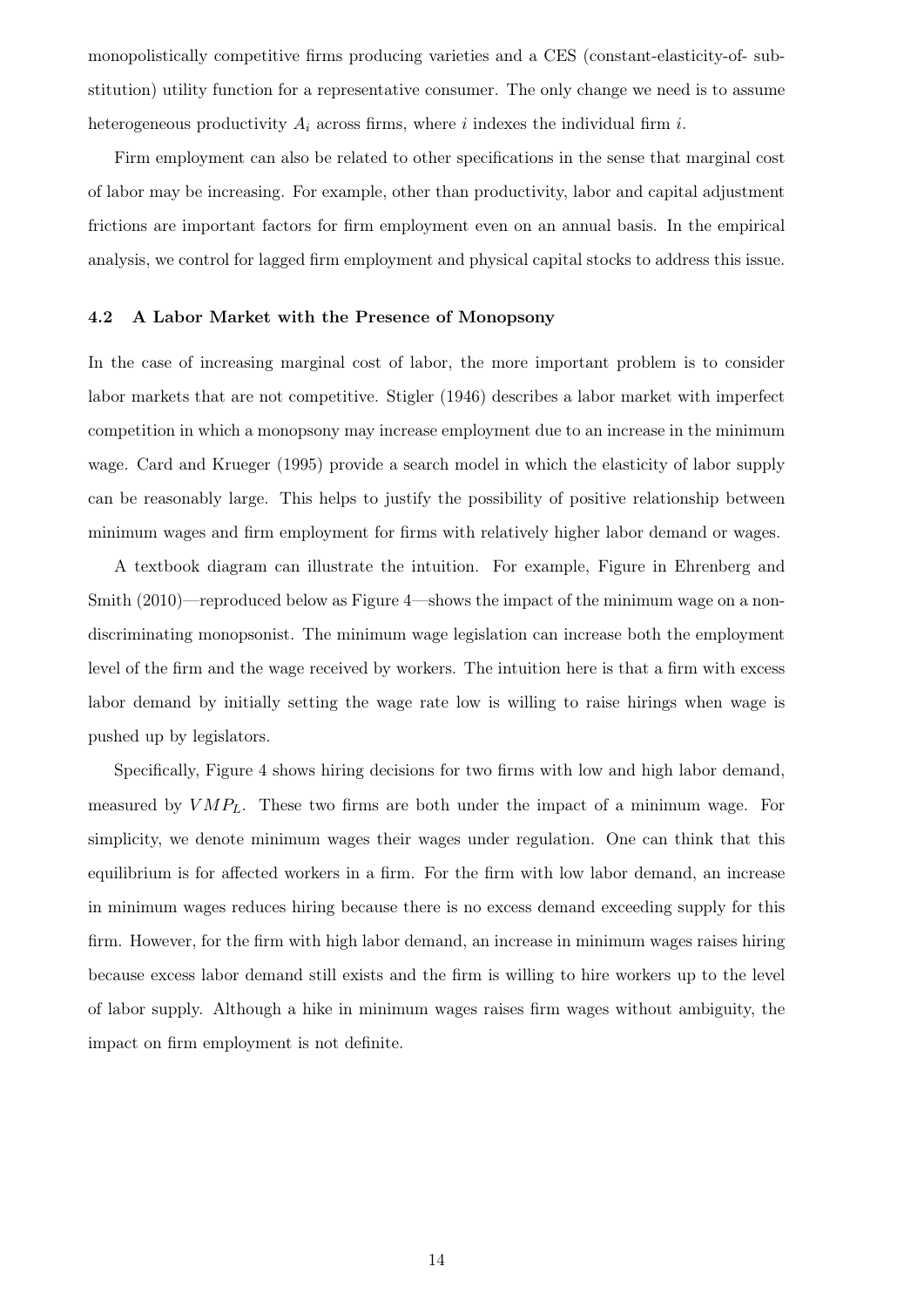<span id="page-14-0"></span>Figure 4: Minimum wages and firm employment under monopsonistic conditions



Further investigation shows that the elasticity of labor supply may be of little importance if minimum wages are well above the hypothetical wage rate without minimum-wage regulations. The only requirement is that firms have bargaining power in wage determination and find it optimal to hire at a low level to suppress offered wage.

A straightforward indicator of a firm's labor demand is its average wage. Given the elasticity of labor supply, a firm with higher labor demand should offer a higher average wage. This motivates us to use lagged firm wage to group firms and examine the heterogeneous effect of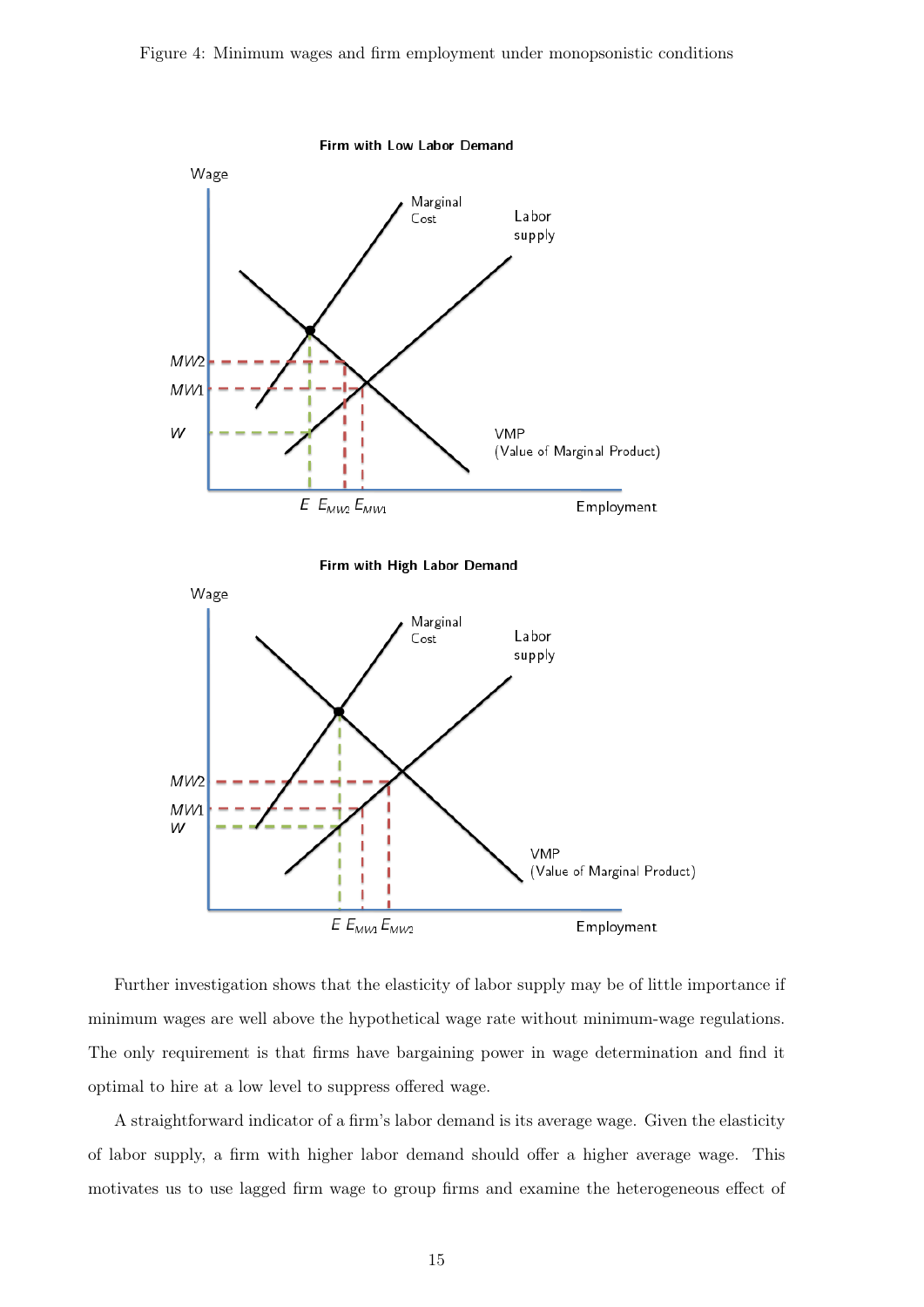minimum wages on different firm groups in the empirical analysis.

Most of the empirical research on minimum wages focuses on employers that hire a significant amount of low-wage workers, for instance, fast-food restaurants in [Card and Krueger](#page-56-9) [\(1994\)](#page-56-9). Our paper studies the manufacturing sector in China, a sector that pays relatively lower wages compared to China's other sectors.<sup>[7](#page-15-0)</sup> We also argue that it makes more sense to look into these firms to see if there is heterogeneity within this industry in response to minimum wage variations. Other than labor demand, for example, skill composition of employees also affects the effect of minimum wages on firm behavior, which implies that some firms with relatively high wages may show little impact from minimum wage changes.

# 5 Empirical models

# 5.1 Identification

While our estimation focuses on the effect of minimum wages on firm employment, we also provide evidence on the effect of minimum wages on a firm's average wage and profit margin. If minimum wages affect a firm's hiring decisions; it is likely that they would also affect the firm's offered wage rate. After investigation of the average effects on firm employment, wage, and profit margin, we estimate the heterogeneous effects on firm employment by wage and profit margin groupings.

The changes in enforcement in 2004 provide another source of variation for our empirical study. We use variations in minimum wage enforcement as a natural experiment to provide additional evidence on the effects of minimum wage on firm employment. In addition, we also examine the heterogeneous effects by wage and profit margin groupings after the introduction of the enforcement reform.

#### 5.2 Estimation Model

To study the effect of minimum wages on firm employment, we use panel estimation to control for unobserved, time-invariant effects at the firm level. The dependent variable is the log of the firm's average hiring in a year, (Logarithms of most of the explanatory variables, unless they are ratios, are used, so their coefficients should be interpreted as elasticities.) The use of a lagged dependent variable as an explanatory variable creates a bias that needs to be addressed. We find that the [Arellano and Bond](#page-55-9) [\(1991\)](#page-55-9) model cannot find reasonable structure of instruments; the over-identification tests are always rejected. Hence, we use a first-difference model with two-stage least squares: the two-year lagged value of firm employment is used as the instrument

<span id="page-15-0"></span><sup>7</sup>Our data shows that the gap has become larger after the privatization of state firms during 2000s.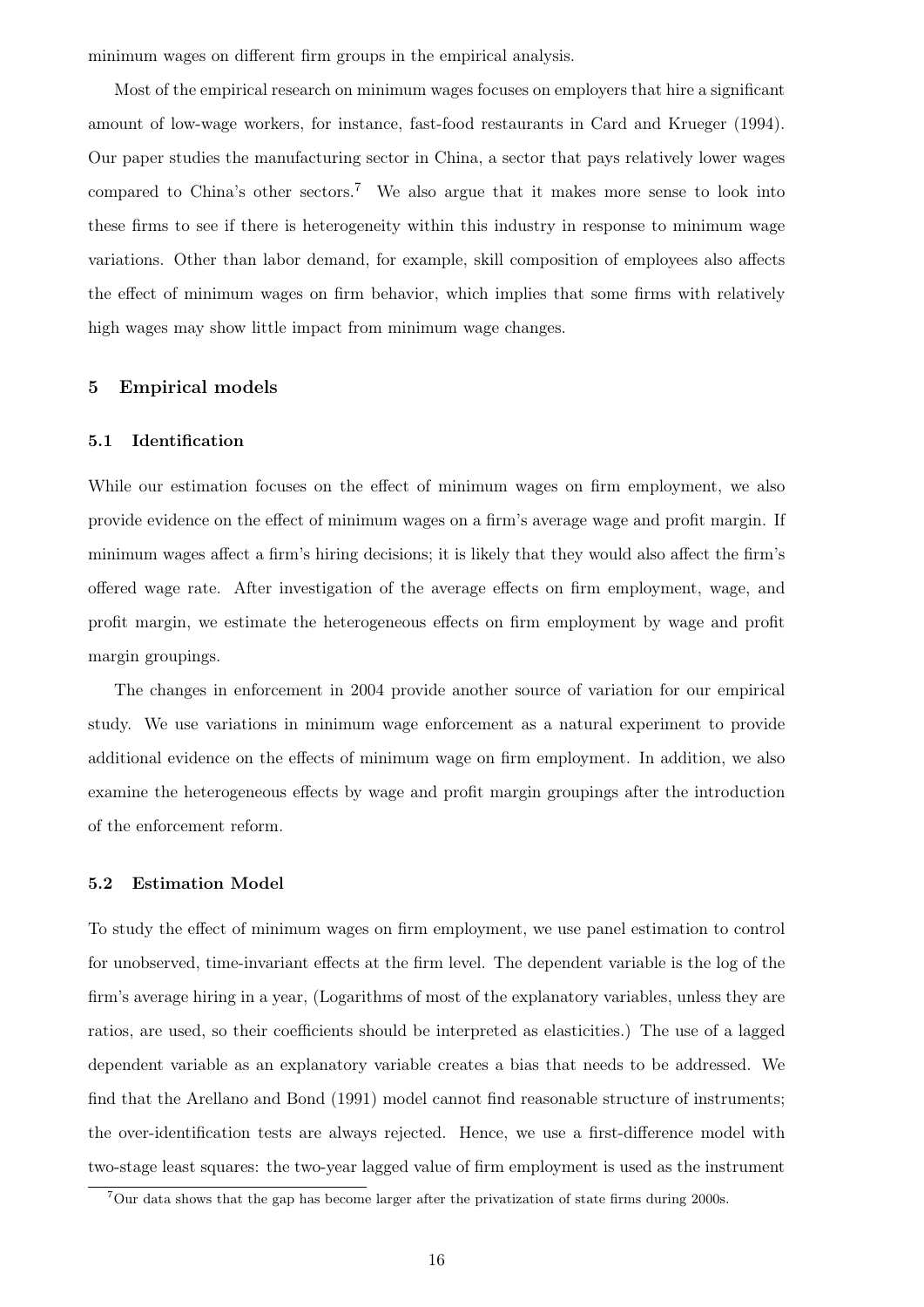for the one-year lagged value of firm employment.

The estimation equation is given by

$$
Y_{it} = \alpha + X_{it}\beta + \gamma_{it}MW_{ct} + \mu_i + T_t + \varepsilon_{it},
$$

where i, c, and t denote firm, city and year.  $Y_{it}$  is the dependent variable, the logarithm of firm employment or other variables of interest.  $X_{it}$  controls for firm i's characteristics at year t, together with city and industry conditions for firm i.  $MW_{ct}$  is the logarithm of effective minimum wages in county c at year t.  $\mu_i$  is firm i's fixed effect and  $T_t$  represents year fixed effects.  $\varepsilon_{it}$  is the error term, which we assume satisfies the exogeneity condition.

To explore the heterogeneous effect of minimum wages on firm employment, the effect $\gamma_{it}$  is specified to be a linear function of firm, industry, and time variables as follows:  $\alpha_{\gamma}$  and  $\beta_{\gamma}$  are constant parameters and  $ET_t$  is a dummy variable indicating whether t is before the year of 2004 or not.

- 1.  $\gamma_{it} = \alpha_{\gamma}$ : constant effect
- 2.  $\gamma_{it} = \alpha_{\gamma} + ET_t$ : with enforcement effect  $ET_t$
- 3.  $\gamma_{it} = \alpha_{\gamma} + \beta_{\gamma} X_{it} + ET_t$ : different across firm types  $X_{it}$

## 5.2.1 Relevant Variables in the Estimation

The main dependent variables are firm employment and firm average wages.

- Firm employment:  $L_i$ . It is reported as the average of a firm's end-of-month number of employees in a year. We also use the variable of end-of-year employees to diagnose and replace suspected erroneous data on average employees.
- Firm wage:  $W_i$ . We compute a firm's total wage bill as the sum of its reported wages, monetary allowances, and unemployment insurance. A firm's wage is equal to the ratio of its total wages to its employment. Because this variable explicitly involves firm employment, and also because it is jointly determined with firm employment, we do not use firm wages as an explanatory variable in general. When we group firms based on their lagged wages, however, lagged wage rates are then included as one explanatory variable.

As a synthesis of our theoretical arguments and the policy framework, we select our explanatory variables as follows: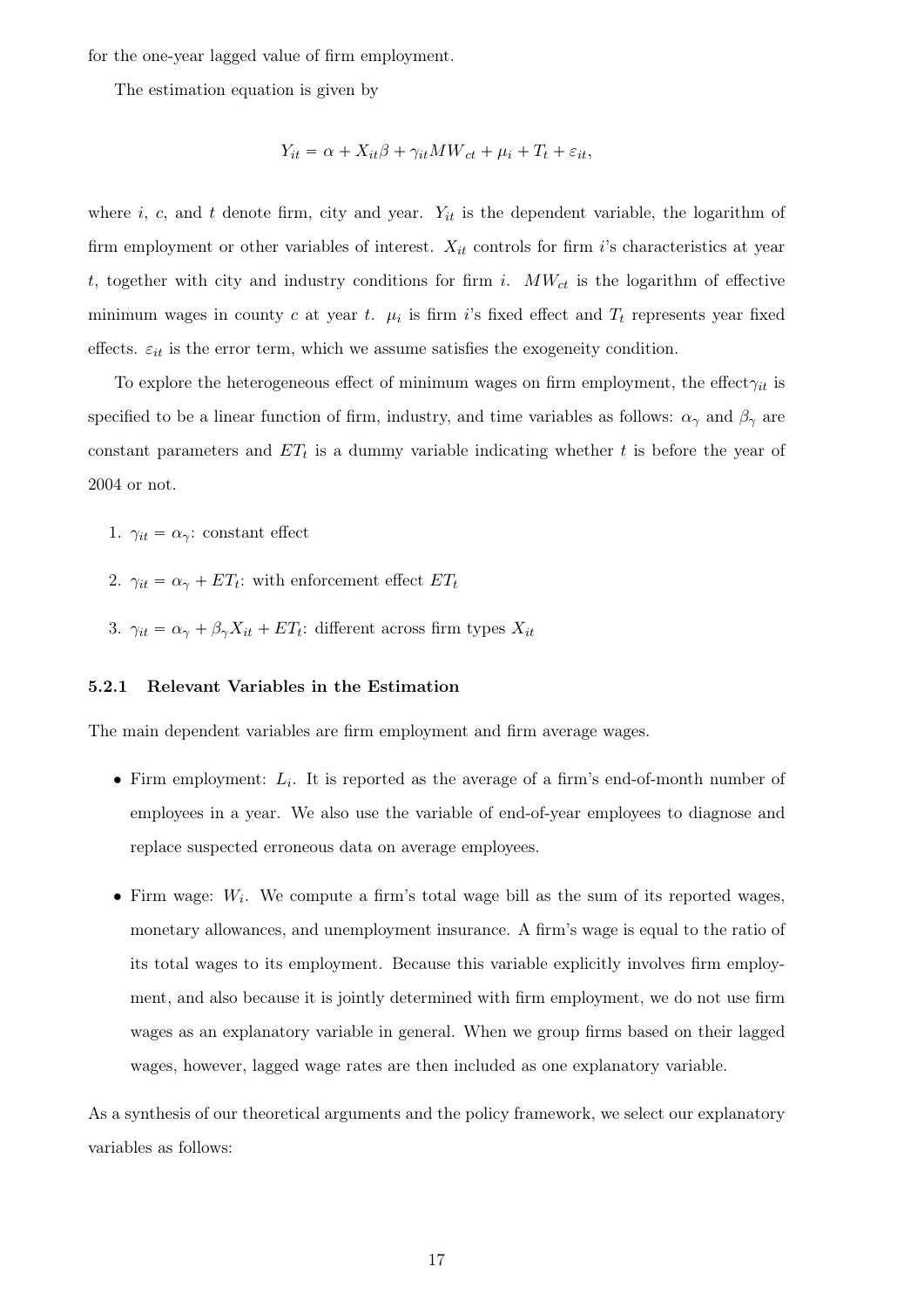- Factor prices:  $w, r, p_M$ . These include the price of labor input, measured by minimum wages and industry average wages, the price index of fixed asset investment, and the price index of industry intermediate inputs.
- Aggregate demand:  $\bar{Y}$ . This includes industry output and city GDP per capita. Industry output is an an indicator of industry aggregate demand measured by total output at the 4-digit industry level.
- Price elasticity:  $\sigma$ . This is measured by the Herfindahl index for each industry at the 4-digit level.
- Labor income share:  $1-\alpha-\beta$ . This is measured by the share of industry labor income in the value of industry gross output. Because only variation across industry matters for our estimation, if underestimation of labor share<sup>[8](#page-17-0)</sup> in the data does not correlate with industry distribution, we are safe with this measure.
- Productivity:  $A_i$ . We use profitability as the proxy for firm productivity. In addition, ownership is widely believed to be a relatively exogenous indicator of firm productivity. We group firms based on the position of main shareholders into state firms, foreign firms, and private firms. Foreign investors are further divided as from the region of HMT (Hong Kong SAR, Macao, and Taiwan), or from other countries. The export-to-sales ratio is also included given the likely positive relationship between firm exporting status and productivity.
- Lagged firm employment:  $L_{i,t-1}$ . Adjustment costs can be captured by using lagged dependent variable as one regressor. For correct for bias accordingly, we use  $L_{i,t-2}$  as the instrument for it.
- Firm size:  $S_{i,t-1}$ . Aside from  $L_{i,t-1}$ , lagged annual real sales is used to account for firm size.

# 5.3 Identification Concerns

# 5.3.1 The Level of Minimum Wages versus the Kaitz Index

The analysis of minimum wages since 1970s usually use the level of minimum wages relative to average wages, multiplied by the fraction of employment covered by the policy [\(Brown](#page-55-0) [\(1999\)](#page-55-0)). This so-called Kaitz index does not seem important for a single firm because labor flow among covered and uncovered labor markets is not relevant to a firm's decision on labor hirings. We

<span id="page-17-0"></span><sup>8</sup>Under-reporting of labor share in the ASIF data has been well documented. For example, se[eHsieh and](#page-57-12) [Klenow](#page-57-12) [\(2009\)](#page-57-12)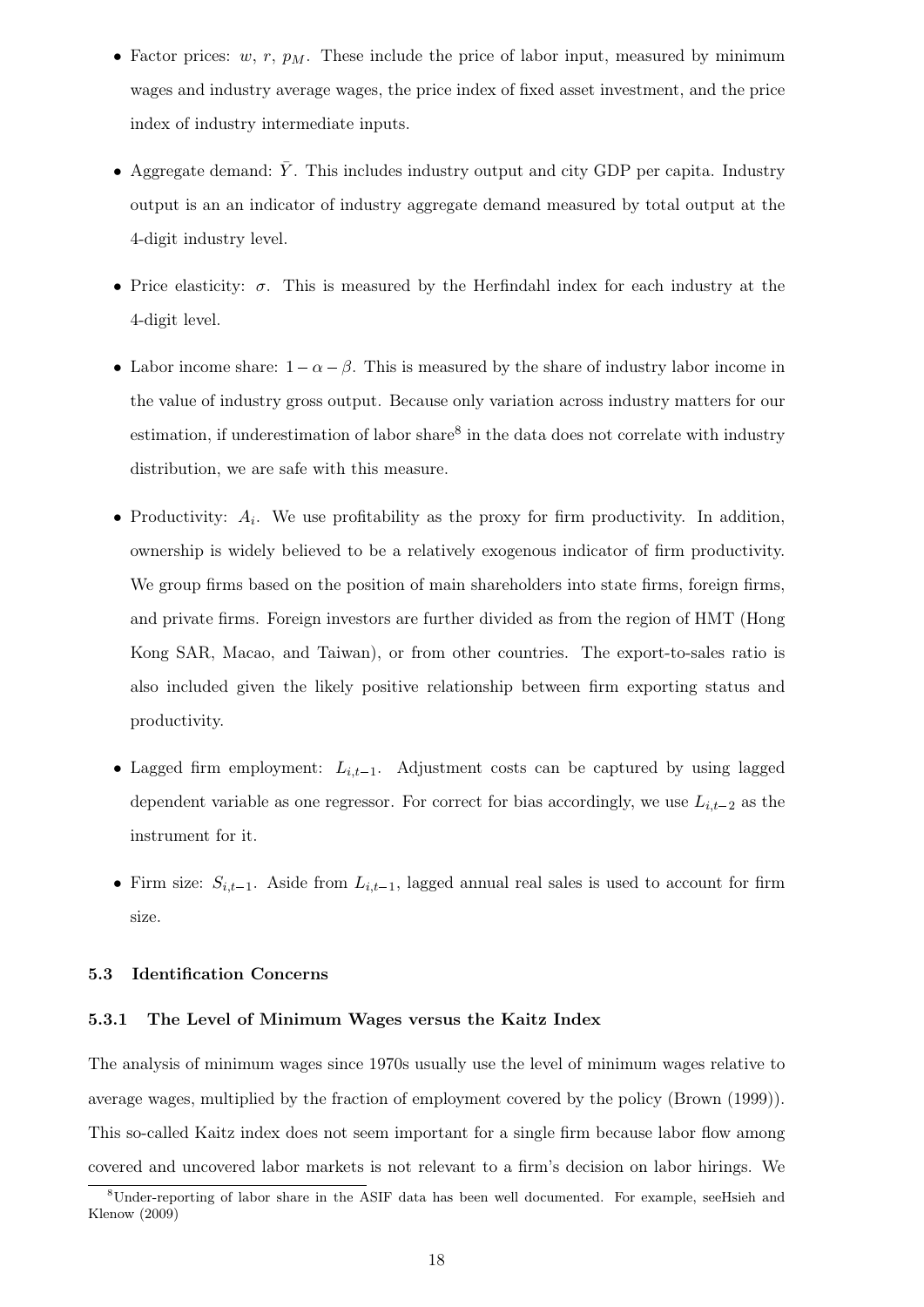use the logarithmic level of minimum wages as the key regressor. As city average wages are one determinant of minimum wages, we still need to control for this factor in the regression on firm employment. Our economic justification, however, is different from the use of the Kaitz index.

#### 5.3.2 Leads and Lags

Few studies relate employment to lagged minimum wages. However, firm variables at the annual level may not be ideally matched with the duration of minimum wages. For example, an enactment of a new minimum wage in July should be discounted half for the first year. Since we have information on the month of adjustment, we have the advantage of being able to construct the effective minimum wage, which is essentially an average, with the weights being the duration of all prevailing minimum-wage levels in a year. The effective minimum wage is thus preferable to other measures.

## 5.3.3 Relationship to the DID framework

The empirical design of this paper is related to previous research based on the difference-indifference framework, for example, [Draca et al.](#page-56-2) [\(2011\)](#page-56-2). The variations we explore include minimum-wage difference across cities, wage differences across firms within a city, and enforcement changes across time, which constitutes of a framework of triple difference. Because the variations we focus on are not completely exogenous, we do not attempt to use explicit dichotomy based on predetermined thresholds; instead, we examine continuous variations while controlling for other factors.

# 6 Main Results

This section presents our main reduced-form results on the impacts of minimum wage changes. Our analysis proceeds in four steps. We first show city-level evidence on determinants of minimum wage adjustment in order to explore the endogenous nature of government policies. Next, we estimate the average effects of minimum wage on firm employment, as well as on firm wage and profit margin. We then analyze the heterogeneous effects on the firm employment by wage group and profit margin group. Finally, we identify the impacts of the enforcement reform to compare the effects on firm employment before and after the reform.

## 6.1 Adjustment of Minimum Wages at the Regional Level

We begin by examining the determinants of minimum wage adjustment at city level. The minimum wage data covers 2,374 county-level districts in 346 cities. It is generally the case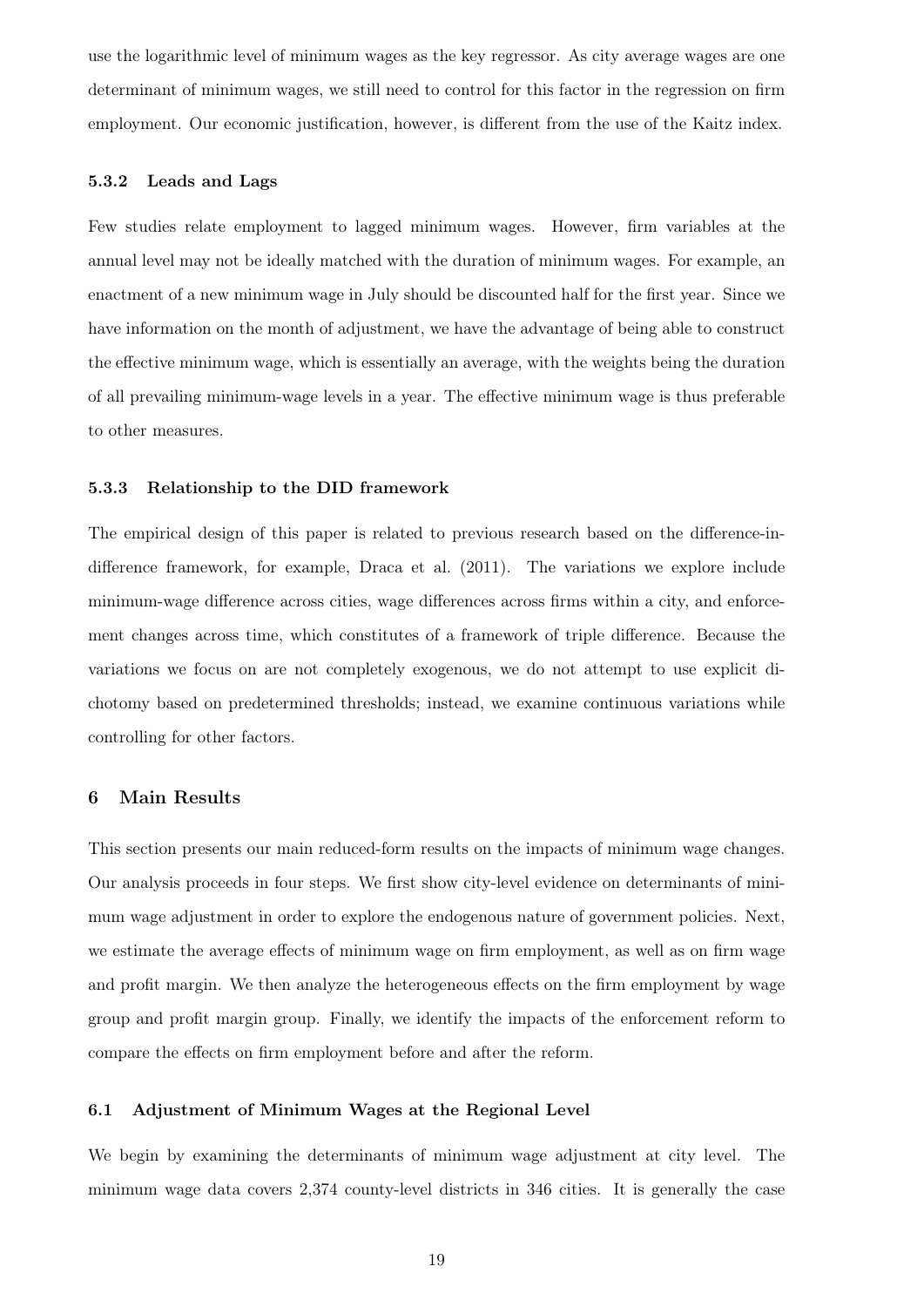that counties within a city have the same minimum wage. Moreover, while some cities have complete information on minimum wages for all of their counties, other cities may only have single observations. For those cities without county-level minimum wage information, we don't know whether it is because minimum wages are same for all their counties, or because of missing reports. Therefore, to avoid the bias from this information omission, we choose to study the determinants of minimum wages at the city level. In regressions at the firm level, county minimum wages are used to increase the variation of this key variable. When there is no data for a county's minimum wages, we use its city minimum wages as a replacement.

Table [A.5](#page-41-0) shows how minimum wages adjust to policy variables<sup>[9](#page-19-0)</sup>. We limit our use of economic indicators to the city level. In the basic estimation with fixed effects, 332 cities can be included. The city sample is unbalanced in the sense that cities started to report minimum wages in different years.

The sample period is from 1994 to 2011. The dependent variable is the logarithm of effective city minimum wages, which is the average of the effective county minimum wages. Column 1 to column 3 contains results for the whole period, while column 4 to column 6 use the sample from 2004 to 2011, the period after the increase in enforcement of minimum wages.

The explanatory variables are grouped into three sets, and all are lagged by one year. The first set measures living costs in a city, which includes the logs of city average wages and CPI. Column 1 shows that living cost and nominal price levels are positively related to minimum wages, although the coefficient of city average wages is not statistically significant. Column 2 shows that fixed-asset investment and the GDP share of the secondary industry have a positive effect on minimum wages. The positive coefficient on fixed-asset investment is consistent with the view that this variable proxies for city growth prospects. The positive coefficient of the size of the secondary industry may indicate the welfare concerns of government officials. Column 3 also includes conditions of local labor markets. Both the coefficients of the growth rate of the labor force and the unemployment rate are not statistically significant.

The post-tightening period shows a stronger relationship between minimum wages and these policy indicators than the pre-tightening period. The coefficients of city wages, CPI, growth rate of GDP per capita, and fixed-asset investment are strongly significant, with the signs unchanged compared to the estimates for the whole period. The signs of growth rates of GDP per capita and growth rates of workers are consistent with the welfare hypothesis, while the signs of fixed-asset investment and unemployment rates are consistent with the growth hypothesis.

By and large, the comparison of within and between shows that within-city variation of minimum wages is explained very well, but cross-city variation is not. This evidence suggests

<span id="page-19-0"></span> $9$ The term of minimum wages in the following refers to effective minimum wages we defined in the above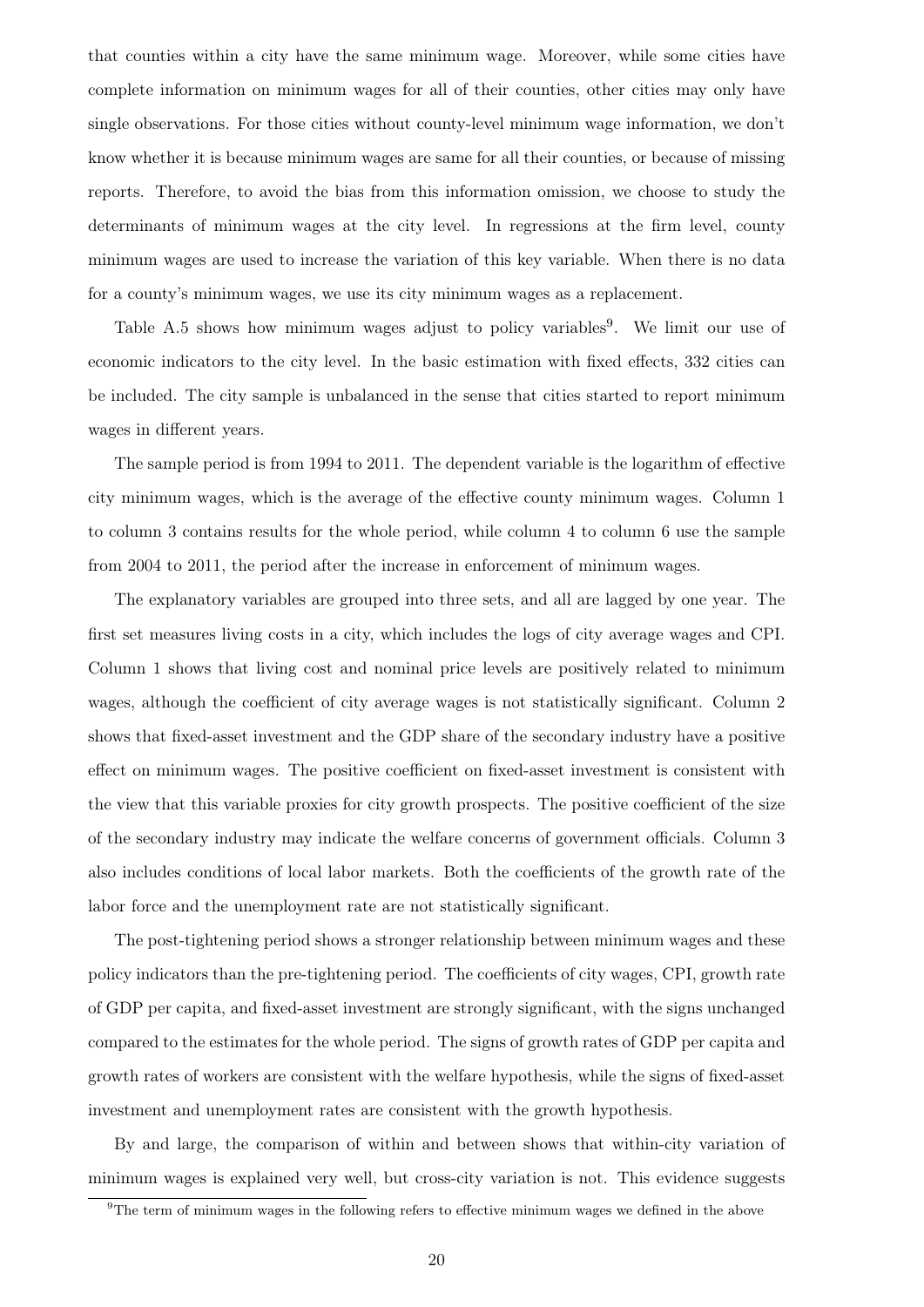that although the country-wide minimum-wage law stipulates guidance for the adjustment of minimum wages, local government has substantial leeway to accommodate local conditions. Because very few firms changed location in our sample, only within variation of minimum wages is relevant. By controlling for a few main variables at the city level such as city average wages and CPI, we find that most other variables do not add explanatory power to the regression. Unexplained changes in minimum wages therefore can be viewed as exogenous variation for firms.

#### 6.2 Impact of Minimum Wages at the Firm Level

Analogy to Regional Employment Estimation We directly examine the elasticity of firm employment with respect to the minimum wage only with the city and industry controls. Table [A.6](#page-42-0) shows the effect of minimum wages on firm employment without using explanatory variables at the firm level. The sample period is from 1998 to 2007.

This is analogous to an analysis of employment at the regional level and we can thus compare our results to the vast literature based on regional employment. When only minimum wages and the corresponding determinants are controlled for, column 1 shows a fairly small impact of minimum wages on firm employment, with the coefficient being -0.033. This means that a 10 percent hike in minimum wages leads to a 0.33 percent decline in firm employment, approximately within the common range of previous estimates in the Western countries. When industry wages are added in the regression of column 2, we find that the impact of minimum wages is barely changed, and it becomes even smaller at the level of -0.021. This seems to suggest that firm hiring is more responsive to industry-specific labor costs than local labor costs.

Adding other factor prices and incorporating aggregate demand, measured by city GDP per capita and industry output, in the regression of column 3, and adding two parameter variables in column 4, considerably dilute the effect of minimum wages. The coefficient of minimum wages with the full set of explanatory variables becomes  $-0.017$ , at a statistically significant level.

Other than the price of intermediate inputs, the coefficients of other new controls in column 4 are consistent with our expectations. A rise in factor prices of fixed assets tends to reduce a firm's hiring, while a rise in aggregate demand raises firm employment. If a firm operates in an industry which is less concentrated and more labor-intensive, it tends to have high employment.

Table [A.6](#page-42-0) indicates that firm hiring responds more to aggregate demand and capital cost than labor cost. One explanation is that during this decade—which is full of changes such as privatization and access to the WTO—the rate of firm growth depends more on market conditions, demand and investment, than labor cost. The effect of changes in the labor costs may also in part have been suppressed by the influx of rural migrants.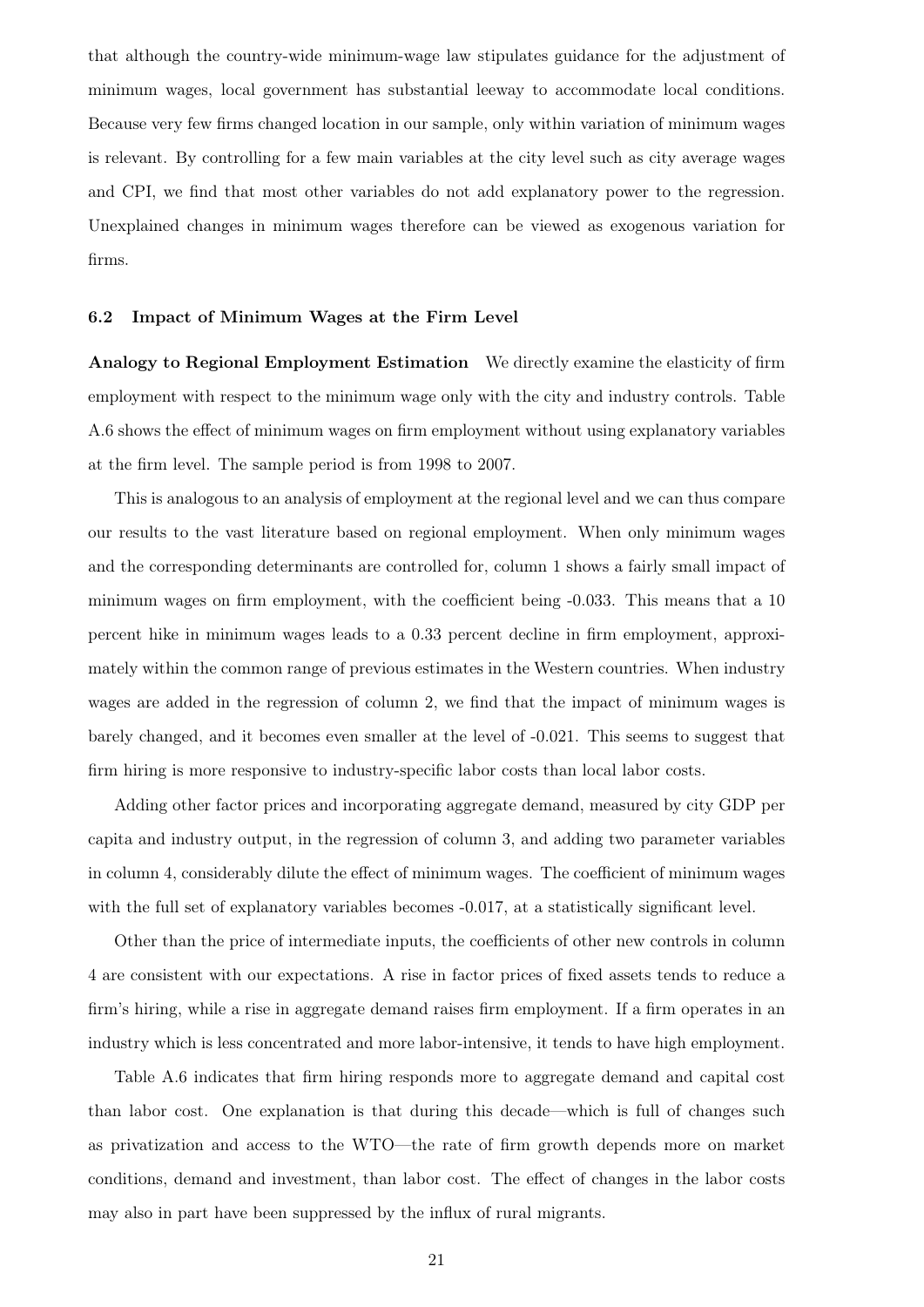Introduction of Firm Characteristics Because we are using firm-level data, we need to control for individual characteristics. Table [A.7](#page-43-0) shows the effect of minimum wages on firm employment while considering firm-specific variables. Besides our estimation using 2SLS and first differences in column 1, we also include results from other estimation models. Column 2 shows the result of a pooled OLS regression, and Column 3 shows the result of a panel estimation based using fixed effects. Because we consider adjustment frictions, lagged employment is used as an explanatory variable. To correct for dynamic bias, we use the two-year lagged employment as an instrument for one-year lagged employment, as in [Anderson and Hsiao](#page-55-10) [\(1982\)](#page-55-10).

Column 1 presents the key results from a first-difference regression with instruments. The coefficient of lagged employment in column 1 is in between the estimates in column 2 and column 3, which is consistent with the predictions of the model. Compared to column 4, which shows the result from a first-difference regression without using instruments, we also see that estimation with instrumentation is more reasonable. The coefficient of lagged employment shown in column 4 is -0.151, which is less convincing. We also use GMM-style instruments in column 5. The results are quite similar to the results in column 4.

The choice of empirical models has an impact on the minimum wage coefficients. The minimum wage coefficients in Table [A.7,](#page-43-0) as we add firm regressors, become much smaller than the results from the fixed-effect regressions compared with Table [A.6.](#page-42-0) The model with 2SLS first difference gives the coefficient of 0.001, which is small and statistically insignificant.

This differs considerably in the estimate from our estimation without using firm variable controls, which implies that minimum wage analysis based on regional data may not be reliable. The positive coefficient of the minimum wage effect is still worth further examination, which suggests that, at least for some firms, a hike in minimum wages leads to an increase in hirings in the presence of firm heterogeneity. This motivates us to look into heterogeneous effects of minimum wage changes on firms in the next subsection.

Other regional variables, as in Table [A.6,](#page-42-0) lose their explanatory power on firm hirings when firm-specific conditions are considered. This implies that the unexplained change in firm employment, after controlling for firm idiosyncrasies, becomes rather noisy which is difficult to capture using regional economic conditions.

For explanatory variables at the firm level, firms with higher profitability hire more. Compared to firms with other ownership types foreign firms tend to hire the most workers while domestic, private firms tend to hire the least, but these differences are not statistically significant. Firms who export more may hire less, which suggests that export status links productivity with other characteristics, such as skill composition of hirings.

In the following, we will apply the model of 2SLS first difference consistently. To disentangle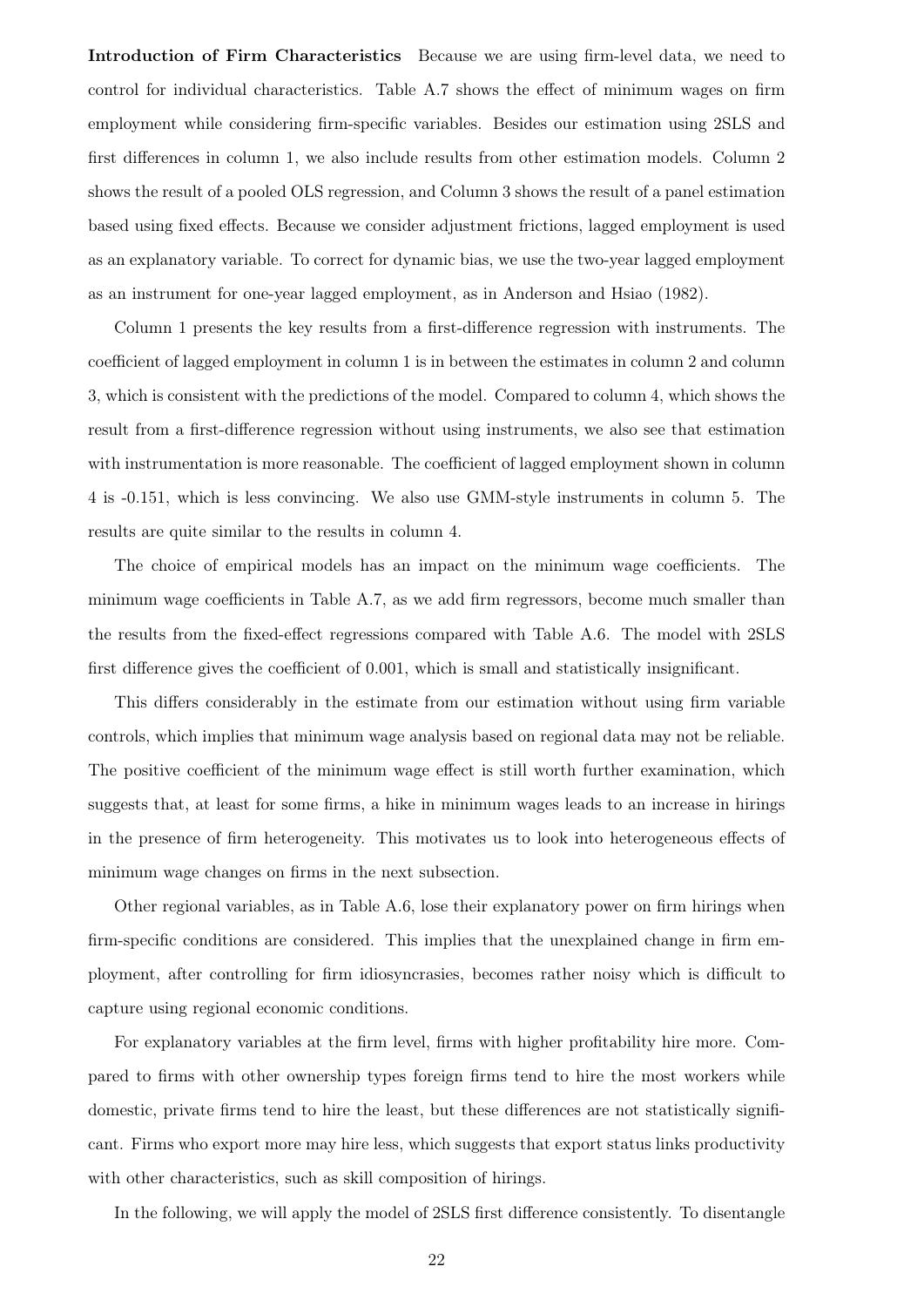the effects of regional variables, we explore the effect of minimum wages by using different sets of variables which are external to a firm. Table [A.8](#page-44-0) hows the results. We see this time that the introduction of other regional variables does not substantially change the coefficient on minimum wages. The coefficient on minimum wage changes from -0.007 to 0.001 as from column 1 to column 4, although none of these coefficients is statistically significant. We argue that the result for minimum wages is robust to the use of external controls.

# 6.3 Heterogeneous Effect of Minimum Wage

Impact on Firm Wages Table [A.9](#page-45-0) provides estimates of the effect of minimum wages on firm wage with the same structure of explanatory variables as in the employment regressions. The purpose is to verify the possible channel through which firms change wages. After controlling for industry wages and city GDP per capita, minimum wages exhibit smaller effects on firm wages. The coefficient with a full set of controls in column 4 is 0.15, smaller than the one in column 1, 0.35, obtained by excluding all other regional variables. This could suggest that the significant estimate of minimum wage effect on the hiring of all firms may be a result of a strong effect on firm wages.

The theory with monopsony suggests that a hike in minimum wages always leads to an increase in firm wages but may increase labor supply for monopsonistic firms and thus increase their employment while decreasing the employment of firms which have less monopsony power.

The implication is that the impact of minimum wage changes on firm wages is predicted to be positive. Moreover, it is a common belief that minimum wages should have more impact on firms with low wages, which is also verified by the data. We find that Table [A.9](#page-45-0) provides supporting evidence that minimum wages affect firm performance via the channel of wage. As a result, the importance of heterogeneous effects imply a large offset between wage groups ,and reductions in the average effects.

Impact on Firm Profit Margin We also study the impact of minimum wages on profit margins in Table [A.10.](#page-46-0) The estimated coefficients tend to be positive, though statistically insignificant in column (1), when industry wage is not included as a control. However, the specifications in column  $(2)$ ,  $(3)$  and  $(4)$ , which include industry wage, input prices of capital and labor, city GDP per capita, industry output, market structure and labor share, yield positive and statistically significant effects.

Recall the theoretical predictions that correspond to results in this table; we can now identify the positive impacts to the firm's profit margin due to rising minimum wage. This is unsurprising in light of the model we discussed above, and the result is consistent with efficiency wage, and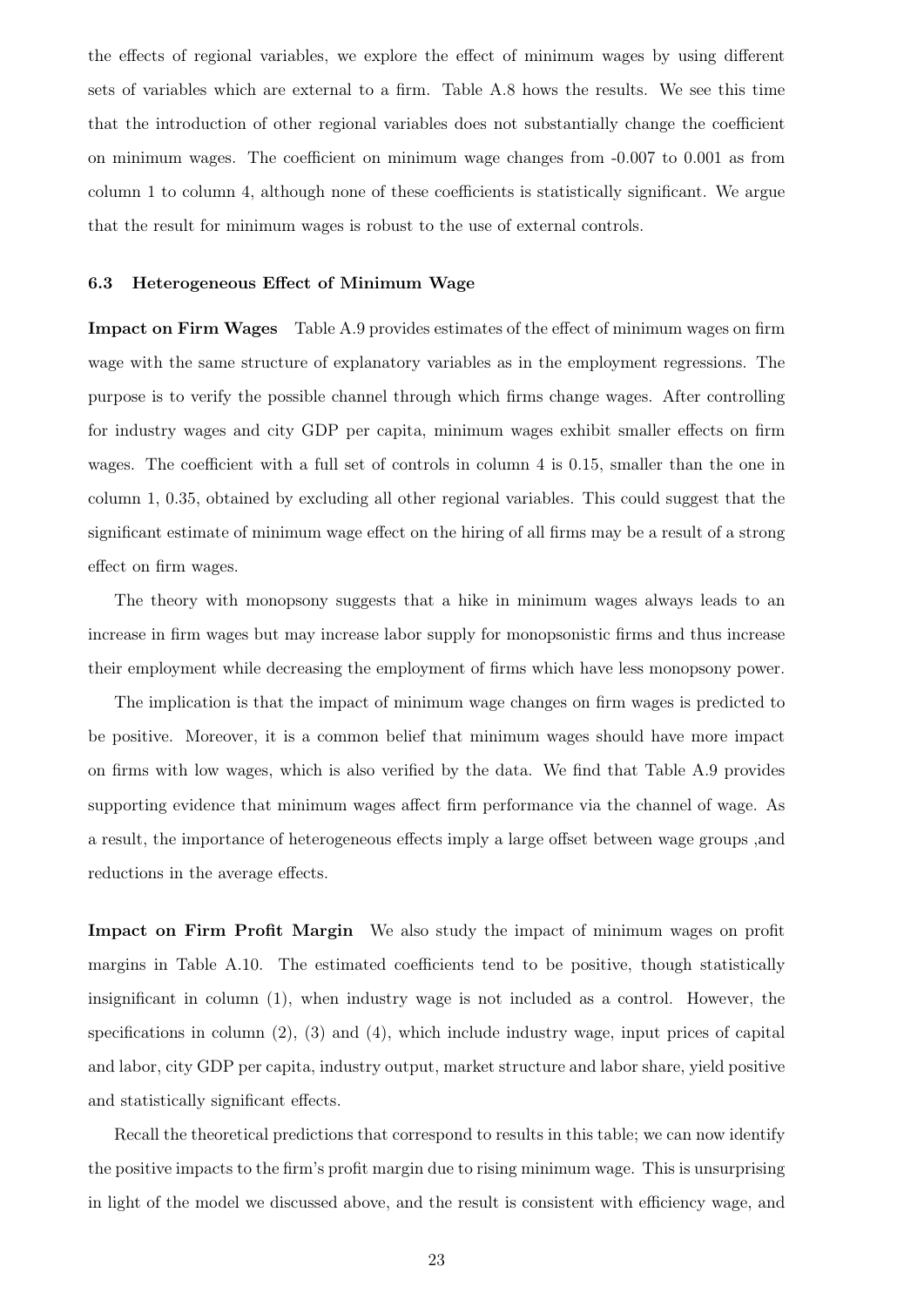search friction theories by [Hirsch et al.](#page-57-3) [\(2011\)](#page-57-3) and [Flinn](#page-56-5) [\(2006\)](#page-56-5) which tell us that firm's respond to a minimum wage shock by enhancing the profitability. In particular, the importance of profit margin characteristics is crucial for us to identify the heterogeneous effect of minimum wage.

Grouping Based on Firm Wages We divide firms into ten decile groups based on each firm's relative average wage in its city. In one regression we estimate the effect of minimum wages separately for these groups. Table [A.11](#page-47-0) shows the results. We control for the same set of other variables as above. Consistent with monopsony theory, minimum wages negatively impact employment decisions of low-wage firms but relate positively to employment decisions of highwage firms. Specifically, approximately 40 percent of firms demonstrate negative effects, while the other 60 percent of firms respond positively by hiring following an increase in minimum wages. Table [A.11](#page-47-0) reports that the lowest decile has a negative elasticity of employment with respect to minimum wages at -0.038 and decreases to -0.3, then -0.023, -0.017 and -0.012 at lower group 5. As a result, we find the sign changes to positive starting from group 7, though insignificant until positive at a level of 0.028 and 0.058 for wage groups 9 and 10, with high statistical significance.

In theory, for these low-wage firms, higher wage costs reduce their labor demand thus reducing firm employment. However, for high-wage firms, higher wage costs raises their labor demand although their profits are dampened by the fact that they previously set low wages. As a consequence, high-wage firms increase hiring in response to an external increase in the minimum wage.

As we discussed in Section 4, one reason that the average effect of minimum wage might be reduced, is that high wage firms are less bound by the rising minimum wage compared to low wage firm. In addition, high wage firms might increase the average wage to provide an incentive scheme for the incumbent worker, which also signals the market to attract more workers. Moreover, the increase in minimum wage might force low wage firms to reduce their hiring due to the crowding out effect caused by high wage firms. Several recent models attempt to explain the positive effect of increased minimum wages on firm employment such as [Bhaskar](#page-55-3) [et al.](#page-55-3) [\(2002\)](#page-55-3)and [Acemoglu](#page-55-5) [\(2001\)](#page-55-5).

Figure [5](#page-24-0) shows the heterogeneous effect on firm employment by wage group. As shown, there is arising effect on firm employment of minimum wage, by wage group, from 2001 to 2007. The higher wage group experiences a larger effect on firm hiring decisions compared to the lower wage group. We also find similar patterns of heterogeneous effects by wage group between 2004 to 2007, the period after the enforcement reform.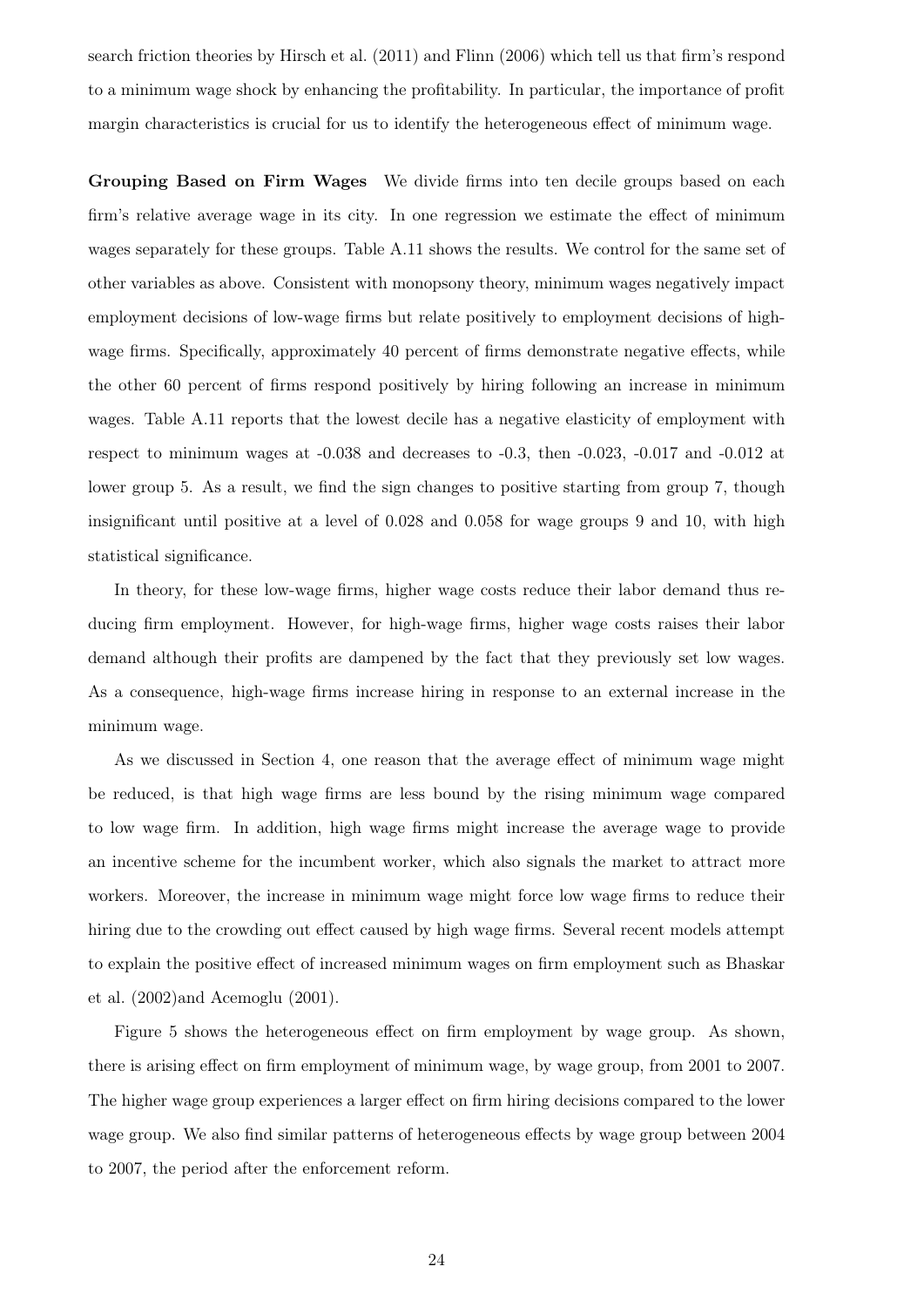<span id="page-24-0"></span>Figure 5: Effect of minimum wage on firm employment for firms with different wage



Note: x-axis represents decile of firm average wage, y-axis shows the effect of minimum wage on employment from standard 2SLS FD firm-level regression with firm- and -city controls as in Table [A.7](#page-43-0) estimated on the full data set and on a subset from 2004 separately. Lines are 95% CI.

Full Set of Heterogeneity Table [A.12](#page-48-0) investigates further this heterogeneous effect of minimum wages by adding interaction terms which multiply minimum wages with firm variables. Column 1 uses one interaction variable: the product of minimum wages and firm wages. The positive effect verifies our findings in Table [A.11.](#page-47-0) When we add a full set of interaction terms, the heterogeneous effect based on firm wages increases from 0.033 to 0.043, a small rise, though statistically significant. Furthermore, the profit margin reacts positively to minimum wage increases. The regression coefficient shows that a rising minimum wage has a more positive impact, particularly increasing with a firm's profit margin. As a result, the heterogeneous effect of profit margin tends to be larger than that of the firm wage, almost double from 0.043 to 0.086, which indicates the importance of firms' adjustments following an increase in the minimum wage.

In addition, we find that state-owned firms, domestic firms and Hong Kong, Macau, and Taiwan firms tend to exhibit differences compared to foreign firms in their hiring responses following an increase in the minimum wage. Firms who operate in a labor-intensive and competitive industry show a tendency to reduce their hirings in response to an increase in the minimum wage. Interestingly, for firms with more exports, their hirings tend to be affected negatively by a minimum wage hike, even after we have controlled labor intensity.

Taken together, our finding of heterogeneous effects shows encouraging results including a significant positive relationship between firm employment and minimum wage hike which is contradictory to conventional wisdom. It is worth mentioning that this is consistent with the model predictions, but different from the empirical evidence from the average effect studies. [Allegretto et al.](#page-55-2) [\(2013\)](#page-55-2) highlights the credibility of regional and policy discontinuities to control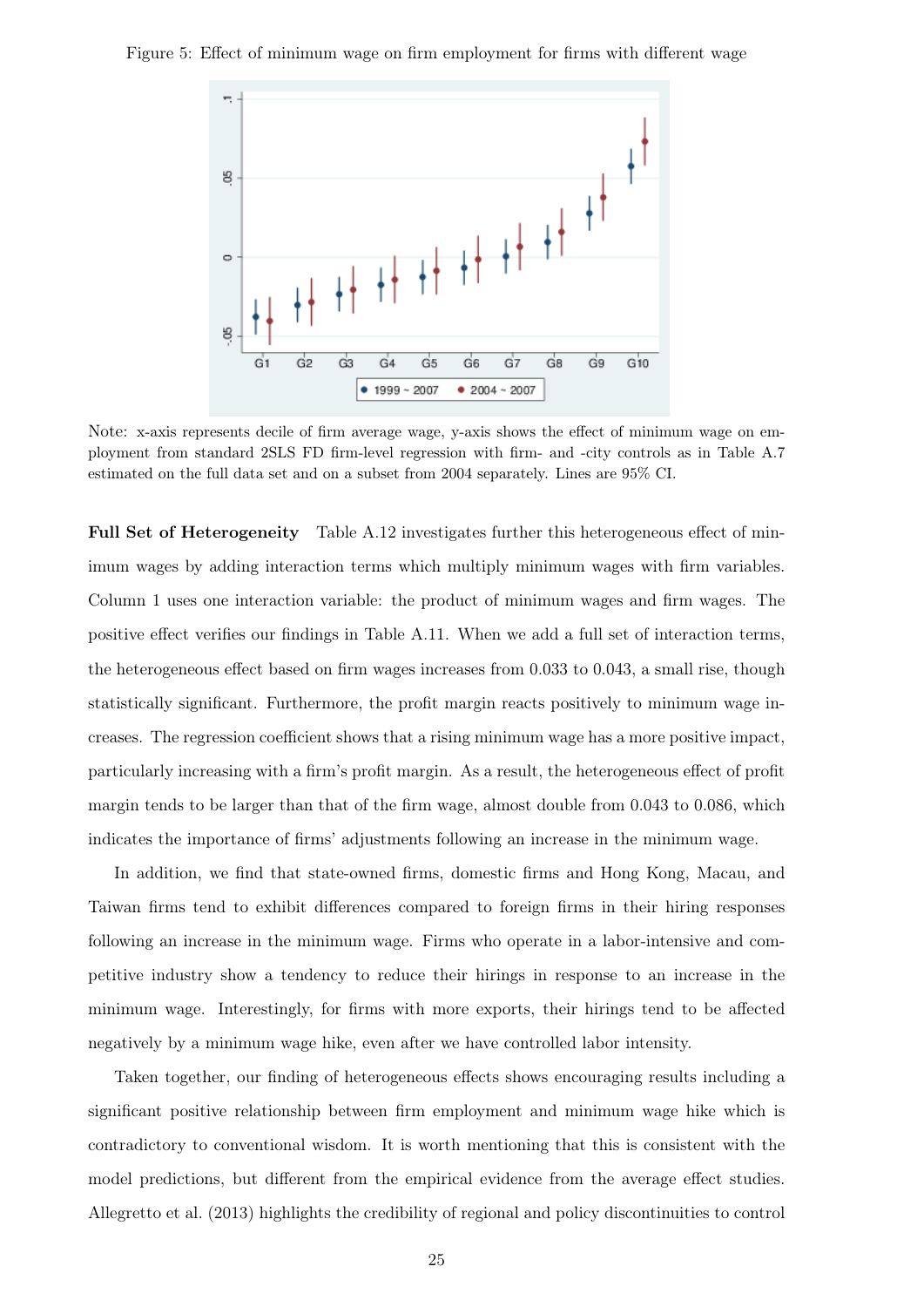for heterogeneity in the discipline of research design. It is important to note that we focus on the heterogeneous effect with firm characteristics, namely wage and profit margin, which provide more powerful insights rather than the average effect only.

#### 6.4 Enforcement Tightening

The above analysis studies the effect of minimum wages during our sample period from 1999 to 2007. The tightening of minimum wage enforcement may increase the effect of minimum wages on firm wages and firm employment, but previous literature indicates ambiguous results [\(Draca](#page-56-2) [et al.](#page-56-2) [\(2011\)](#page-56-2); [Freeman](#page-56-3) [\(2010\)](#page-56-3)).

Table [A.13](#page-49-0) shows the resulting effects of minimum wage increases on firm employment over time. Column 1 divides the whole period into two episodes: pre-enforcement, from 1999 to 2003, and post-enforcement, from 2004 to 2007. In order to test the effect of enforcement tightening, we interact minimum wage and an enforcement dummy (before/ after) and include it in the regression with a full set of firm and city variables. Though now statistically less significant, we find that the positive effect of minimum wages on firm employment mostly comes from the period after the tightening. This suggests the impact of minimum wages increases appear largely in the erosion of a firm's bargaining position with workers, and in the increase of the labor supply. The hike in minimum wages increases an average firm's profitability, but does not reduce its employment. In fact, the average effect is even stronger after the increase in minimum wage enforcement.

The next step in our paper is to test whether the enforcement reform has an impact across wage groups. We will also examine whether the increase in enforcement increases the magnitude of the heterogeneous effects on firm hiring. This table focuses on the heterogeneity of different wage groups. Table [A.14](#page-50-0) shows the results of this estimation. In column 1, we report results from the joint effect between minimum wages, firm wage, and an enforcement dummy (before and after enforcement) regressions, which also controls for the full set of firm and city variables. Firstly, the joint effect before 2004 shows the positive impact on pre reform employment. Secondly, the post-reform evidence on firm employment is also significantly positive and larger than the pre-reform period, increasing from 0.035 to 0.041.

It is very clear that the impact of enforcement on firm employment has increased significantly, which contradicts the findings from other developing countries [\(Lemos, 2009\)](#page-57-10). When we introduced the monopolistic competition model in the labor market, more credible commitment to labor market policy, where enforcement was previously imperfect, in developing countries (as the theoretical model in [Basu et al.](#page-55-6) [\(2010\)](#page-55-6) considered) might have positive externalities on firm employment. There are some concerns regarding the casual effect after enforcement reform. We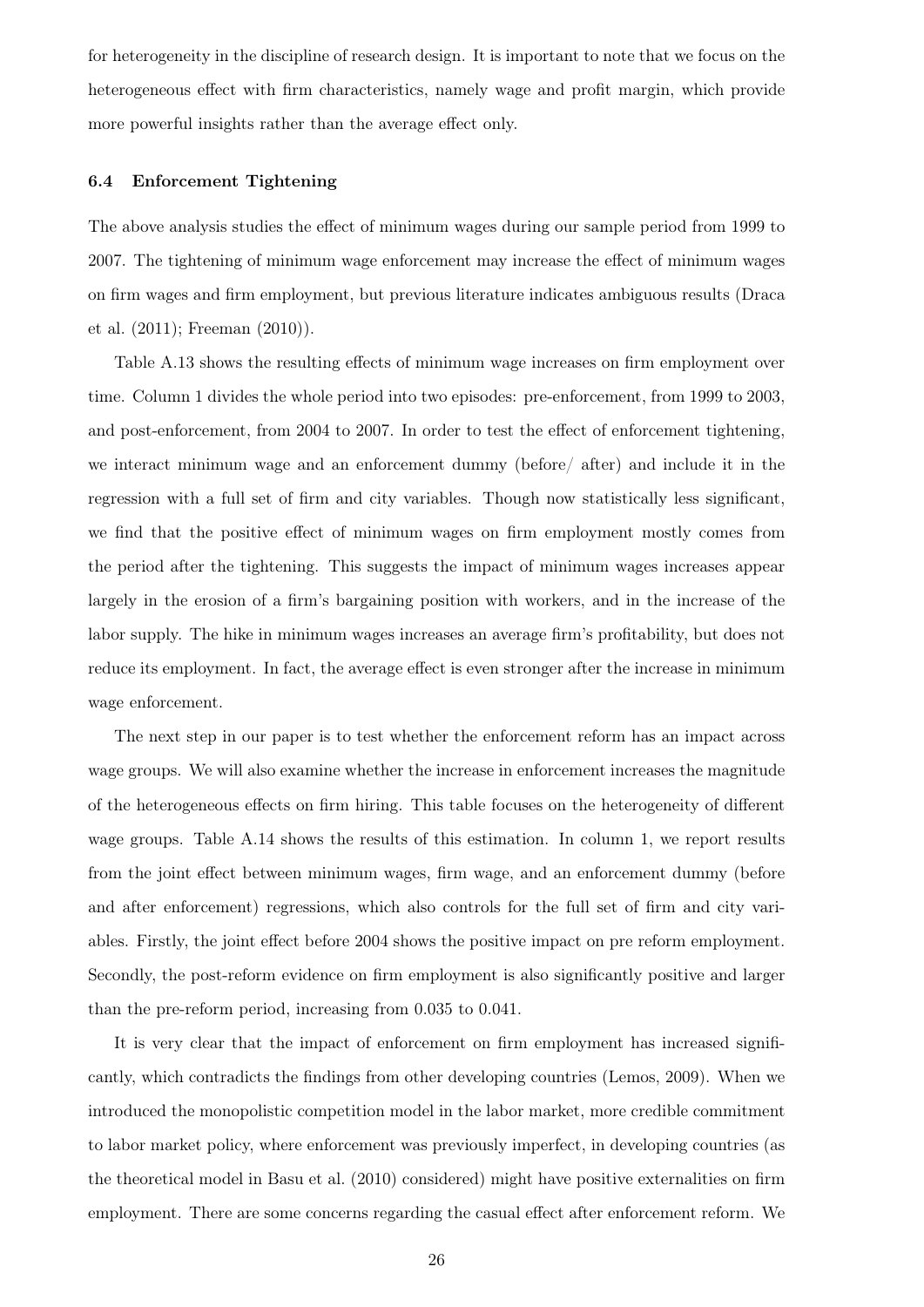will therefore investigate the impact of the enforcement through a number of robustness checks in the next section.

# 7 Robustness Checks

There are a number of potential concerns with regard to the causal interpretation of these results. The concerns include a reverse causal relationship between local economic conditions and the minimum wage, endogenous enforcement reform, and interactions with firm employment. In addition, due to the nature of the sample bias within the firm level data (the threshold, and attrition bias), we explore the validity of the estimation results in the following sections. First, we compare the industry survey sample bias with the economic census data. Second, we document the pattern of firm wages which are below minimum wage estimation, and conduct a placebo test by year. Finally, we also test the impact of the minimum wage with time-varying financial constraints in order to explore the inferences of our estimation.

#### 7.1 Survey sampling bias

To our knowledge, previous research using the Annual Survey of Industrial Firms (ASIF) data documents its sampling bias, but chooses either to ignore the bias, or to exclude most of the small firms, which possibly brings even more bias to the sample. For analysis with a focus on large firms or analysis more relevant to industry growth, this bias might be a side issue. However, when we study the effect of minimum wages, small firms are believed to be more likely to take the hit, which makes it difficult to dodge these issues.

The 2004 Economic Census The Economic Census in 2004 was the first census of all China's economic entities.[10](#page-26-0) The industrial firms surveyed in the census were supposed to include all without any omissions.

The 2004 economic census, however, introduced additional sampling bias into the ASIF data. During the period from 1998 to 2007, with only the exception of 2004, ASIF was conducted by the local Bureau of Statistics. But the ASIF of 2004 was replaced with a survey of largescale industrial firms from the 2004 census. The survey in the census was better organized and followed the threshold of annual sales of 5 million Yuan much more closely. Consequently, the 2004 ASIF contains many fewer small firms, and many more large firms. As we argue, this change of data source raised the in-sample small firm performance in 2004, because small firms with bad performance were mostly excluded if their sales fell under the threshold, which means

<span id="page-26-0"></span> $10B$ efore the first Economic Census, censuses of all industrial firms had been conducted three times in 1950, 1986, and 1995.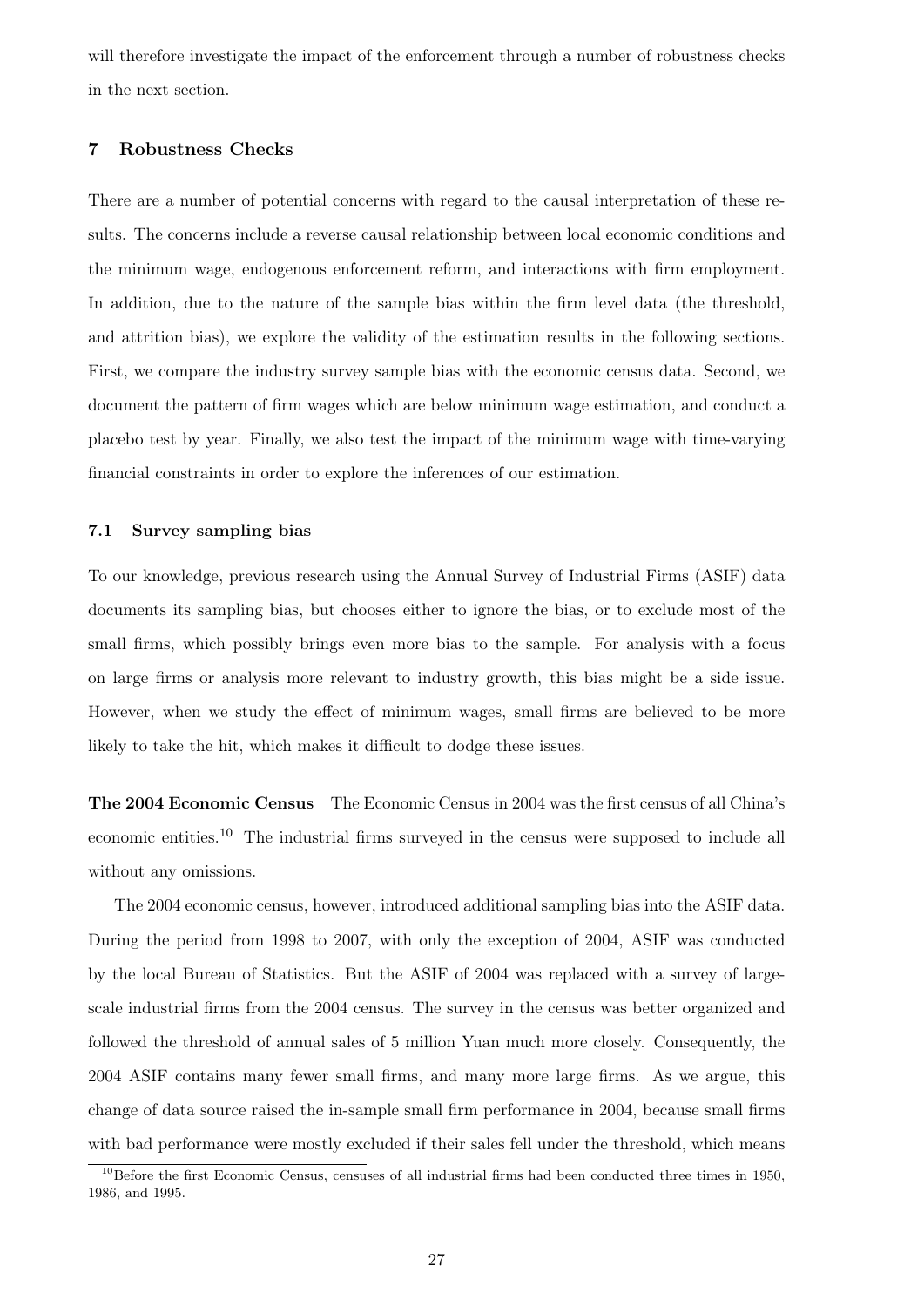we are more likely to observe upwardly growing trend for small firms.

Therefore, we are confronted with two sources of sampling bias in the ASIF data. One is relative over-sampling of large firms according to the nature of the ASIF, and the other is further under-sampling of small firms in the 2004 ASIF as a result of the interruption of the census.[11](#page-27-0)

Correction of Sampling Bias and Entry and Exist Our remedy takes two steps. First, we replace the 2004 ASIF with the 2004 census data for manufacturing firms. Because the data of the 2004 census essentially contains the population of China's manufacturing firms, we are able to compute the sampling weight for each firm in 2004 that can be matched with their observations in other years.

As a matter of fact, about 80,000 firms or 8 percent of small firms in the 2004 census can find their predecessors or successors, which increases considerably our sample size for small firms. The method we use is propensity score weighting, since the likelihood of a firm being found in other years of the ASIF depends on the firm's characteristics.

We use ownership, province locations, the number of firm employees, and firm sales as indicators of this probability. Firm employment, sales, and ownership are further used to form interaction terms. A logit regression is used to generate predicted probability, which we use as propensity score for each matched observation. Regarding the fast growth rate in China during that period, we do not expect firm weights to be constant over time. Fortunately, our focus is exactly around the shift, during the period from 2003 to 2004, when the regulation of minimum wages changed. Thus, our weights represent each firm series, and are based on their presence in 2004.

The replacement with the 2004 census nonetheless introduces another bias to the sample. The reason is that, in other years, ASIF only sampled a limited amount of small firms. We now are faced with under-sampling problems for small firms in other years. We correct this bias in a crude fashion. For small firms with sales less than the threshold, we adjust their weights again based on their frequencies in the 2003 ASIF and the 2004 census. The correction in this step is quantitatively not large compared with the first step. For the analytical use of minimum wages, especially the increase in labor law enforcement in 2004, we construct a sample in which firms are present in the period from 2001 to 2005.[12](#page-27-1)

Table [A.15](#page-51-0) reports the effect of minimum wage with new sample. From column 1 to 5, we employ the different estimation strategies, 2SLS first difference, OLS, fixed effect, first difference

<span id="page-27-0"></span><sup>&</sup>lt;sup>11</sup>The adjustment of excluding state firms below the sales threshold in 2007 brought more inconsistency, although to a more modest extent.

<span id="page-27-1"></span><sup>&</sup>lt;sup>12</sup>Therefore, the sample is an unbalanced panel, but balanced for the years from 2001 to 2005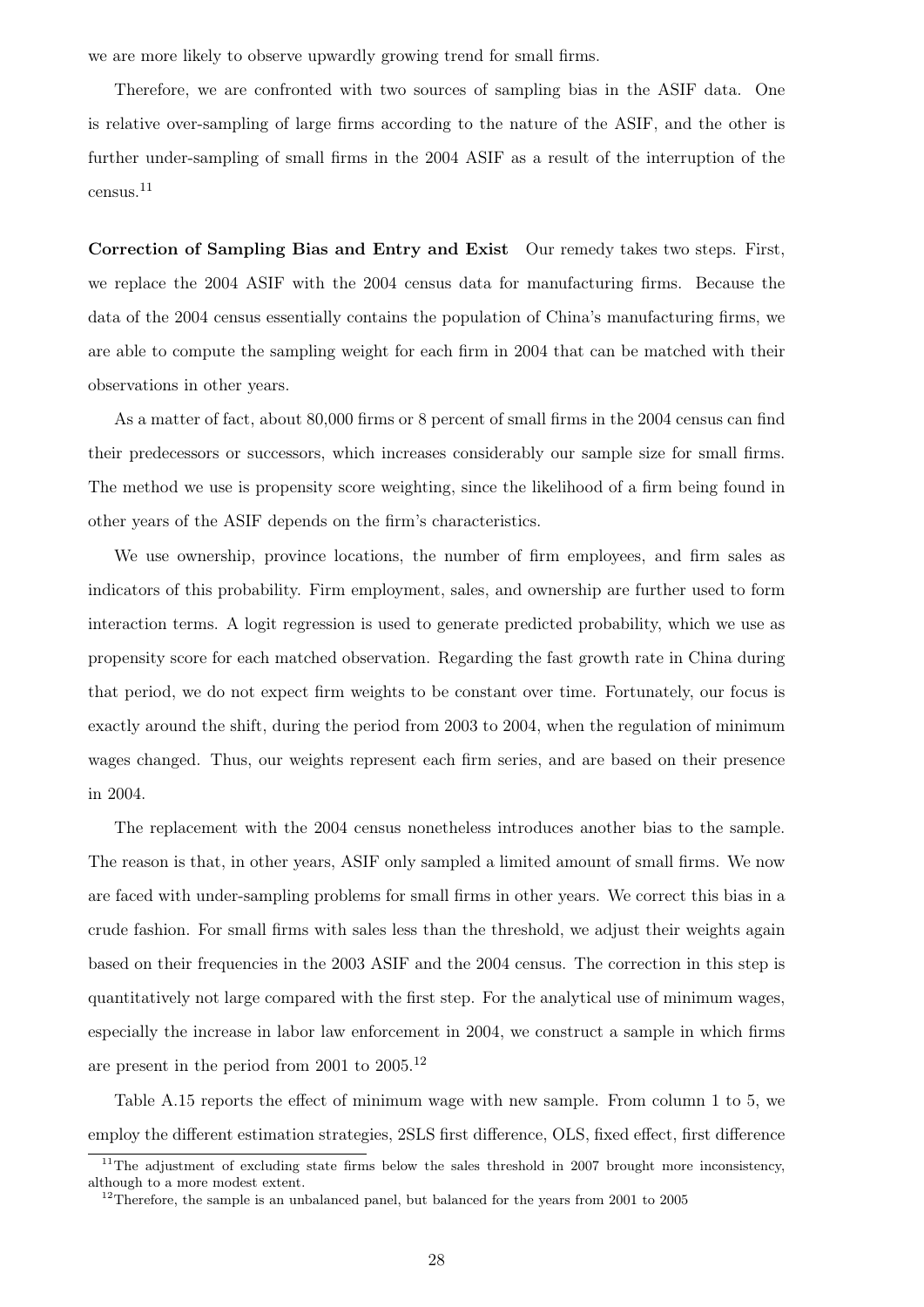and GMM style first difference with historical lag as instrument. The results are very similar with the primary findings. It might not come as a surprise that the rising minimum wage has not reduced firm employment. More importantly, the positive effects on the firm employment remain robust to alternative specifications. However, the statistical significance provides slightly less convincing results, which may be a result of the weighting methods<sup>[13](#page-28-0)</sup>.

# 7.2 Threshold Test of Firm Wage and Minimum Wage

From the previous estimations of the heterogeneous effect and enforcement, there is a concern that the minimum wage only has a negative impact on the low wage firms, especially for firms with the average firm wage below the minimum wage. We investigate the sample of firms whose average wage is below the minimum wage of the city where the firm is located using a population averaged probit estimation. Table [A.16](#page-52-0) reports the results with year dummies, controlling for the full set of firm explanatory variables.

There is very significant negative correlation from year 2001 to 2003, the coefficient varies from 0.094 to 0.125, and then 0.172. We find an increasing number of firms with wage below the minimum wage before 2004. On the contrary, there are significant negative correlations starting from year 2004 until year 2007. In particular, there is a large negative correlation in 2004, which indicates that fewer firms have a wage below the minimum wage after the enforcement reform in 2004.

Even our probit model might be too simple to test the threshold between firm wage and minimum wage. Even so, our approach evaluates the low wage firm's response to the minimum wage shock over the year. The evidence shows that fewer firms tend to set wages below the minimum wage after enforcement increases in 2004, which illustrates the importance of the reform and its impact.

#### 7.3 Placebo Test of Enforcement Reform

One possible concern is that our results are driven by unobserved variables which simultaneously determine the minimum wage and firm employment, but is unrelated to the enforcement reform and heterogeneous effects. Following the comprehensive study by [DellaVigna and Kaplan](#page-56-10) [\(2007\)](#page-56-10), we conduct placebo tests to investigate the heterogeneity over time. Table [A.13](#page-49-0) presents the resulting effects on firm employment, and also the interactions between minimum wage and year dummies. Column 2 shows the effect of minimum wage changes in each year. The change from 2003 to 2004 shows a significant positive change in minimum wage effects. The effect of minimum wage increases in 2004 was strong, measuring 0.041, and afterwards began a slight

<span id="page-28-0"></span><sup>&</sup>lt;sup>13</sup>We also find similar results using propensity scores and no parametric estimations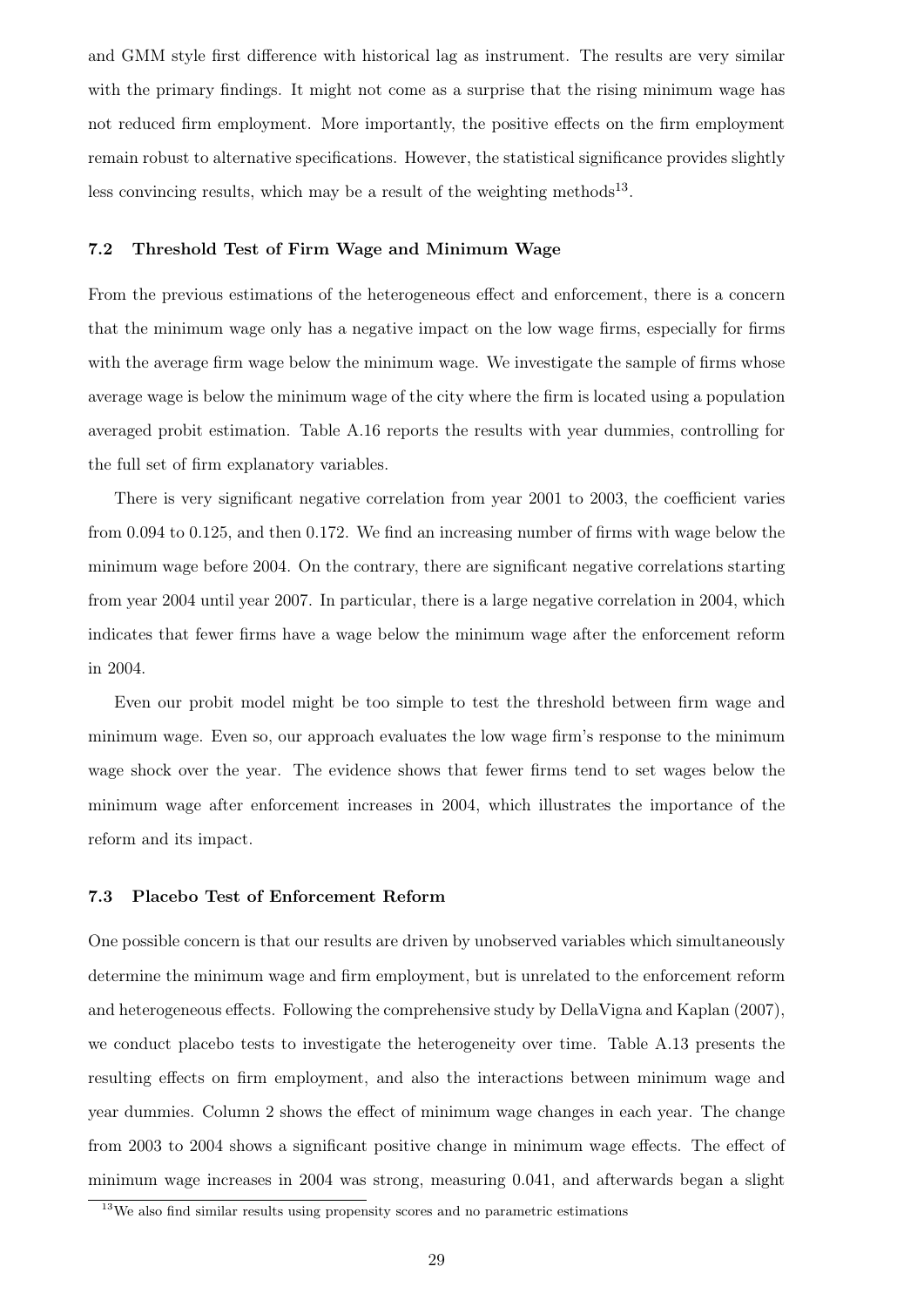decline, although the effects are all much larger than the effects before 2004. Therefore, this seems to confirm our result, that the enforcement reform results in a greater impact to firm employment.

Similarly, we also present the heterogeneous effect with a placebo test in Table [A.14.](#page-50-0) In column 2, we look into the heterogeneous effects in each year. Only in 2004, firm wage groups showed a divergence from their positive responses to minimum wage increases. This divergence was rather temporary, and the heterogeneous effect reversed after the enforcement reform. The result is consistent with the evidences of previous tests that minimum wage enforcement reform was very effective, and verifies the positive effects on firm employment.

#### 7.4 Financially Constrained Firms

Financial constraints might play an important role in firm's employment decisions. In order to demonstrate the heterogeneous effect of minimum wage changes, it makes sense to perform a test to take into account possible financial constraints. There are many different approaches to measure financial constraints which have been discussed heavily in the literature [\(Farre-Mensa](#page-56-11) [and Ljungqvist](#page-56-11) [\(2013\)](#page-56-11)). We follow common practice as laid out by [\(Cai and Liu, 2009;](#page-55-11) [Cull](#page-56-12) [et al., 2009\)](#page-56-12), where access to credit markets/formal finance is used as a proxy of financial constraint. For this proxy we adopt the ratio of interest paid to sales.

Table [A.17](#page-52-1) reports the heterogeneous effects between different levels of financial constraint, minimum wage, and the joint impact on firm employment. In column 1, we find that the less constrained firms tend to hire fewer employees, which might be due to the higher level of capital intensity of those less constrained firms. In column 2, we interact the minimum wage and financial constraint terms and fail to find any significant relationship. Importantly, we identify the significant and positive correlation for the less constrained firms in column 3. The results show that the less constrained firms tend to experience a larger positive impact on firm employment after the enforcement reform in 2004. The positive effects for the less financially constrained firm might move through the profit channel, which shows that high profit margin firms increase employment after enforcement changes.

Generally, we examine the role of financial constraints in the context of minimum wage impacts on the firm employment, which results in evidence consistent with our analysis in the previous sections.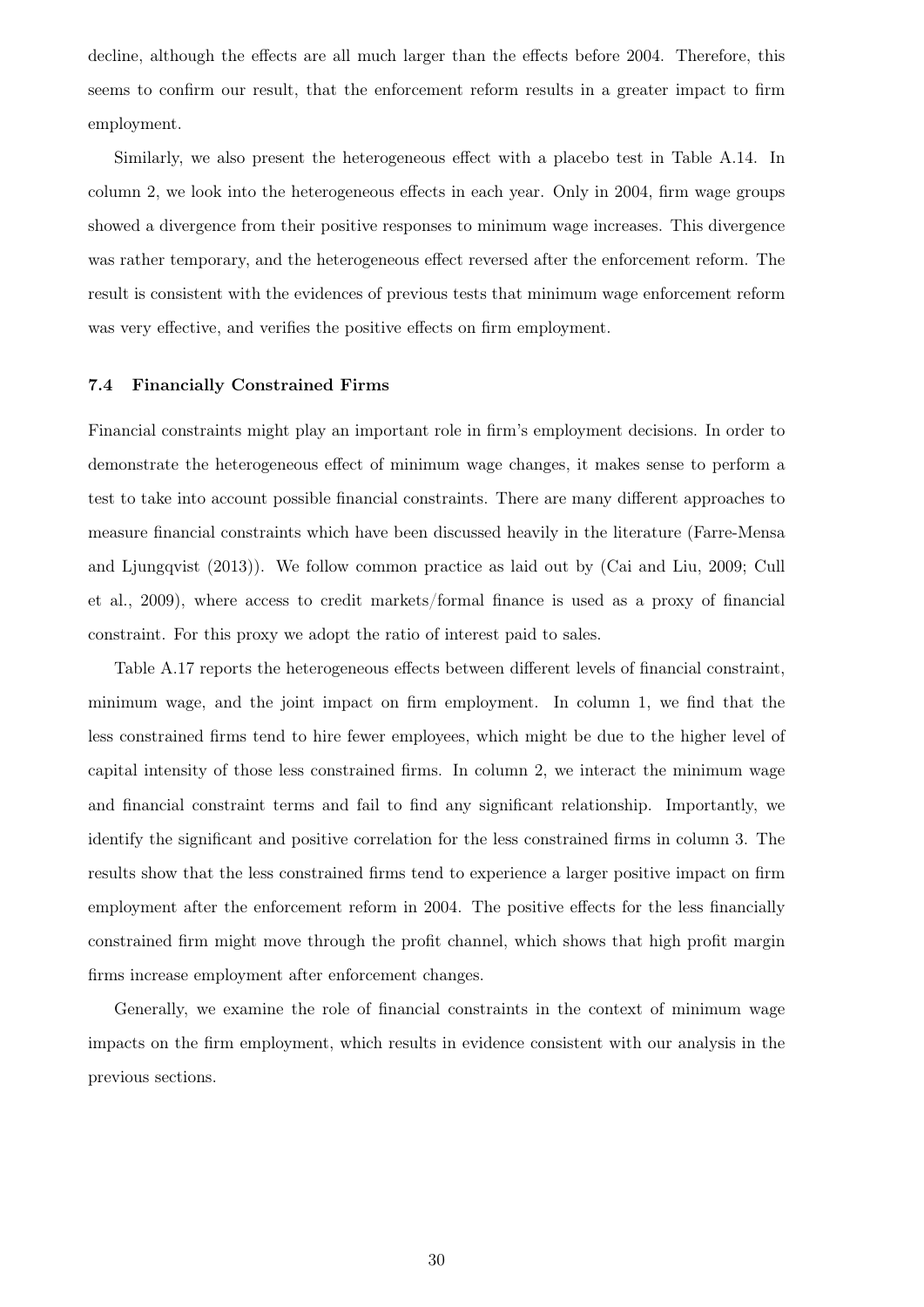# 8 Conclusion

China enacted minimum wage legislation in 1994. It is commonly believed that enforcement of the policy was strenghtened after 2004. After this new law to strengthen the enforcement of minimum wage passed, firms started to feel the pressure of rising labor cost, both from these regulations and from development in the labor market. .

In this paper, we find using various econometric models that the average effects of minimum wages on firm employment during the period from 2000 to 2007 are mostly statistically insignificant from zero, and sometimes positive. This finding coincides with the preponderance of the evidence from the vast literature on the minimum wage effects in western countries.

With the aid of the firm-level data, we are able to investigate the heterogeneous effect on differentiated firms. We find that the negligible effect on average is driven by the distribution of minimum wage effects. Specifically, low-wage firms or less-profitable firms tend to reduce their hiring in response to a minimum wage hike, while high-wage firms or more-profitable firms increase firm hiring. Small average effects disguise the significant effects on different firms. Consistent with the theory of monopsonistic firms and elastic labor supply, a shock that pushes a firm's wages up can induce a rise in firm employment for firms with excess demand when they offer wage rates lower than the level of marking clearing. Whether negative or positive, the significant effects of minimum wages on firm employment show that the regulation of minimum wages is binding in China.

The legislative tightening of minimum wage regulation increased slightly the effect of this policy, but its reversal in the following years suggests that government might have accommodated departure from the regulations to nurture local firms. Whether this style of regulation is beneficial or distortional is still not clear for the society as a whole. As for firms, we see that government regulations have not served to hinder their development; our evidence shows that the effect of minimum wages on firm profitability has been positive on average.

The effect of minimum wages on firm employment helps shed light on more recent regulations on China's labor market, such as the labor-contract law being enacted in 2008. There have been heated debates on whether these regulations are so excessive as to deteriorate firm performance in China. This paper shows that labor market regulations are certainly binding but their negative effect on firms can be soothed away by government enforcement in practice.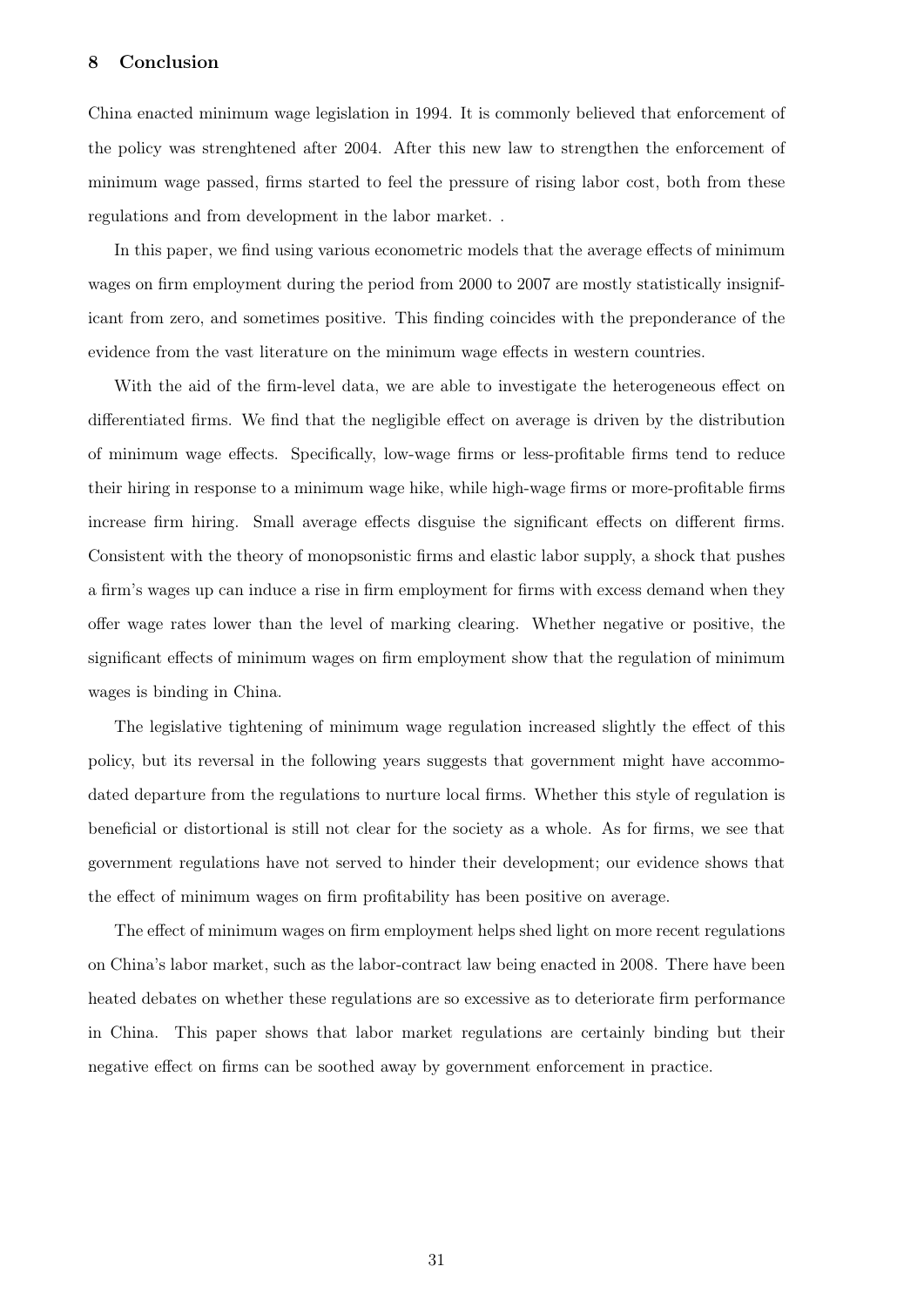

Figure A.1: Mean city wage and effective wage by year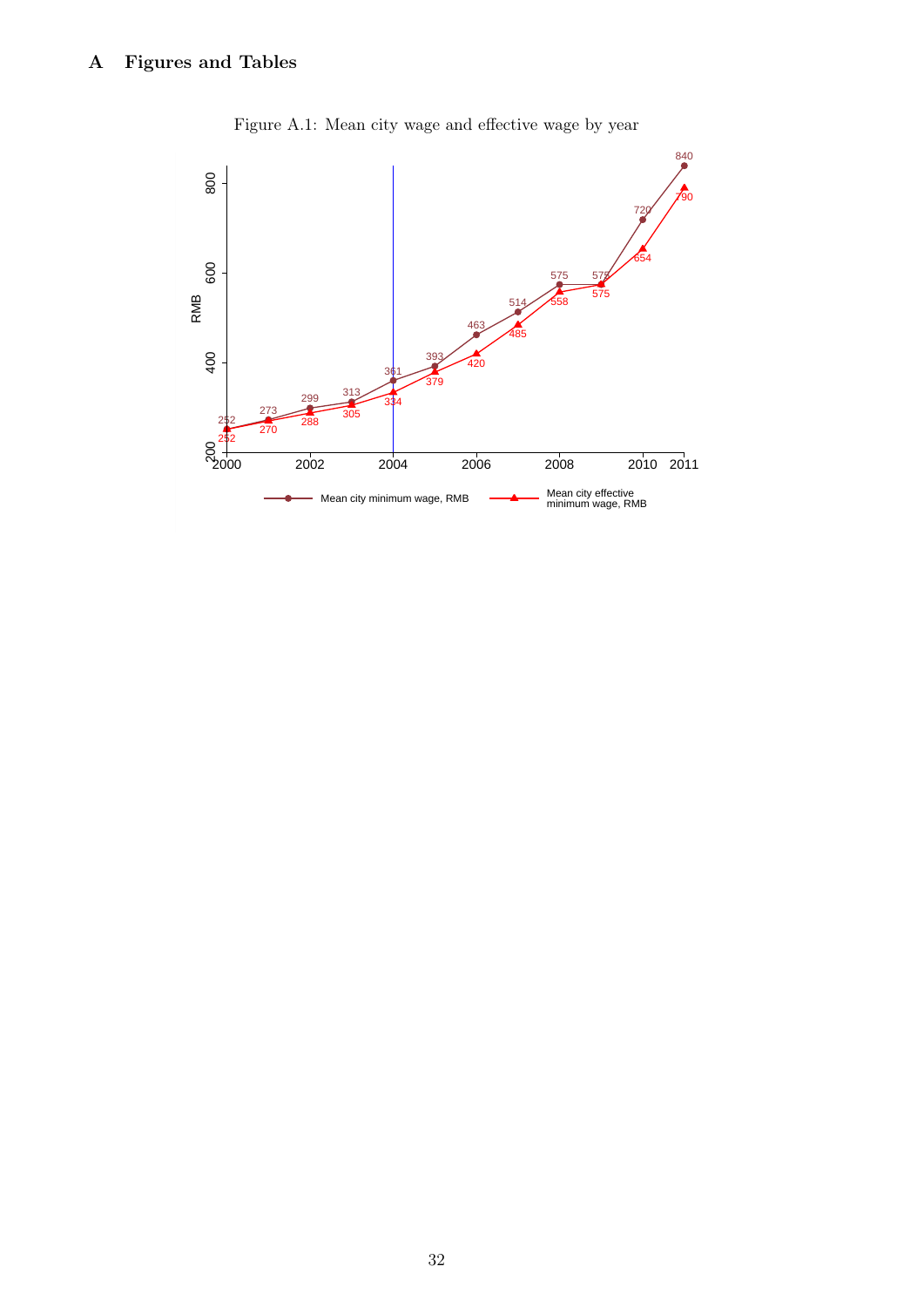

Note: first row shows the top 3 cities in terms of minimum wage size, second row show the 75th-77th cities in terms of minimum wage, third row — the 151st-153th cities, fourth row — 284–286th cities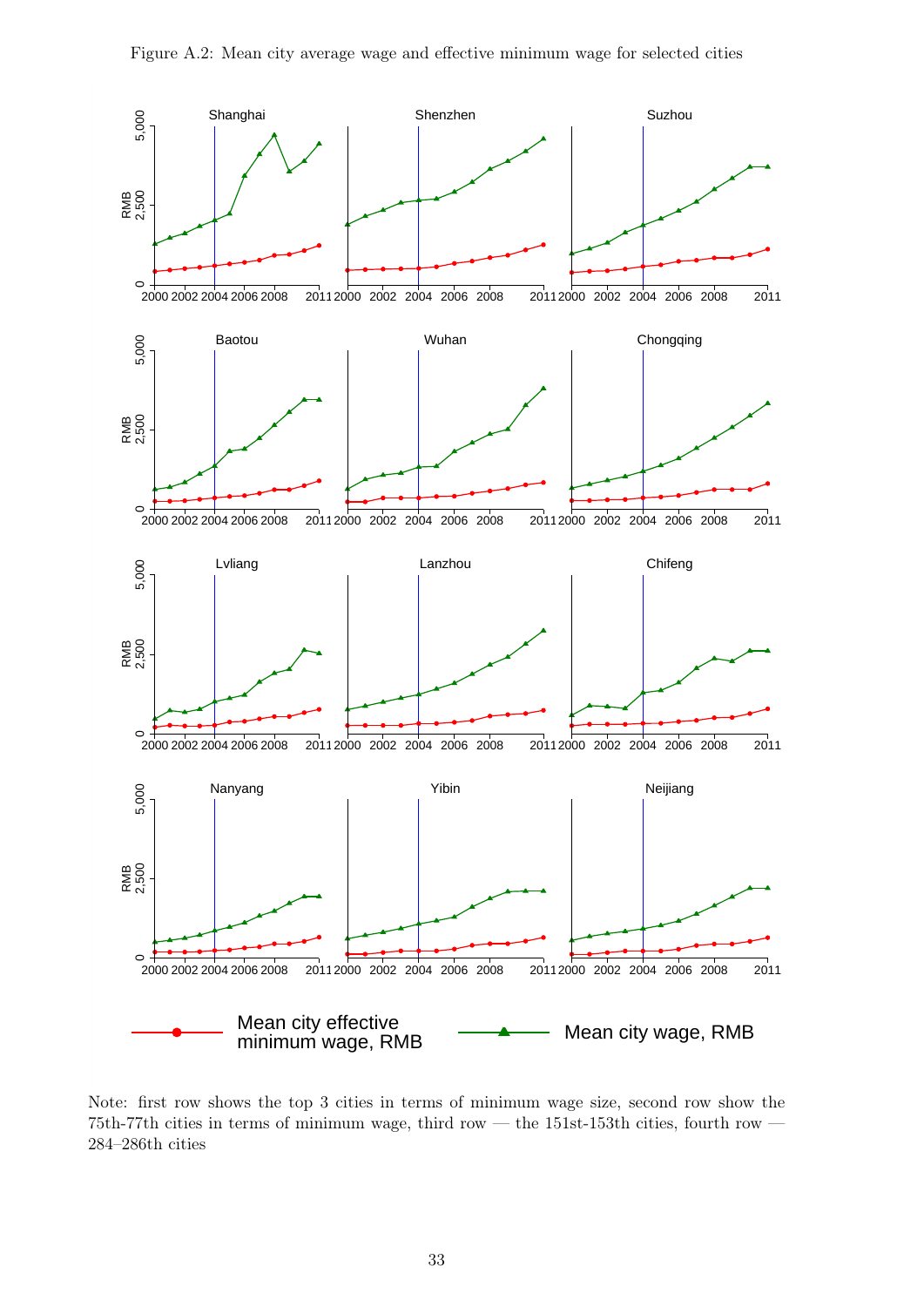<span id="page-33-0"></span>Figure A.3: Mean log of city effective minimum wage and mean log of city unemployment by year



<span id="page-33-1"></span>Figure A.4: Change in mean city effective minimum wage and change in mean city unemployment by year

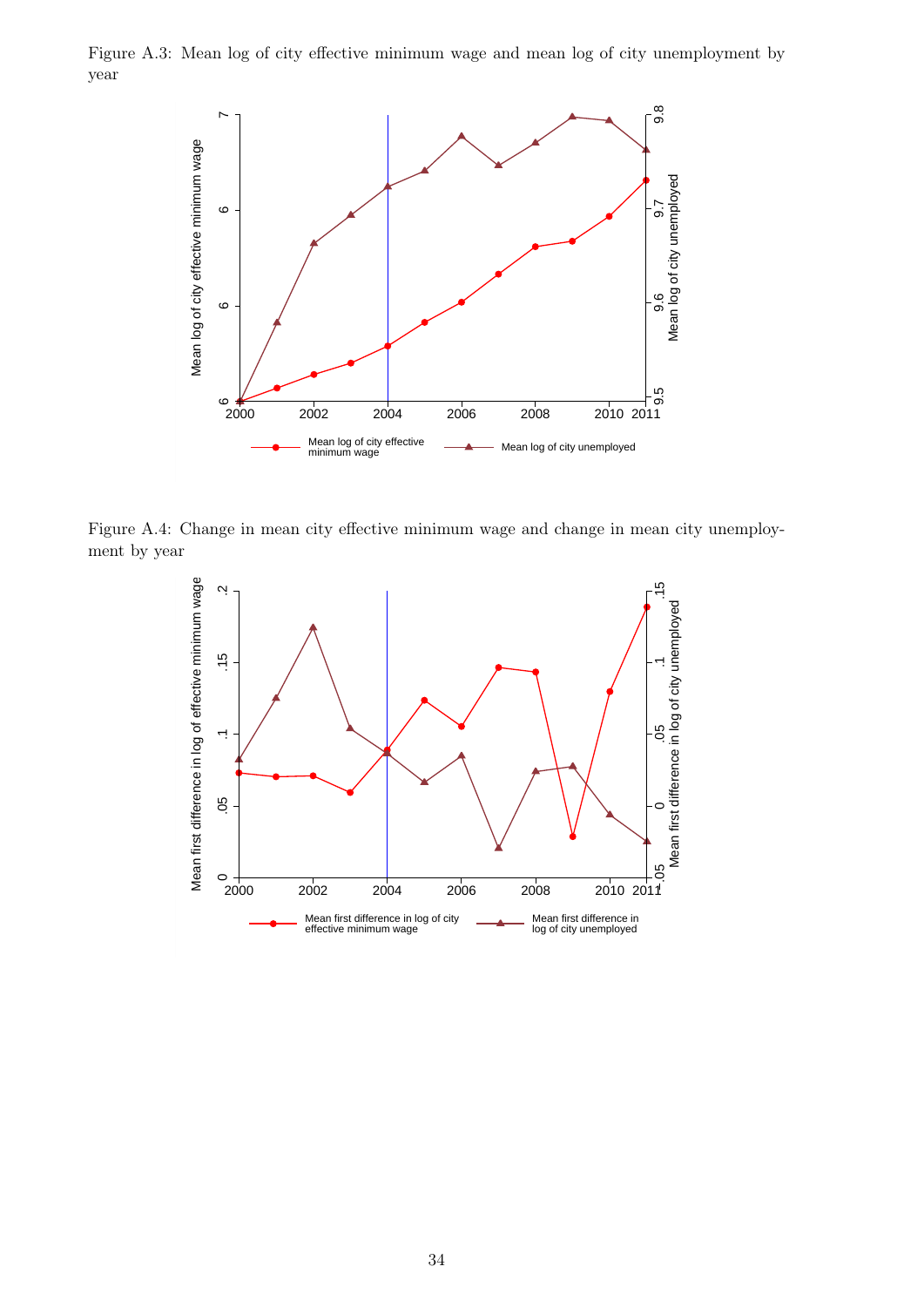<span id="page-34-0"></span>



<span id="page-34-1"></span>Figure A.6: Change in mean city real effective minimum wage and change in mean firm employment in 1998-2007



Note: firm employment is winsorized 1% from the top.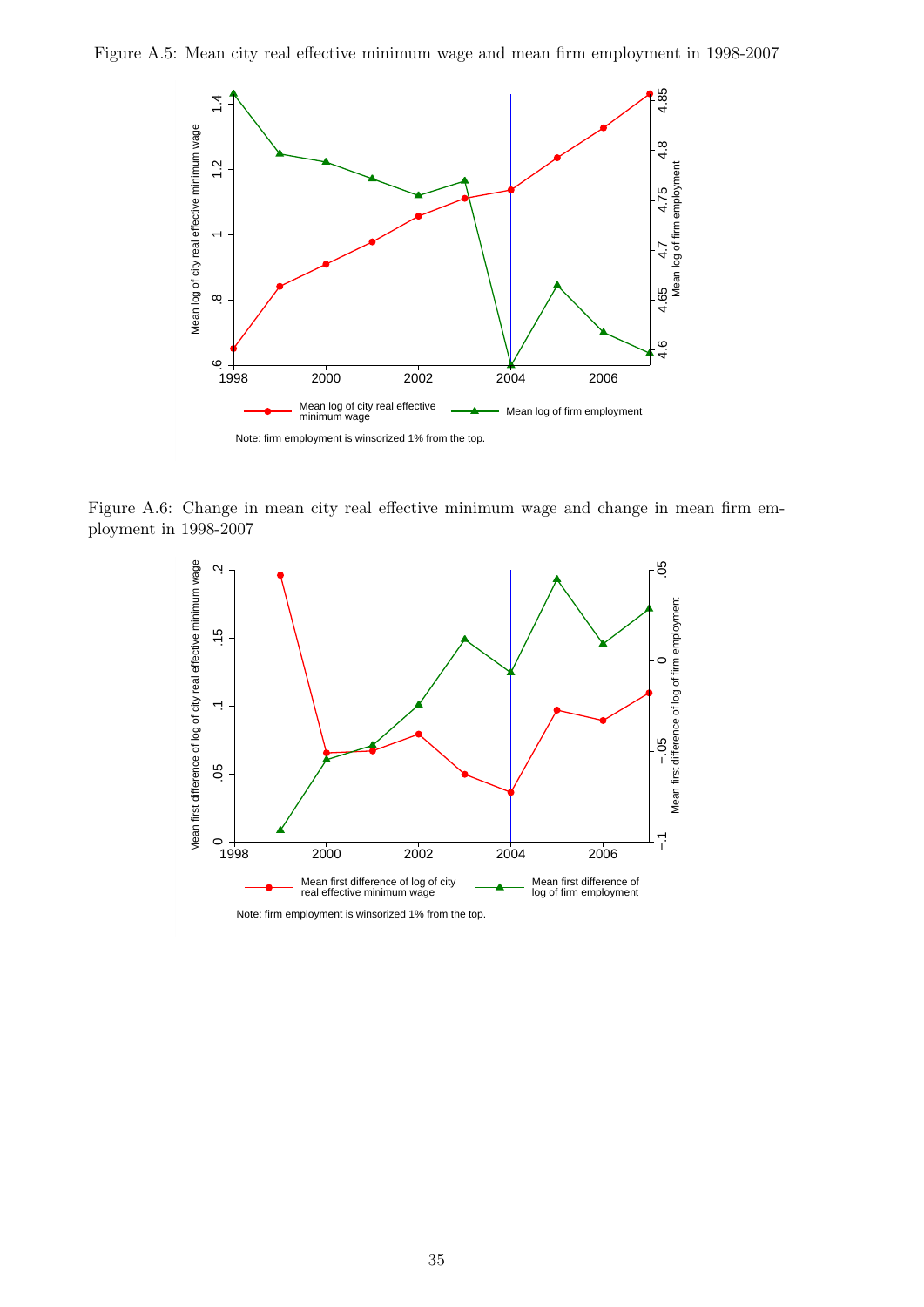

Figure A.7: Mean city effective minimum wage and mean city unemployed in 2000–2011

Figure A.8: Mean log of city nominal effective minimum wage and mean log of city unemployed in 2000–2003 and 2004-2011



Note: blue names show city means for 2000−2003, red names show city means for 2004−2011, thick lines: linear scatterplot smoothers for respective groups, 1 city removed as outlier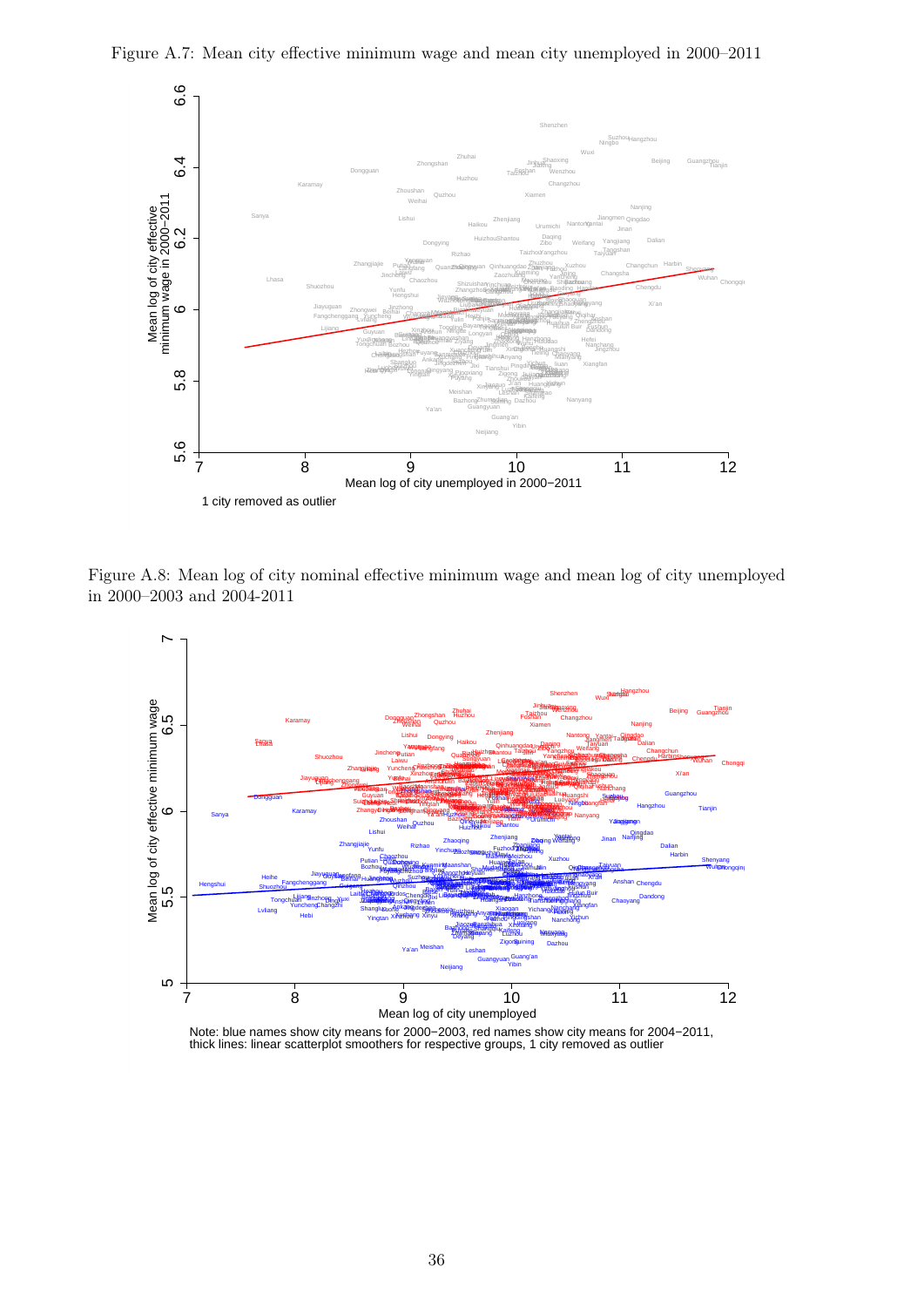Figure A.9: Change in log of mean city effective minimum wage and change in log of mean city unemployed in 2000–2011



Figure A.10: Change in log of mean city nominal effective minimum wage and change in log of mean city unemployed in 2000–2003 and 2004-2011



Note: blue names show changes in city means for 2000–2003, red names show changes in city<br>means for 2004–2011, thick lines: linear scatterplot smoothers for respective groups. 9 cities remov as outliers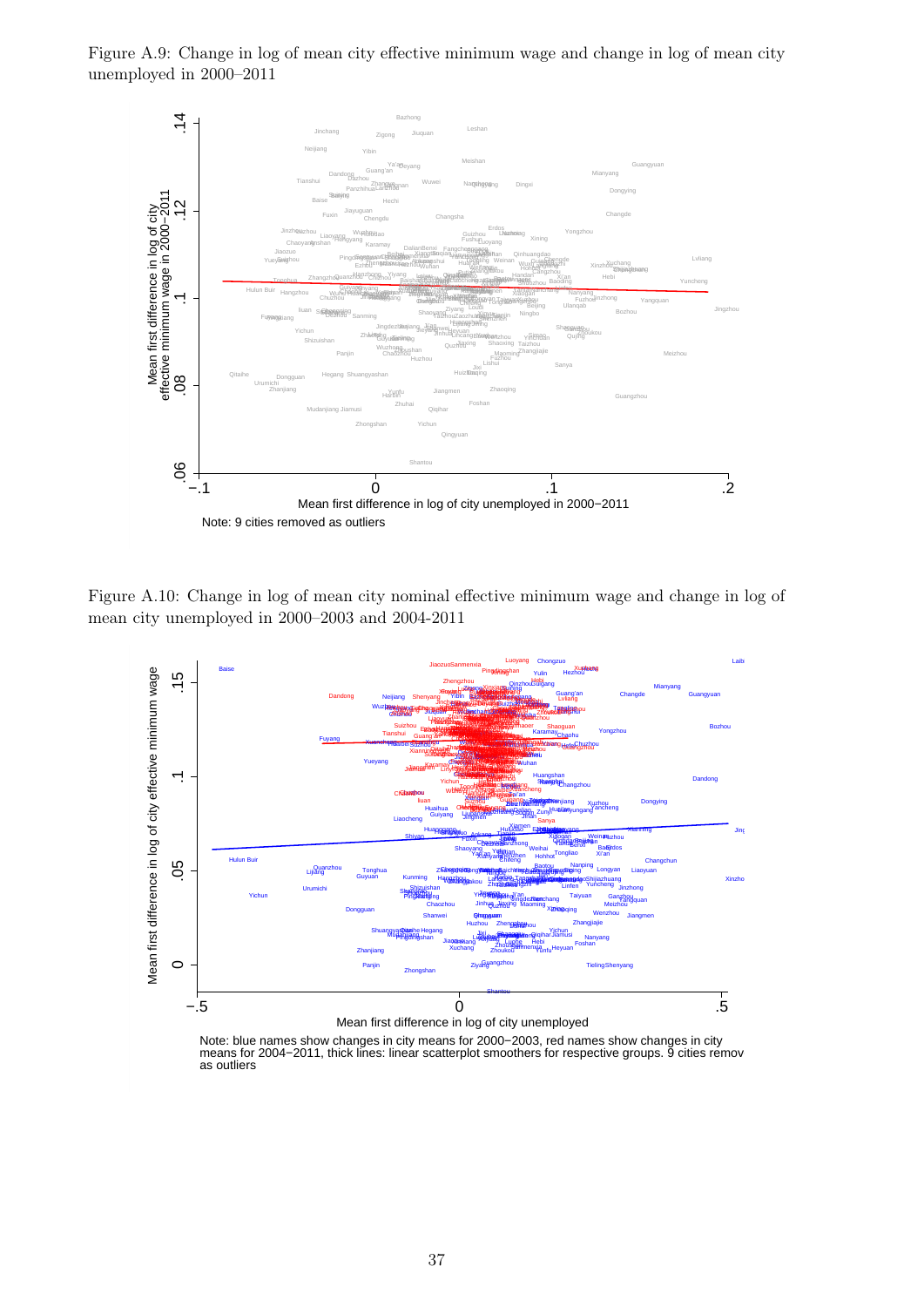<span id="page-37-0"></span>

| real                                                                                                                                                                                                                                                                                                          | vage<br>Vity                                                                                                                                                    | vage<br>City                                                                                                                                                                                                                                                                                        | per capita<br>$7ity$ GDP                                                                                | nonthly<br>average<br>wage<br>A                                                                                                                                                                                                                                 | <b>Jity GDP</b><br>per capita<br>growth | $\mathrm{City}$ FDI<br>growth                                                      | nvestment<br><b>Jity</b> fixed<br>$\operatorname{growth}$<br>asset | $\%$ GDP in<br>secondary<br>$_{\rm ndustry}$ | $\%$ GDP in<br>mdustry<br>tertiary                                                        |
|---------------------------------------------------------------------------------------------------------------------------------------------------------------------------------------------------------------------------------------------------------------------------------------------------------------|-----------------------------------------------------------------------------------------------------------------------------------------------------------------|-----------------------------------------------------------------------------------------------------------------------------------------------------------------------------------------------------------------------------------------------------------------------------------------------------|---------------------------------------------------------------------------------------------------------|-----------------------------------------------------------------------------------------------------------------------------------------------------------------------------------------------------------------------------------------------------------------|-----------------------------------------|------------------------------------------------------------------------------------|--------------------------------------------------------------------|----------------------------------------------|-------------------------------------------------------------------------------------------|
| 000                                                                                                                                                                                                                                                                                                           |                                                                                                                                                                 |                                                                                                                                                                                                                                                                                                     | 3,152.0                                                                                                 |                                                                                                                                                                                                                                                                 |                                         |                                                                                    | 1.71                                                               |                                              |                                                                                           |
| $\begin{array}{l} 2001 \\ 2003 \\ 2003 \\ 2004 \\ 2005 \\ 2006 \\ 2007 \\ 2008 \\ 2000 \\ 2000 \\ 2000 \\ 2001 \\ 2011 \\ 2011 \\ 2011 \\ 2011 \\ 2011 \\ 2011 \\ 2011 \\ 2011 \\ 2011 \\ 2011 \\ 2011 \\ 2011 \\ 2011 \\ 2011 \\ 2011 \\ 2011 \\ 2011 \\ 2012 \\ 2012 \\ 2012 \\ 2012 \\ 2012 \\ 2013 \\ 20$ | 0<br>2003 12 2005 12 2005 12 2005 12 2006<br>2006 12 2006 12 2006 12 2006 12 2006<br>2006 12 2006 12 2006 12 2006 12 2006 12 2006 12 2006 12 2006 12 2006 12 20 | $\begin{array}{l} 251.8 \\ 250.3 \\ 250.6 \\ 250.7 \\ 250.8 \\ 250.9 \\ 250.9 \\ 250.9 \\ 250.1 \\ 250.1 \\ 250.1 \\ 250.1 \\ 250.1 \\ 250.1 \\ 250.1 \\ 250.1 \\ 250.1 \\ 250.1 \\ 250.1 \\ 250.1 \\ 250.1 \\ 250.1 \\ 250.1 \\ 250.1 \\ 250.1 \\ 250.1 \\ 250.1 \\ 250.1 \\ 250.1 \\ 250.1 \\ 25$ | 8,878.4<br>9,936.1<br>11,344.5<br>13,482.7<br>15,545.7<br>15,526.1<br>21,526.1<br>22,5389.3<br>23,194.6 | $\begin{array}{l} 673.0\\ 785.8\\ 896.6\\ 1,0001.1\\ 1,145.1\\ 1,289.9\\ 1,481.5\\ 2,076.2\\ 2,615.1\\ 2,615.1\\ 2,615.2\\ 3,153.2\\ 3,153.2\\ 3,153.2\\ 3,153.3\\ 3,153.3\\ 3,153.3\\ 3,153.3\\ 3,153.3\\ 3,153.3\\ 3,153.3\\ 3,153.3\\ 3,153.3\\ 3,153.3\\ 3$ |                                         | 15 0 0 0 4<br>0 2 3 0 4 4 5 6 5 7 6 7 7 9 7 9 7<br>0 2 3 7 4 5 6 7 8 7 8 7 8 7 8 7 |                                                                    |                                              | 0 0 0 1 4 0 0 4 0 10 0 1 0<br>0 7 0 1 4 0 0 4 0 10 0 10 10<br>0 7 0 1 4 0 0 4 0 10 0 10 1 |
|                                                                                                                                                                                                                                                                                                               |                                                                                                                                                                 |                                                                                                                                                                                                                                                                                                     |                                                                                                         |                                                                                                                                                                                                                                                                 |                                         |                                                                                    |                                                                    |                                              |                                                                                           |
|                                                                                                                                                                                                                                                                                                               |                                                                                                                                                                 |                                                                                                                                                                                                                                                                                                     |                                                                                                         |                                                                                                                                                                                                                                                                 |                                         |                                                                                    |                                                                    |                                              |                                                                                           |
|                                                                                                                                                                                                                                                                                                               |                                                                                                                                                                 |                                                                                                                                                                                                                                                                                                     |                                                                                                         |                                                                                                                                                                                                                                                                 |                                         |                                                                                    |                                                                    |                                              |                                                                                           |
|                                                                                                                                                                                                                                                                                                               |                                                                                                                                                                 |                                                                                                                                                                                                                                                                                                     |                                                                                                         |                                                                                                                                                                                                                                                                 |                                         |                                                                                    |                                                                    |                                              |                                                                                           |
|                                                                                                                                                                                                                                                                                                               |                                                                                                                                                                 |                                                                                                                                                                                                                                                                                                     |                                                                                                         |                                                                                                                                                                                                                                                                 |                                         |                                                                                    |                                                                    |                                              |                                                                                           |
|                                                                                                                                                                                                                                                                                                               |                                                                                                                                                                 |                                                                                                                                                                                                                                                                                                     |                                                                                                         |                                                                                                                                                                                                                                                                 |                                         |                                                                                    |                                                                    |                                              |                                                                                           |
|                                                                                                                                                                                                                                                                                                               |                                                                                                                                                                 |                                                                                                                                                                                                                                                                                                     |                                                                                                         |                                                                                                                                                                                                                                                                 |                                         |                                                                                    |                                                                    |                                              |                                                                                           |
|                                                                                                                                                                                                                                                                                                               |                                                                                                                                                                 |                                                                                                                                                                                                                                                                                                     |                                                                                                         |                                                                                                                                                                                                                                                                 |                                         |                                                                                    |                                                                    |                                              |                                                                                           |
|                                                                                                                                                                                                                                                                                                               |                                                                                                                                                                 |                                                                                                                                                                                                                                                                                                     |                                                                                                         |                                                                                                                                                                                                                                                                 |                                         |                                                                                    |                                                                    |                                              |                                                                                           |
|                                                                                                                                                                                                                                                                                                               |                                                                                                                                                                 |                                                                                                                                                                                                                                                                                                     | 38,821.7                                                                                                |                                                                                                                                                                                                                                                                 | $\overline{117}$                        |                                                                                    |                                                                    |                                              |                                                                                           |
|                                                                                                                                                                                                                                                                                                               |                                                                                                                                                                 |                                                                                                                                                                                                                                                                                                     |                                                                                                         |                                                                                                                                                                                                                                                                 |                                         |                                                                                    |                                                                    |                                              |                                                                                           |

Table A.1: Summary statistics for city-level variables Table A.1: Summary statistics for city-level variables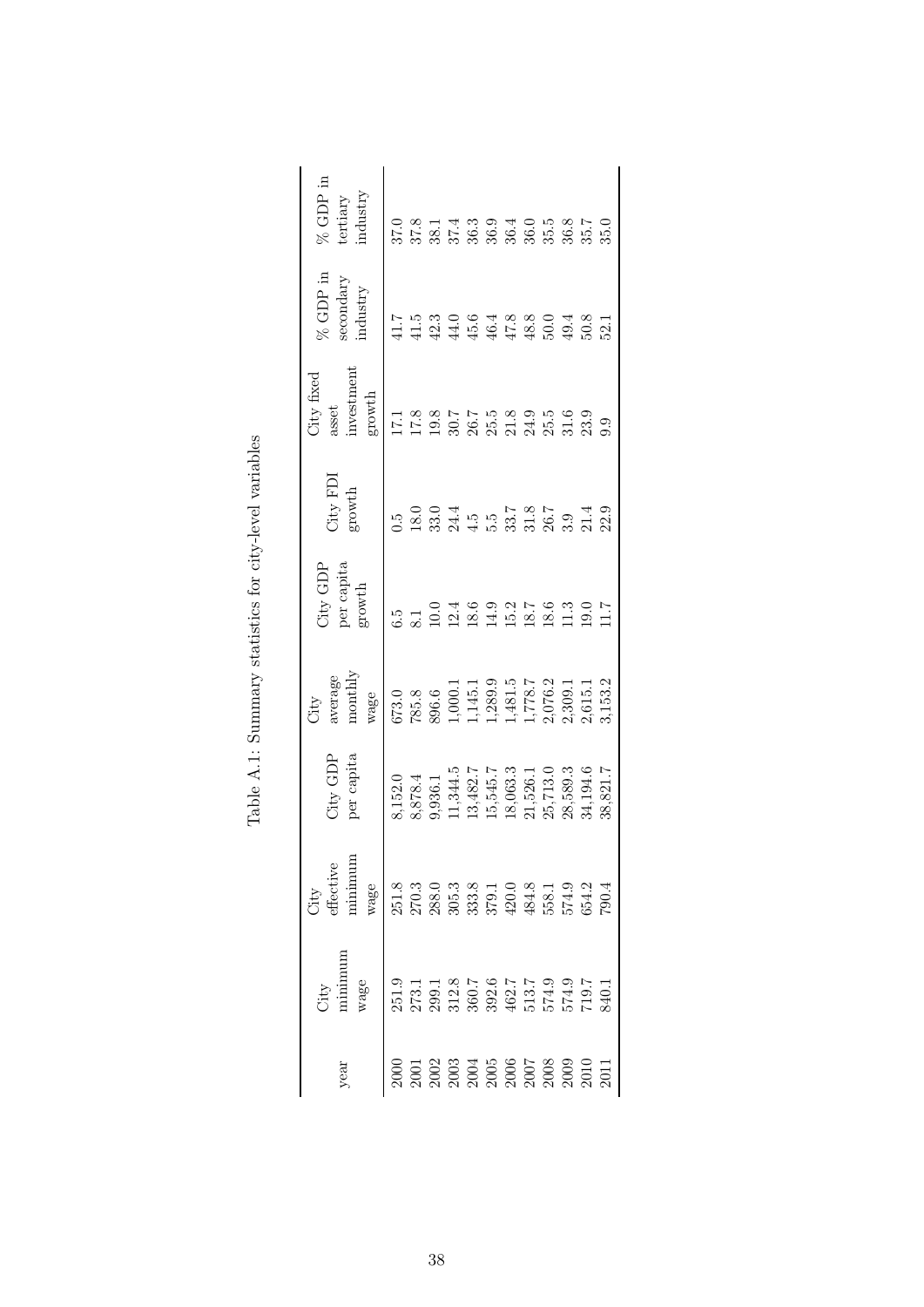<span id="page-38-0"></span>

| minimum<br>$\%$ firms<br>below<br>wage |              |    |  |  | $23.59$<br>$25.59$<br>$25.59$<br>$25.59$<br>$25.59$<br>$25.59$<br>$25.59$<br>$25.59$                                                               |  |
|----------------------------------------|--------------|----|--|--|----------------------------------------------------------------------------------------------------------------------------------------------------|--|
| $#$ firms                              |              |    |  |  | 148,526<br>145,840<br>146,996<br>155,486<br>155,663<br>151,022<br>256,611<br>279,083<br>279,083                                                    |  |
| <sup>r</sup> irm profit<br>nargin      |              |    |  |  |                                                                                                                                                    |  |
| Firm sales<br>(thsnd<br>Yuan)          |              |    |  |  | 9,970<br>10,580<br>11,909 13,458<br>11,757<br>13,550<br>13,550<br>15,525<br>25,225                                                                 |  |
| ndustry<br>vage                        |              |    |  |  | $[ \begin{array}{l} 740.85 \\ 881.11 \\ 881.51 \\ 986.53 \\ 997.00 \\ 1, 131.44 \\ 1, 259.56 \\ 1, 429.92 \\ 997.60 \\ 1, 679.86 \\ \end{array} ]$ |  |
| $\lim_{\text{range}}$                  |              |    |  |  | $\begin{array}{l} 526.71 \\ 578.17 \\ 631.17 \\ 736.58 \\ 839.58 \\ 1,065 \\ 1,200.95 \\ \vdots,374.38 \\ \vdots,356.63 \end{array}$               |  |
| Firm em-<br>ployment                   | $\mathbb{E}$ | 29 |  |  | 130000000000                                                                                                                                       |  |
| Firm<br>ge                             |              |    |  |  |                                                                                                                                                    |  |
| year                                   | 988          |    |  |  | $\begin{array}{l} 1999\\ 1900\\ 2001\\ 2002\\ 2003\\ 2003\\ 2004\\ 2005\\ 2006\\ 2007\\ 2007 \end{array}$                                          |  |

Table A.2: Summary statistics for firm-level variables Table A.2: Summary statistics for firm-level variables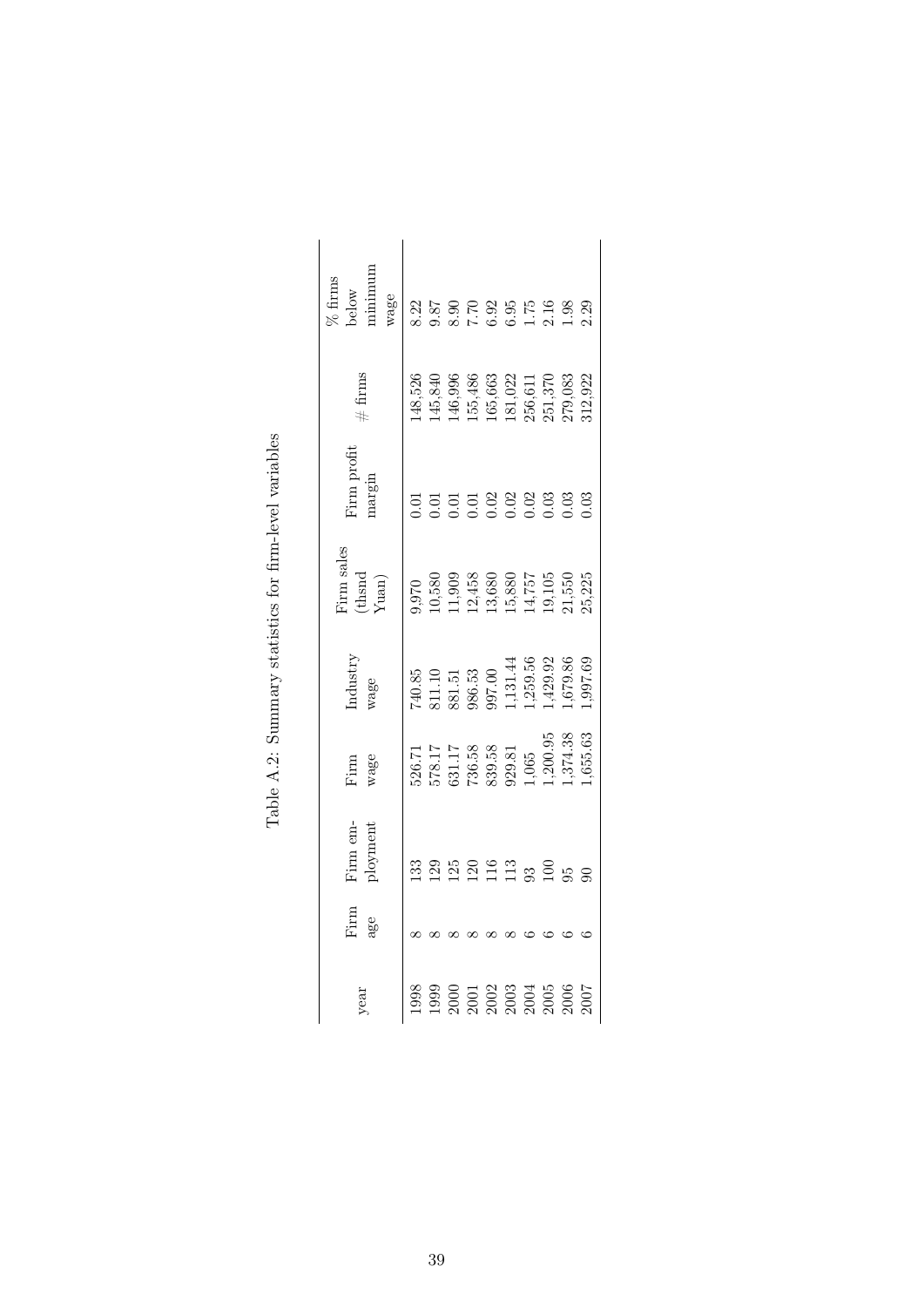<span id="page-39-0"></span>

| industry | employees | average wage | sales   | profit margin | $#$ of observations |
|----------|-----------|--------------|---------|---------------|---------------------|
| 13       | 68        | 1,125        | 32,015  | 0.038         | 17,913              |
| 14       | 95        | 1,233        | 27,150  | 0.039         | 6,543               |
| 15       | 90        | 1,205        | 25,040  | 0.045         | 4,351               |
| 16       | 465       | 4,246        | 111,765 | 0.128         | 142                 |
| 17       | 105       | 1,299        | 25,858  | 0.024         | 27,555              |
| 18       | 172       | 1,361        | 21,082  | 0.023         | 14,562              |
| 19       | 155       | 1,311        | 26,119  | 0.030         | 7,328               |
| 20       | 81        | 1,194        | 18,920  | 0.044         | 8,289               |
| 21       | 109       | 1,440        | 23,990  | 0.031         | 4,052               |
| 22       | 81        | 1,323        | 23,456  | 0.028         | 8,242               |
| 23       | 78        | 1,502        | 15,766  | 0.025         | 5,022               |
| 24       | 132       | 1,361        | 19,945  | 0.024         | 4,081               |
| 25       | 80        | 1,456        | 55,760  | 0.028         | 2,619               |
| 26       | 69        | 1,520        | 29,719  | 0.038         | 22,133              |
| 27       | 115       | 1,389        | 32,380  | 0.041         | 5,651               |
| 28       | 80        | 1,439        | 40,321  | 0.023         | 1,539               |
| 29       | 97        | 1,366        | 23,250  | 0.037         | 3,648               |
| 30       | 76        | 1,435        | 20,823  | 0.028         | 15,203              |
| 31       | 102       | 1,329        | 24,979  | 0.041         | 23,915              |
| 32       | 94        | 1,477        | 52,998  | 0.024         | 6,989               |
| 33       | 71        | 1,471        | 50,697  | 0.021         | 6,031               |
| 34       | 80        | 1,519        | 22,233  | 0.030         | 17,755              |
| 35       | 79        | 1,533        | 21,089  | 0.036         | 26,481              |
| 36       | 85        | 1,622        | 22,360  | 0.038         | 13,226              |
| 37       | 103       | 1,579        | 27,706  | 0.032         | 14,316              |
| 39       | 92        | 1,562        | 28,440  | 0.029         | 19,101              |
| 40       | 160       | 1,754        | 36,023  | 0.027         | 11,000              |
| 41       | 94        | 1,730        | 21,455  | 0.033         | 4,468               |
| 42       | 115       | 1,316        | 17,884  | 0.030         | 5,842               |
| 43       | 54        | 1,569        | 38,334  | 0.034         | 635                 |

Table A.3: Median statistics of firm-level variables by industries

This table shows in-sample summary statistics of medians for effective monthly minimum wages (MW) and other relevant variables, during the period from 1998 to 2007. Without further note, we tabulate all nominal variables, instead of real variables.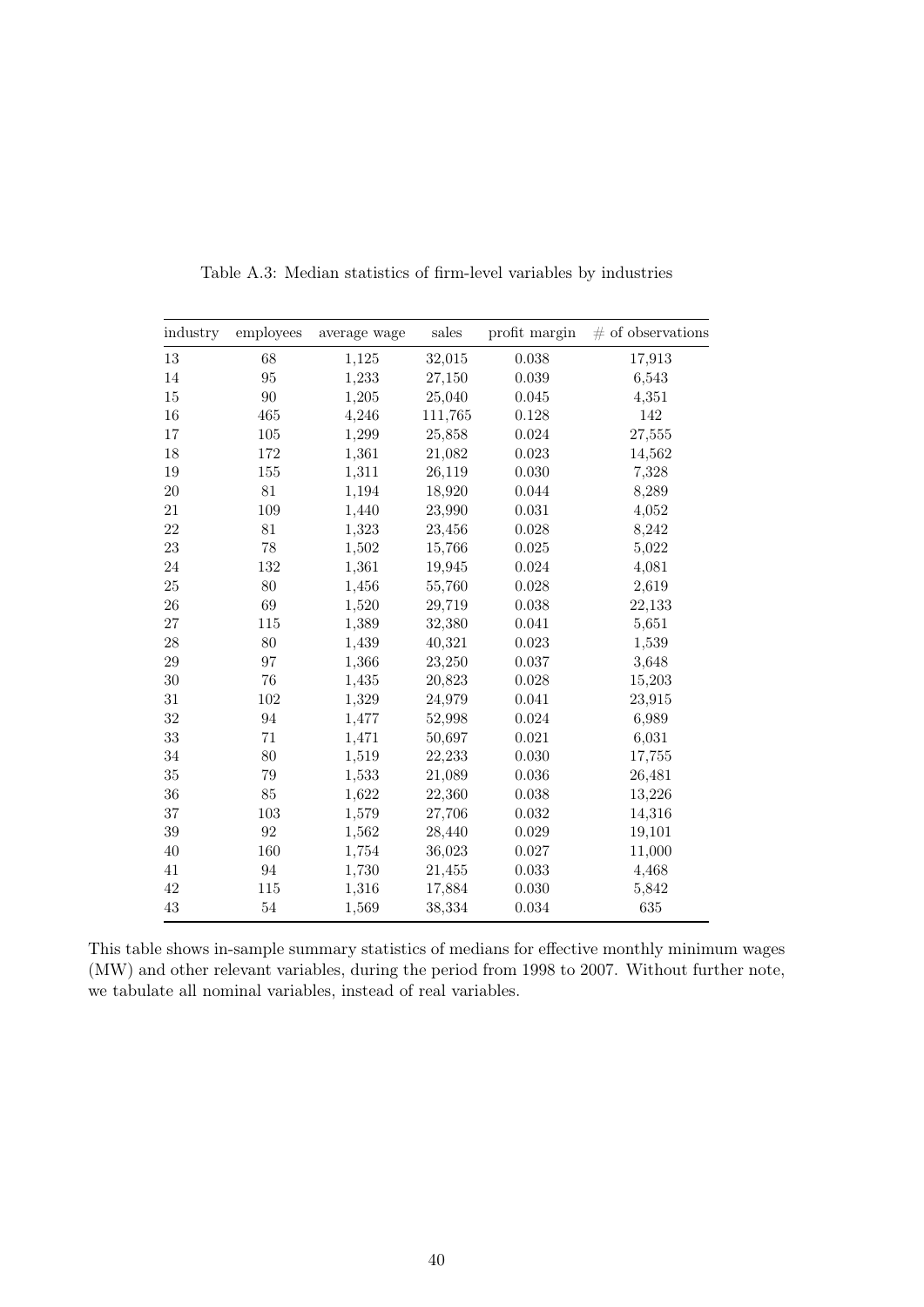| industry | description                                                      |
|----------|------------------------------------------------------------------|
| 13       | agricultural and sideline foods processing                       |
| 14       | food producing                                                   |
| 15       | beverage                                                         |
| 16       | tobacco products processing                                      |
| 17       | textile industry                                                 |
| 18       | textile clothes, shoes and hat                                   |
| 19       | leather, furs, feather (down) and related products               |
| 20       | timber processing, bamboo, cane, palm fiber and straw products   |
| 21       | furniture                                                        |
| 22       | papermaking and paper products                                   |
| 23       | printing and recording medium duplicating                        |
| 24       | cultural, educational and sports articles                        |
| 25       | petroleum processing, coking and nuclear fuel processing         |
| 26       | raw chemical material and chemical products                      |
| 27       | medical and pharmaceutical products                              |
| 28       | chemical fiber                                                   |
| 29       | rubber products                                                  |
| 30       | plastic products                                                 |
| 31       | nonmetal mineral products                                        |
| 32       | smelting and rolling of ferrous metals                           |
| 33       | smelting and pressing of nonferrous metals                       |
| 34       | metal products                                                   |
| 35       | ordinary machinery manufacturing                                 |
| 36       | special equipment                                                |
| 37       | traffic and transport equipment                                  |
| 39       | electric machines and apparatuses                                |
| 40       | communication equipment, computer and other electronic equipment |
| 41       | instruments, meters, cultural and office machinery manufacture   |
| 42       | craftwork and other manufactures                                 |
| 43       | waste resources and old material recycling and processing        |

Table A.4: 2-digit Industry Descriptions

This table shows descriptions for industries at the 2-digit level of classification.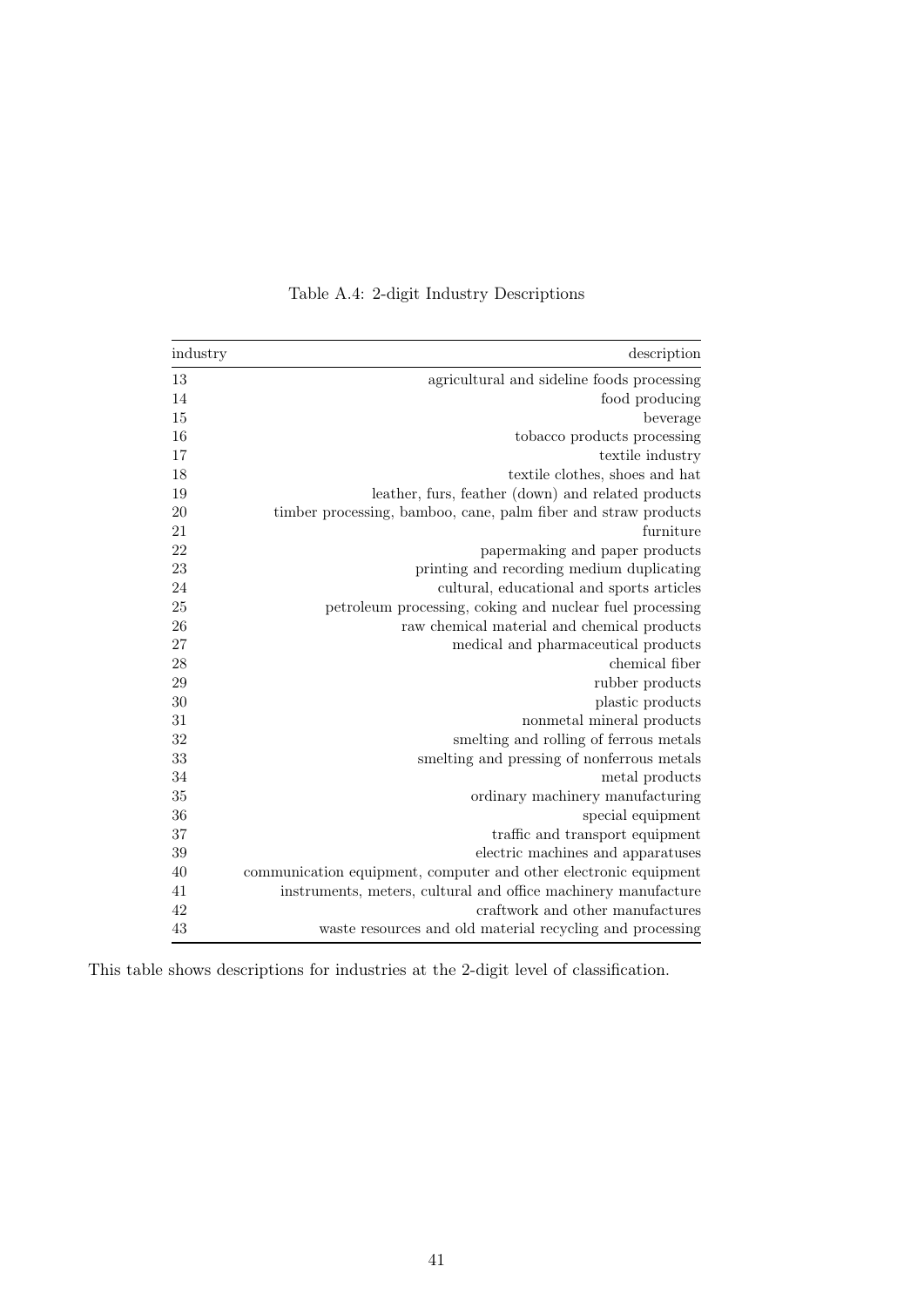<span id="page-41-0"></span>

| Dependent variable: Log(Minimum Wage) |                                                            |                                 |                                                     |                                     |                                   |
|---------------------------------------|------------------------------------------------------------|---------------------------------|-----------------------------------------------------|-------------------------------------|-----------------------------------|
|                                       |                                                            |                                 |                                                     | $2004\sim\,2011$                    |                                   |
| (1)                                   | (2)                                                        | (3)                             | (4)                                                 | (5)                                 | (6)                               |
| 0.031<br>(0.023)                      | $0.037*$<br>(0.021)                                        | $0.036^\ast$<br>(0.021)         | $0.183^{\ast\ast\ast}$<br>(0.030)                   | $0.111^{\ast\ast\ast}$<br>(0.029)   | $0.113^{\ast\ast\ast}$<br>(0.029) |
| $1.311^{\ast\ast\ast}$<br>(0.144)     | $1.466***$<br>(0.130)                                      | $1.476***$<br>(0.132)           | $\textbf{3.202}^{***}$<br>(0.132)                   | $3.123***$<br>(0.140)               | $3.129***$<br>(0.139)             |
|                                       | $-0.014$<br>(0.016)                                        | $-0.014$<br>(0.016)             |                                                     | $-0.077^{***}\,$<br>(0.020)         | $-0.079^{***}\,$<br>(0.020)       |
|                                       | $0.012$ <sup>*</sup><br>(0.007)                            | $0.012$ <sup>*</sup><br>(0.007) |                                                     | ${0.048}^{\ast\ast\ast}$<br>(0.013) | $0.046***$<br>(0.013)             |
|                                       | $0.000***$<br>(0.000)                                      | $0.000^{***}\,$<br>(0.000)      |                                                     | 0.025<br>(0.083)                    | 0.028<br>(0.083)                  |
|                                       | $-0.008$<br>(0.008)                                        | $-0.006$<br>(0.008)             |                                                     | 0.000<br>(0.112)                    | $-0.003$<br>(0.112)               |
|                                       | $-0.001$<br>(0.002)                                        | $-0.000$<br>(0.002)             |                                                     | 0.001<br>(0.002)                    | 0.001<br>(0.002)                  |
|                                       |                                                            | $-0.009$<br>(0.006)             |                                                     |                                     | $-0.031$ <sup>*</sup><br>(0.018)  |
|                                       |                                                            | 0.144<br>(0.138)                |                                                     |                                     | $-0.217$<br>(0.179)               |
| 5601                                  | 5414                                                       | 5414                            | 2672                                                | 2584                                | 2584                              |
| 334                                   | 323                                                        | 323                             | 334                                                 | $323\,$                             | 323                               |
|                                       | 0.96                                                       |                                 |                                                     | 0.94                                | 0.94                              |
|                                       |                                                            |                                 |                                                     |                                     | 0.00                              |
| 0.81                                  | 0.82                                                       |                                 | 0.42                                                | 0.48                                | 0.48                              |
| Yes                                   | Yes                                                        | Yes                             | Yes                                                 | Yes                                 | Yes<br>Yes                        |
|                                       | GDP share of the secondary industry<br>0.96<br>0.00<br>Yes | 0.01<br>Yes                     | $1994 \sim 2011$<br>$0.96\,$<br>0.00<br>0.81<br>Yes | 0.93<br>0.00<br>Yes                 | 0.00<br>Yes                       |

Table A.5: Minimum Wage Adjustment

This table shows how minimum wages adjust to policy variables. The sample is a unbalanced panel including 334 cities during the period from 1994 to 2011. The dependent variable is the logarithm of effective city minimum wages. At year  $t$ , a county's effective minimum wage is equal to the average of minimum wages that take effect at year  $t$ . A city's effective minimum wage averages minimum wages of its counties. Column 1 to column 3 contains results for the whole period, and column 4 to column 6 use the sample from 2004 to 2011, the period after the legislative tightening of policy enforcement on minimum wages.

The explanatory variables are grouped into three sets and lagged for one year. The first set measures living cost in a city, which includes the logarithmic variable of city average wages and CPI. The second set of variables considers a city's growth opportunity. These variables are the growth rate of GDP per capita, the logarithm of annual fixed asset investment, GDP shares of the secondary and tertiary industries, and the growth rate of FDI. The third set of variables represent the condition of local labor markets, which include the growth rate of labor employed and the unemployment rate.

The panel estimation uses fixed effects for years and cities. Heteroskedasticity-consistent standard errors clustered at the city level are shown in the parentheses underneath the coefficient estimates. We use \*\*\*, \*\*, and \* to denote significance at the 1%, 5%, and 10% level (two-sided).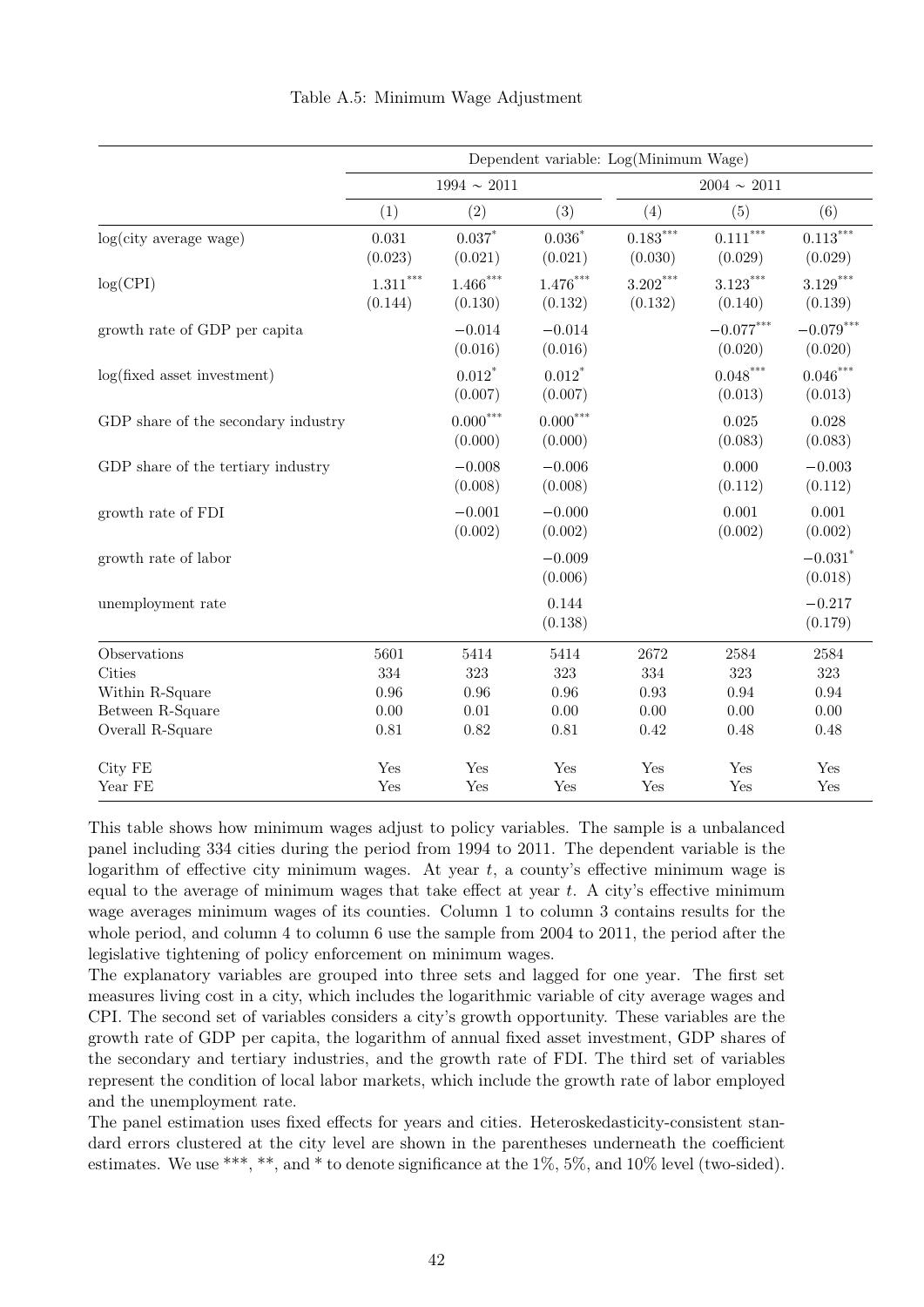|                                   |                        |                        | Dependent variable $L_t$ : log(employees) |                        |
|-----------------------------------|------------------------|------------------------|-------------------------------------------|------------------------|
|                                   | (1)                    | (2)                    | (3)                                       | (4)                    |
| $\text{MW}_t$                     | $-0.033***$<br>(0.006) | $-0.021***$<br>(0.006) | $-0.017**$<br>(0.007)                     | $-0.017**$<br>(0.007)  |
| industry $waget$                  |                        | $-0.040***$<br>(0.006) | $-0.050***$<br>(0.006)                    | $-0.065***$<br>(0.006) |
| $P_{k,t}$                         |                        |                        | $-0.109***$<br>(0.018)                    | $-0.134***$<br>(0.018) |
| $P_{m,t}$                         |                        |                        | $-0.007$<br>(0.011)                       | 0.008<br>(0.011)       |
| city $GDPPC_t$                    |                        |                        | $0.113***$<br>(0.006)                     | $0.111***$<br>(0.006)  |
| industry output $_t$              |                        |                        | $0.015***$<br>(0.002)                     | $0.028***$<br>(0.003)  |
| $HHI_t$                           |                        |                        |                                           | $-0.012***$<br>(0.001) |
| labor share ${}_{t}^{\text{IND}}$ |                        |                        |                                           | $0.000***$<br>(0.000)  |
| Observations                      | 1,643,785              | 1,643,785              | 1,643,785                                 | 1,643,785              |

<span id="page-42-0"></span>Table A.6: Effect of Minimum Wages on Firm Employment — only city controls

This table shows the effect of minimum wages on firm employment without explanatory variables at the firm level. The observations include all firms during the period from 1998 to 2007 which can be matched with our data of minimum wages and city variables. The dependent variable  $L_t$ is the logarithmic number of a firm's employees. Column 1 to column 4 include different sets of explanatory variables.  $\Delta \mathbf{W}_t$  denotes the logarithm of county or city effective minimum wages at year t. Industry wage measures the average wage of the industry at the 4-digit level for each firm.  $P_k$  and  $P_m$  are the (real) price of fixed asset investment and intermediate input for each 4-digit industry denominated with the price of industry output. MW, city wage,  $P_k$ , and  $P_m$ together are basic proxies for market factor prices. Industry output is the logarithm of 4-digit output which indicates a firm's aggregate demand. HHI is the variable of the log of Herfindahl index for each 4-digit industry. This variable is an indicator of industry product varieties, which is related to a firm's markup in pricing. Labor share measures the wage share of each 4-digit industry's output. This variable is related to a firm's elasticity of labor demand to the market wage. The determinants of minimum wages examined in the regressions of Table [A.5](#page-41-0) are also controlled for in column 1-4, but their coefficients are not shown.

Column 1 includes the variable MW in addition to year dummy variables. Column 2 adds the variable of city wage. Column 3 adds a further set of explanatory variables which include  $P_k$ ,  $P_m$ , and industry output. These variables are used to control for the determinants of market factor prices, and aggregate demand. Column 4 adds industry HHI and industry labor share to represent a firm's markup, and a firm's labor share. We use these two variables to control for varying intercept terms across firms in different industries.

The estimation uses fixed effect with year dummy variables. Heteroskedasticity-consistent standard errors clustered at the firm level are shown in the parentheses underneath the coefficient estimates. We use \*\*\*, \*\*, and \* to denote significance at the 1%, 5%, and 10% level (two-sided).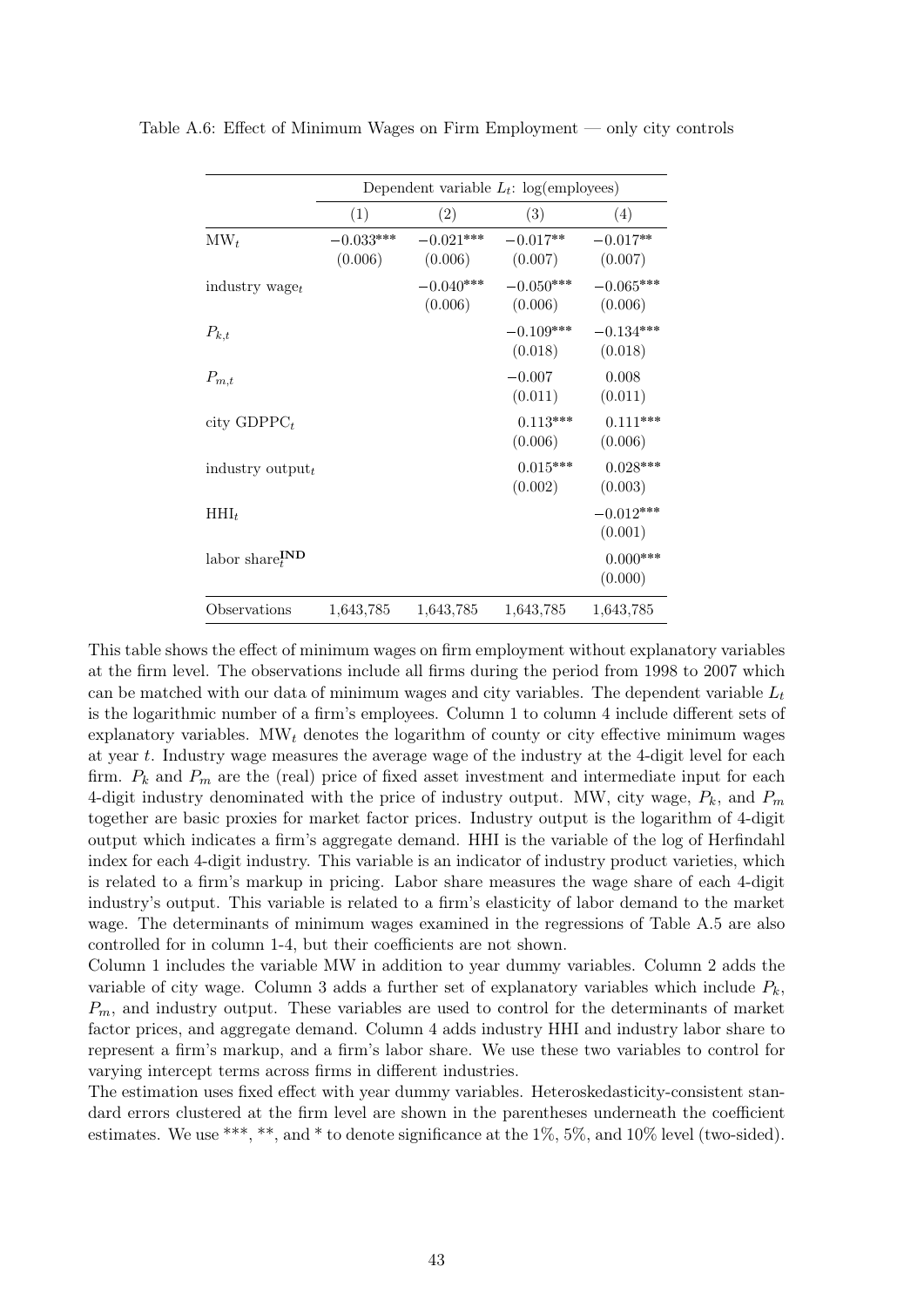<span id="page-43-0"></span>

|                                     | Dependent variable $L_t$ : log(employees) |             |              |             |               |  |
|-------------------------------------|-------------------------------------------|-------------|--------------|-------------|---------------|--|
|                                     | (1)                                       | (2)         | (3)          | (4)         | (5)           |  |
|                                     | 2SLS FD                                   | <b>OLS</b>  | Fixed Effect | FD          | <b>GMM FD</b> |  |
| $L_{t-1}$                           | $0.513***$                                | $0.882***$  | $0.355***$   | $-0.151***$ | $0.507***$    |  |
|                                     | (0.007)                                   | (0.001)     | (0.002)      | (0.001)     | (0.005)       |  |
| $sales_{t-1}$                       | $-0.056***$                               | $0.067***$  | $0.118***$   | $0.097***$  | $-0.054***$   |  |
|                                     | (0.002)                                   | (0.000)     | (0.001)      | (0.001)     | (0.002)       |  |
| $SOE_t$                             | $0.015**$                                 | $-0.019***$ | $0.047***$   | $0.018***$  | $0.016**$     |  |
|                                     | (0.006)                                   | (0.001)     | (0.006)      | (0.005)     | (0.006)       |  |
| $PRV_t$                             | $-0.026***$                               | $-0.020***$ | $-0.053***$  | $-0.041***$ | $-0.026***$   |  |
|                                     | (0.005)                                   | (0.001)     | (0.005)      | (0.005)     | (0.006)       |  |
| $HMT_t$                             | $-0.001$                                  | $-0.004***$ | $-0.018***$  | $-0.004$    | $-0.001$      |  |
|                                     | (0.004)                                   | (0.001)     | (0.004)      | (0.003)     | (0.004)       |  |
| profit $\text{margin}_{t-1}$        | $0.079***$                                | $0.029***$  | $-0.001$     | 0.001       | $0.079***$    |  |
|                                     | (0.004)                                   | (0.003)     | (0.004)      | (0.004)     | (0.005)       |  |
| $\export/sales_{t-1}$               | $-0.011***$                               | $0.052***$  | $0.024***$   | $0.019***$  | $-0.011***$   |  |
|                                     | (0.003)                                   | (0.001)     | (0.002)      | (0.002)     | (0.003)       |  |
| $\text{MW}_t$                       | 0.001                                     | $-0.003$    | $-0.016***$  | 0.004       | 0.000         |  |
|                                     | (0.006)                                   | (0.003)     | (0.006)      | (0.005)     | (0.007)       |  |
| industry $wage_t$                   | $-0.014***$                               | $0.025***$  | $-0.029***$  | $-0.018***$ | $-0.015***$   |  |
|                                     | (0.005)                                   | (0.002)     | (0.005)      | (0.004)     | (0.005)       |  |
| $P_{k,t}$                           | $-0.044**$                                | $0.013***$  | $-0.072***$  | $-0.040***$ | $-0.040**$    |  |
|                                     | (0.018)                                   | (0.004)     | (0.014)      | (0.015)     | (0.017)       |  |
| $P_{m,t}$                           | $-0.018$                                  | $0.005**$   | $-0.006$     | $-0.011$    | $-0.016$      |  |
|                                     | (0.012)                                   | (0.002)     | (0.008)      | (0.010)     | (0.011)       |  |
| city $GDPPC_t$                      | $0.032***$                                | $-0.007***$ | $0.036***$   | $0.027***$  | $0.031***$    |  |
|                                     | (0.005)                                   | (0.001)     | (0.005)      | (0.004)     | (0.005)       |  |
| industry $output_t$                 | $0.014***$                                | $-0.004***$ | $0.014***$   | $0.012***$  | $0.014***$    |  |
|                                     | (0.002)                                   | (0.001)     | (0.002)      | (0.002)     | (0.002)       |  |
| $HHI_t$                             | $-0.004***$                               | $0.003***$  | $-0.007***$  | $-0.004***$ | $-0.004***$   |  |
|                                     | (0.001)                                   | (0.000)     | (0.001)      | (0.001)     | (0.001)       |  |
| labor share ${}_{t}^{\mathbf{IND}}$ | $0.000**$                                 | $0.000***$  | $0.000***$   | $0.000***$  | $0.000**$     |  |
|                                     | (0.000)                                   | (0.000)     | (0.000)      | (0.000)     | (0.000)       |  |
| Observations                        | 1,042,727                                 | 1,344,632   | 1,344,632    | 1,042,727   | 1,042,727     |  |

Table A.7: Effect of Minimum Wages on Firm Employment

This table examines the effect of minimum wages on firm employment using different estimation methods. They use a same set of explanatory variables which include firm controls besides city determinants shown in Table [A.6.](#page-42-0) Column (1) considers dynamic bias incurred by the introduction of  $L_{t-1}$ . We use  $L_{t-2}$  as an instrument for  $\Delta L_t$  and run a regression of two-stage least squares with first difference. Column (2) uses the estimation of standard ordinary least squares. This is a pooled regression. Column (3) uses panel estimation with fixed effects based on each firm. Column (4) chooses panel estimation with first difference. Column (5) introduces GMM-style instruments of  $L_{t-2}$ , a.k.a. the Arellano-Bond estimation.

The estimation uses fixed effects and controls for year dummy variables and minimum-wage determinants. Export/sales is winsorized 0.5% from the top. Profit margin is winsorized 0.5% at two sides with replacement. Heteroskedasticity-consistent standard errors clustered at the firm level are shown in the parentheses underneath the coefficient estimates. We use \*\*\*, \*\*, and \* to denote significance at the 1%, 5%, and 10% level (two-sided).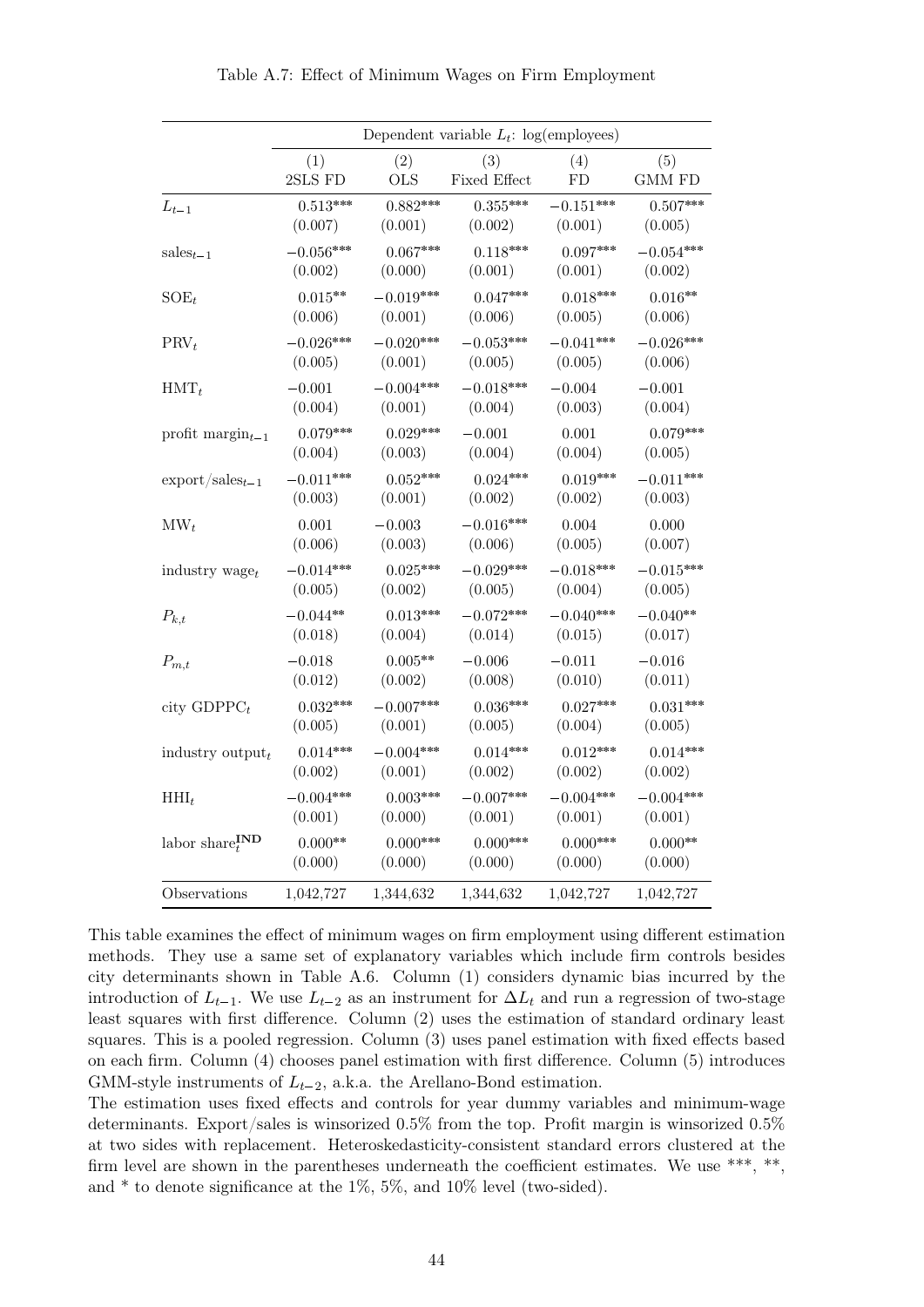<span id="page-44-0"></span>

|                                   |                        | Dependent variable $L_t$ : log(employees) |                        |                        |
|-----------------------------------|------------------------|-------------------------------------------|------------------------|------------------------|
|                                   | (1)                    | (2)                                       | (3)                    | (4)                    |
| $L_{t-1}$                         | $0.514***$<br>(0.007)  | $0.514***$<br>(0.007)                     | $0.512***$<br>(0.007)  | $0.513***$<br>(0.007)  |
| $sales_{t-1}$                     | $-0.056***$<br>(0.002) | $-0.056***$<br>(0.002)                    | $-0.056***$<br>(0.002) | $-0.056***$<br>(0.002) |
| $SOE_t$                           | $0.016**$<br>(0.006)   | $0.016**$<br>(0.006)                      | $0.015**$<br>(0.006)   | $0.015**$<br>(0.006)   |
| $PRV_t$                           | $-0.026***$<br>(0.005) | $-0.026***$<br>(0.005)                    | $-0.026***$<br>(0.005) | $-0.026***$<br>(0.005) |
| $HMT_t$                           | $-0.001$<br>(0.004)    | $-0.001$<br>(0.004)                       | $-0.001$<br>(0.004)    | $-0.001$<br>(0.004)    |
| profit $\text{margin}_{t-1}$      | $0.079***$<br>(0.004)  | $0.079***$<br>(0.004)                     | $0.079***$<br>(0.004)  | $0.079***$<br>(0.004)  |
| $\export/sales_{t-1}$             | $-0.011***$<br>(0.003) | $-0.011***$<br>(0.003)                    | $-0.011***$<br>(0.003) | $-0.011***$<br>(0.003) |
| $\text{MW}_t$                     | $-0.007$<br>(0.006)    | $-0.006$<br>(0.006)                       | 0.001<br>(0.006)       | 0.001<br>(0.006)       |
| industry $wage_t$                 |                        | $-0.008*$<br>(0.004)                      | $-0.011**$<br>(0.005)  | $-0.014***$<br>(0.005) |
| $P_{k,t}$                         |                        |                                           | $-0.041**$<br>(0.018)  | $-0.044**$<br>(0.018)  |
| $P_{m,t}$                         |                        |                                           | $-0.019$<br>(0.012)    | $-0.018$<br>(0.012)    |
| city $GDPPC_t$                    |                        |                                           | $0.032***$<br>(0.005)  | $0.032***$<br>(0.005)  |
| industry $output_t$               |                        |                                           | $0.011***$<br>(0.002)  | $0.014***$<br>(0.002)  |
| $HHI_t$                           |                        |                                           |                        | $-0.004***$<br>(0.001) |
| labor share ${}_{t}^{\text{IND}}$ |                        |                                           |                        | $0.000**$<br>(0.000)   |
| Observations                      | 1,042,727              | 1,042,727                                 | 1,042,727              | 1,042,727              |

This table estimates the effect of minimum wages on firm employment based on 2SLS firstdifference regressions with different sets of city explanatory variables. The observations include all firms during the period from 1998 to 2007. The dependent variable  $L_t$  is the logarithmic number of a firm's employees. Column 1 to column 4 include different sets of city explanatory variables. For ease of comparison, column 4 essentially replicates the results from column 4 in Table [A.7.](#page-43-0) MW denotes the log of city minimum wage. City wage measures the average wage of a city's employees.  $P_k$  and  $P_m$  are the (real) price of fixed asset investment and intermediate input for each 4-digit industry denominated with the price of industry output. MW, city wage,  $P_k$ , and  $P_m$  together are basic proxies for market factor prices. Industry output is the log of 4-digit output which indicates a firm's aggregate demand. HHI is the variable of the log of Herfindahl index for each 4-digit industry. This variable is an indicator of industry product varieties, which is related to a firm's markup in pricing. Labor share measures the wage share of each 4-digit industry's output. This variable is related to a firm's elasticity of labor demand to the market wage.

The estimation controls for year dummy variables and minimum-wage determinants. Export/sales is winsorized 0.5% from the top. Profit margin is winsorized 0.5% at two sides with replacement. Heteroskedasticity-consistent standard errors clustered at the firm level are shown in the parentheses underneath the coefficient estimates. We use \*\*\*, \*\*, and \* to denote significance at the  $1\%$ ,  $5\%$ , and  $10\%$  level (two-sided).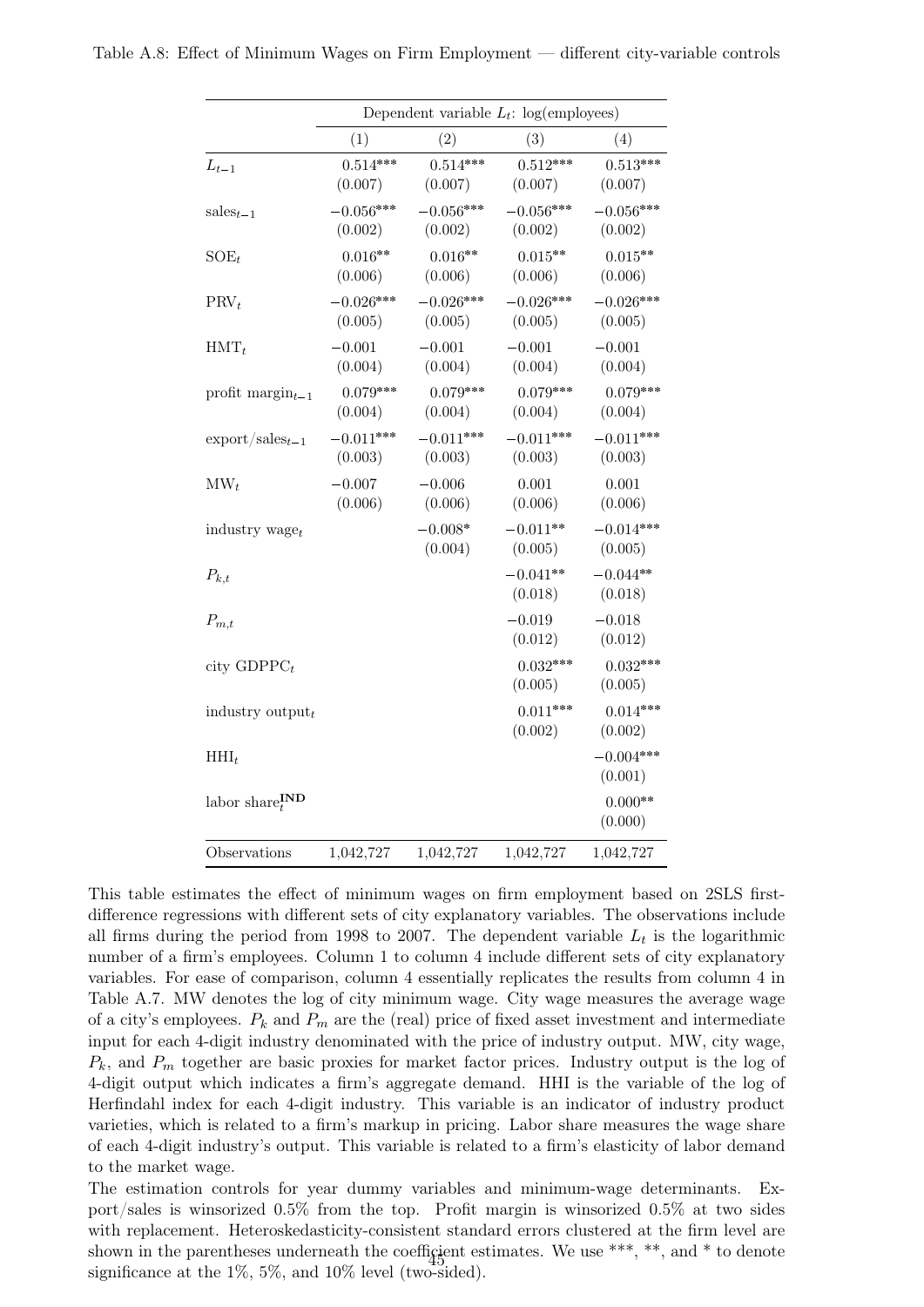|                                     |                        | Dependent variable $W_t$ : log(firm average wage) |                        |                        |
|-------------------------------------|------------------------|---------------------------------------------------|------------------------|------------------------|
|                                     | (1)                    | (2)                                               | (3)                    | (4)                    |
| $L_{t-1}$                           | $-0.095***$<br>(0.008) | $-0.094***$<br>(0.008)                            | $-0.077***$<br>(0.007) | $-0.079***$<br>(0.007) |
| $sales_{t-1}$                       | $0.028***$<br>(0.002)  | $0.028***$<br>(0.002)                             | $0.024***$<br>(0.002)  | $0.024***$<br>(0.002)  |
| $SOE_t$                             | $0.011*$<br>(0.007)    | $0.011*$<br>(0.007)                               | $0.013*$<br>(0.007)    | $0.013*$<br>(0.007)    |
| $PRV_t$                             | $-0.004$<br>(0.006)    | $-0.004$<br>(0.006)                               | $-0.003$<br>(0.006)    | $-0.003$<br>(0.006)    |
| $HMT_t$                             | 0.002<br>(0.005)       | 0.002<br>(0.005)                                  | 0.003<br>(0.005)       | 0.003<br>(0.005)       |
| profit $\text{margin}_{t-1}$        | $0.028***$<br>(0.005)  | $0.028***$<br>(0.005)                             | $0.030***$<br>(0.005)  | $0.030***$<br>(0.005)  |
| $\export/sales_{t-1}$               | $0.009***$<br>(0.003)  | $0.009***$<br>(0.003)                             | $0.008***$<br>(0.003)  | $0.008***$<br>(0.003)  |
| $\text{MW}_t$                       | $0.347***$<br>(0.006)  | $0.325***$<br>(0.006)                             | $0.150***$<br>(0.007)  | $0.150***$<br>(0.007)  |
| industry $waget$                    |                        | $0.102***$<br>(0.005)                             | $0.026***$<br>(0.005)  | $0.030***$<br>(0.005)  |
| $P_{k,t}$                           |                        |                                                   | $0.673***$<br>(0.020)  | $0.678***$<br>(0.020)  |
| $P_{m,t}$                           |                        |                                                   | $0.024**$<br>(0.012)   | 0.020<br>(0.012)       |
| city $GDPPC_t$                      |                        |                                                   | $0.044***$<br>(0.006)  | $0.045***$<br>(0.006)  |
| industry $output_t$                 |                        |                                                   | $0.007***$<br>(0.002)  | $0.009***$<br>(0.002)  |
| $HHI_t$                             |                        |                                                   |                        | $-0.005***$<br>(0.001) |
| labor share ${}_{t}^{\textbf{IND}}$ |                        |                                                   |                        | $-0.000***$<br>(0.000) |
| Observations                        | 1,024,008              | 1,024,008                                         | 1,024,008              | 1,024,008              |

<span id="page-45-0"></span>Table A.9: Effect of Minimum Wages on Firm Per Employee Wages

This table estimates the effect of minimum wages on firm per employee wages based on 2SLS first-difference regressions with different sets of city explanatory variables. The observations include all firms during the period from 1998 to 2007. The dependent variable  $W_t$  is the log number of a firm's per employee wage.

As a complementary check, the regressions use the same sets of explanatory variables as in Table [A.8.](#page-44-0)

The estimation controls for year dummy variables and minimum-wage determinants. Export/sales is winsorized 0.5% from the top. Profit margin is winsorized 0.5% at two sides with replacement. Heteroskedasticity-consistent standard errors clustered at the firm level are shown in the parentheses underneath the coefficient estimates. We use \*\*\*, \*\*, and \* to denote significance at the 1%, 5%, and 10% level (two-sided).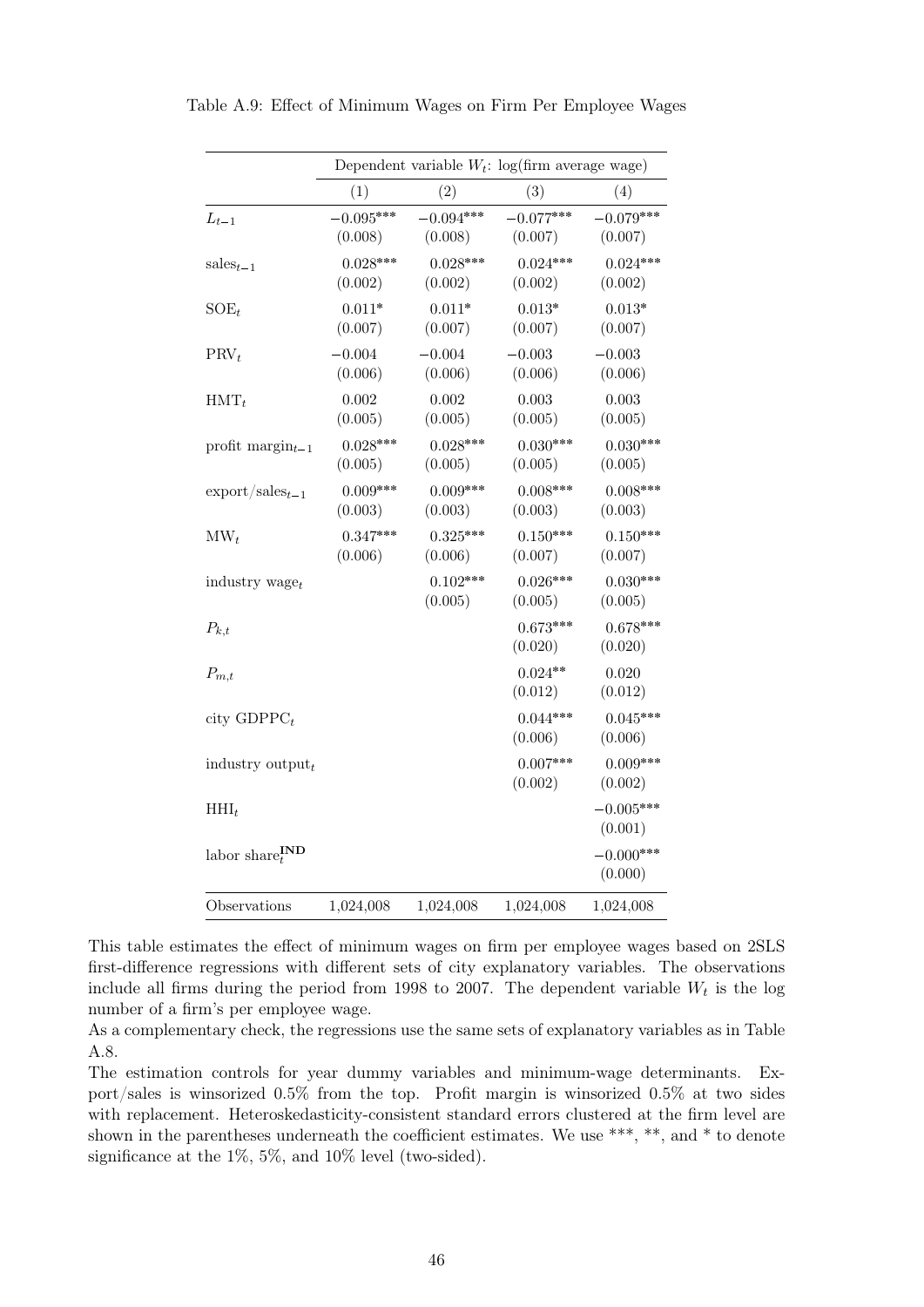|                                  | Dependent variable: profit $\text{margin}_t$ |                        |                        |                        |  |
|----------------------------------|----------------------------------------------|------------------------|------------------------|------------------------|--|
|                                  | (1)                                          | (2)                    | (3)                    | (4)                    |  |
| $sales_{t-1}$                    | $0.014***$<br>(0.002)                        | $0.014***$<br>(0.002)  | $0.014***$<br>(0.002)  | $0.014***$<br>(0.002)  |  |
| $SOE_t$                          | $-0.004**$<br>(0.002)                        | $-0.004**$<br>(0.002)  | $-0.004**$<br>(0.002)  | $-0.004**$<br>(0.002)  |  |
| $PRV_t$                          | $0.003**$<br>(0.001)                         | $0.003**$<br>(0.001)   | $0.003**$<br>(0.001)   | $0.003**$<br>(0.001)   |  |
| $HMT_t$                          | 0.001<br>(0.001)                             | 0.001<br>(0.001)       | 0.001<br>(0.001)       | 0.001<br>(0.001)       |  |
| $\export/sales_{t-1}$            | $-0.000$<br>(0.001)                          | $-0.000$<br>(0.001)    | $-0.000$<br>(0.001)    | $-0.000$<br>(0.001)    |  |
| $\text{MW}_t$                    | 0.002<br>(0.002)                             | $0.003*$<br>(0.002)    | $0.017***$<br>(0.002)  | $0.017***$<br>(0.002)  |  |
| industry $wage_t$                |                                              | $-0.004***$<br>(0.001) | 0.001<br>(0.001)       | 0.002<br>(0.001)       |  |
| $P_{k,t}$                        |                                              |                        | $-0.056***$<br>(0.005) | $-0.055***$<br>(0.005) |  |
| $P_{m,t}$                        |                                              |                        | $-0.005*$<br>(0.003)   | $-0.006**$<br>(0.003)  |  |
| city $GDPPC_t$                   |                                              |                        | $0.003*$<br>(0.002)    | $0.003*$<br>(0.002)    |  |
| industry output $_t$             |                                              |                        | $0.002***$<br>(0.001)  | $0.003***$<br>(0.001)  |  |
| $HHI_t$                          |                                              |                        |                        | $-0.001***$<br>(0.000) |  |
| labor share $I_{t}^{\text{IND}}$ |                                              |                        |                        | $-0.000***$<br>(0.000) |  |
| Observations                     | 1,042,727                                    | 1,042,727              | 1,042,727              | 1,042,727              |  |

<span id="page-46-0"></span>Table A.10: Effect of Minimum Wages on Firm Profit Margin

This table estimates the effect of minimum wages on firm profit margin based on 2SLS firstdifference regressions with different sets of city explanatory variables. The observations include all firms during the period from 1998 to 2007. The dependent variable is the firm's profit over sales margin.

As a complementary check, the regressions use the same sets of explanatory variables as in Table [A.8.](#page-44-0)

The estimation controls for year dummy variables and minimum-wage determinants. Export/sales is winsorized 0.5% from the top. Profit margin is winsorized 0.5% at two sides with replacement. The estimation uses fixed effect with year dummy variables. Heteroskedasticityconsistent standard errors clustered at the firm level are shown in the parentheses underneath the coefficient estimates. We use \*\*\*, \*\*, and \* to denote significance at the 1%, 5%, and 10% level (two-sided).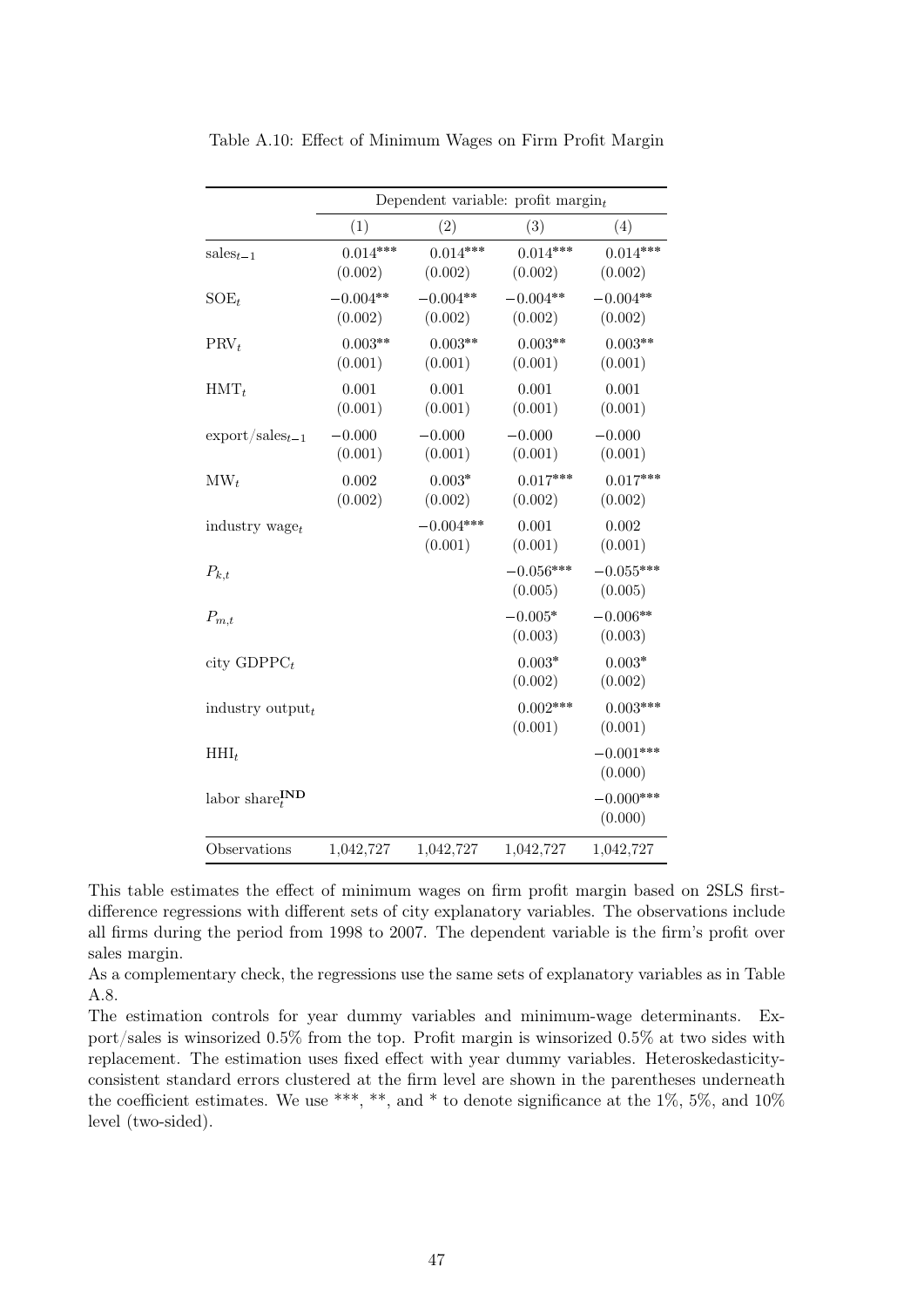|                         | Dependent variable $L_t$ : log(employees) |
|-------------------------|-------------------------------------------|
|                         | (1)                                       |
| $MW \times FW$ Group 1  | $-0.038***$<br>(0.007)                    |
| $MW \times FW$ Group 2  | $-0.030***$<br>(0.007)                    |
| $MW \times FW$ Group 3  | $-0.023***$<br>(0.007)                    |
| $MW \times FW$ Group 4  | $-0.017***$<br>(0.007)                    |
| $MW \times FW$ Group 5  | $-0.012*$<br>(0.007)                      |
| $MW \times FW$ Group 6  | $-0.007$<br>(0.007)                       |
| $MW \times FW$ Group 7  | 0.001<br>(0.007)                          |
| $MW \times FW$ Group 8  | 0.010<br>(0.007)                          |
| $MW \times FW$ Group 9  | $0.028***$<br>(0.007)                     |
| $MW \times FW$ Group 10 | $0.058***$<br>(0.007)                     |
| Observations            | 1,014,113                                 |

<span id="page-47-0"></span>Table A.11: Effect of Minimum Wages on Firm Employment — by decile

This table estimates the effect of minimum wages on firm employment based on 2SLS firstdifference regressions. We divide all firms in a city at one year into ten groups based on their lagged firm wages and estimate the heterogeneous effect of minimum wages. The observations include all firms during the period from 1998 to 2007. The dependent variable  $L_t$  is the logarithmic number of a firm's employees.

The estimation controls for year dummy variables and minimum-wage determinants. Export/sales is winsorized 0.5% from the top. Profit margin is winsorized 0.5% at two sides with replacement. The estimation uses fixed effect with year dummy variables. Heteroskedasticityconsistent standard errors clustered at the firm level are shown in the parentheses underneath the coefficient estimates. We use \*\*\*, \*\*, and \* to denote significance at the 1%, 5%, and 10% level (two-sided).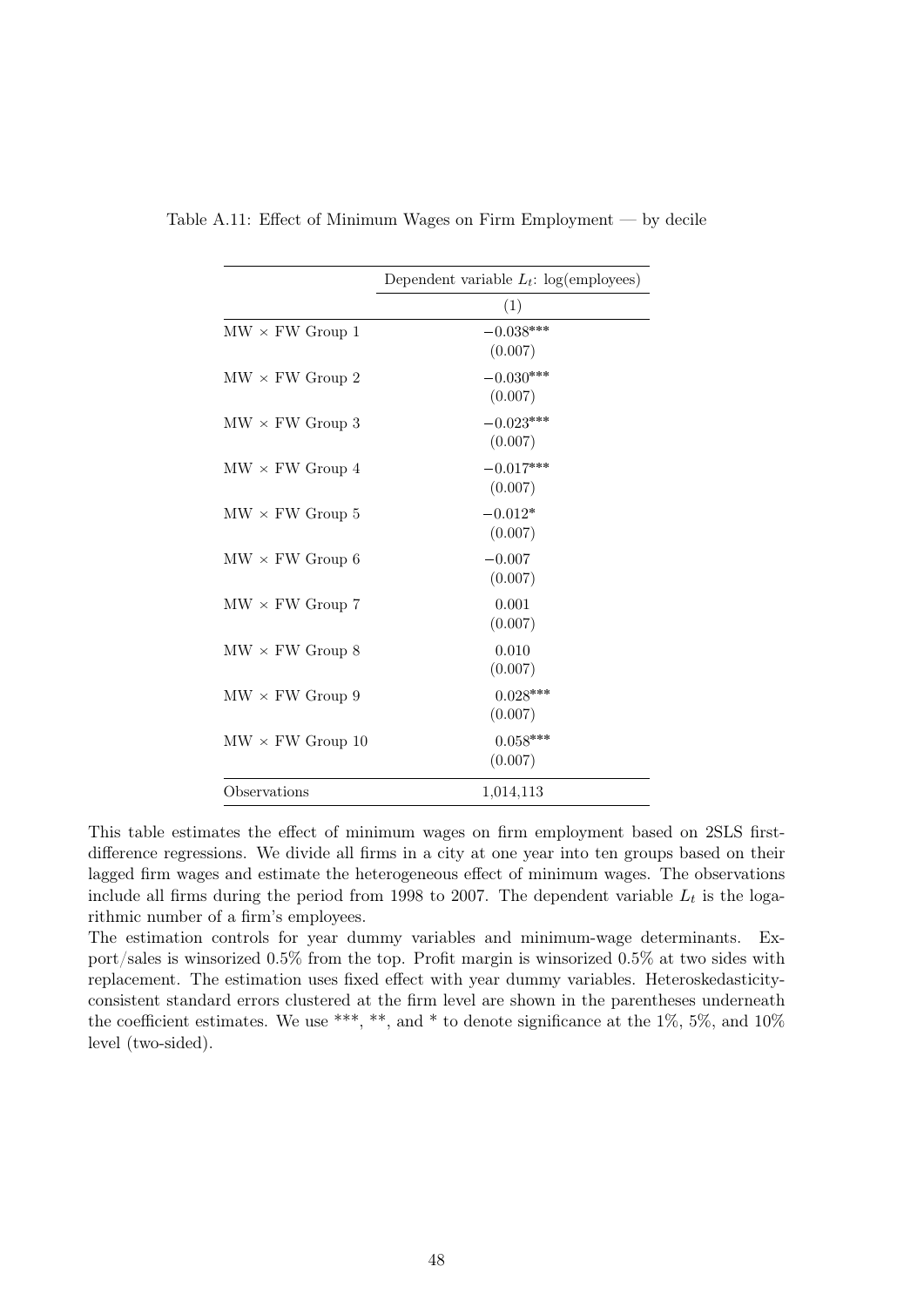|                                                        | Dependent variable $L_t$ : log(employees) |             |  |
|--------------------------------------------------------|-------------------------------------------|-------------|--|
|                                                        | (1)                                       | (2)         |  |
| $\text{MW}_t \times \text{FW}_{t-1}$                   | $0.033***$                                | $0.043***$  |  |
|                                                        | (0.004)                                   | (0.004)     |  |
| $\text{MW}_t \times \text{sales}_{t-1}$                |                                           | $-0.027***$ |  |
|                                                        |                                           | (0.002)     |  |
| $\text{MW}_t \times \text{SOE}_t$                      |                                           | $-0.126***$ |  |
|                                                        |                                           | (0.011)     |  |
| $\text{MW}_t \times \text{PRV}_t$                      |                                           | $-0.032***$ |  |
|                                                        |                                           | (0.010)     |  |
| $\text{MW}_t \times \text{HMT}_t$                      |                                           | $-0.053***$ |  |
|                                                        |                                           | (0.010)     |  |
| $\text{MW}_t \times \text{profit margin}_{t-1}$        |                                           | $0.086***$  |  |
|                                                        |                                           | (0.012)     |  |
| $\text{MW}_t \times \text{export/sales}_{t-1}$         |                                           | $-0.033***$ |  |
|                                                        |                                           | (0.007)     |  |
| $\text{MW}_t \times \text{HHI}_t^{\textbf{IND}}$       |                                           | $-0.005**$  |  |
|                                                        |                                           | (0.003)     |  |
| $\text{MW}_t \times \text{labor share}_t^{\text{IND}}$ |                                           | $-0.000***$ |  |
|                                                        |                                           | (0.000)     |  |
| Observations                                           | 1,014,113                                 | 1,014,113   |  |

<span id="page-48-0"></span>Table A.12: Effect of Minimum Wages on Firm Employment — continuous interactions

This table estimates the effect of minimum wages on firm employment based on 2SLS firstdifference regressions. We examine how various firm characteristic affects the effect of minimum wages on firm employment. The observations include all firms during the period from 1998 to 2007. The dependent variable  $L_t$  is the log number of a firm's employees.

Column 1 only adds the interaction term of minimum wages with lagged firm wages. In contrast to the results in Table [A.11,](#page-47-0) this table only uses interaction terms with continuous variables. Column 2 adds a full set of interaction terms. These interaction terms are constructed with the products of minimum wages with all firm explanatory variables other than lagged firm employment.

The estimation also controls for the full set of firm and city explanatory variables besides year dummy variables same as in Table [A.8.](#page-44-0) Export/sales is winsorized 0.5% from the top. Profit margin is winsorized 0.5% at two sides with replacement. The estimation uses fixed effect with year dummy variables. Heteroskedasticity-consistent standard errors clustered at the firm level are shown in the parentheses underneath the coefficient estimates. We use \*\*\*, \*\*, and \* to denote significance at the 1%, 5%, and 10% level (two-sided).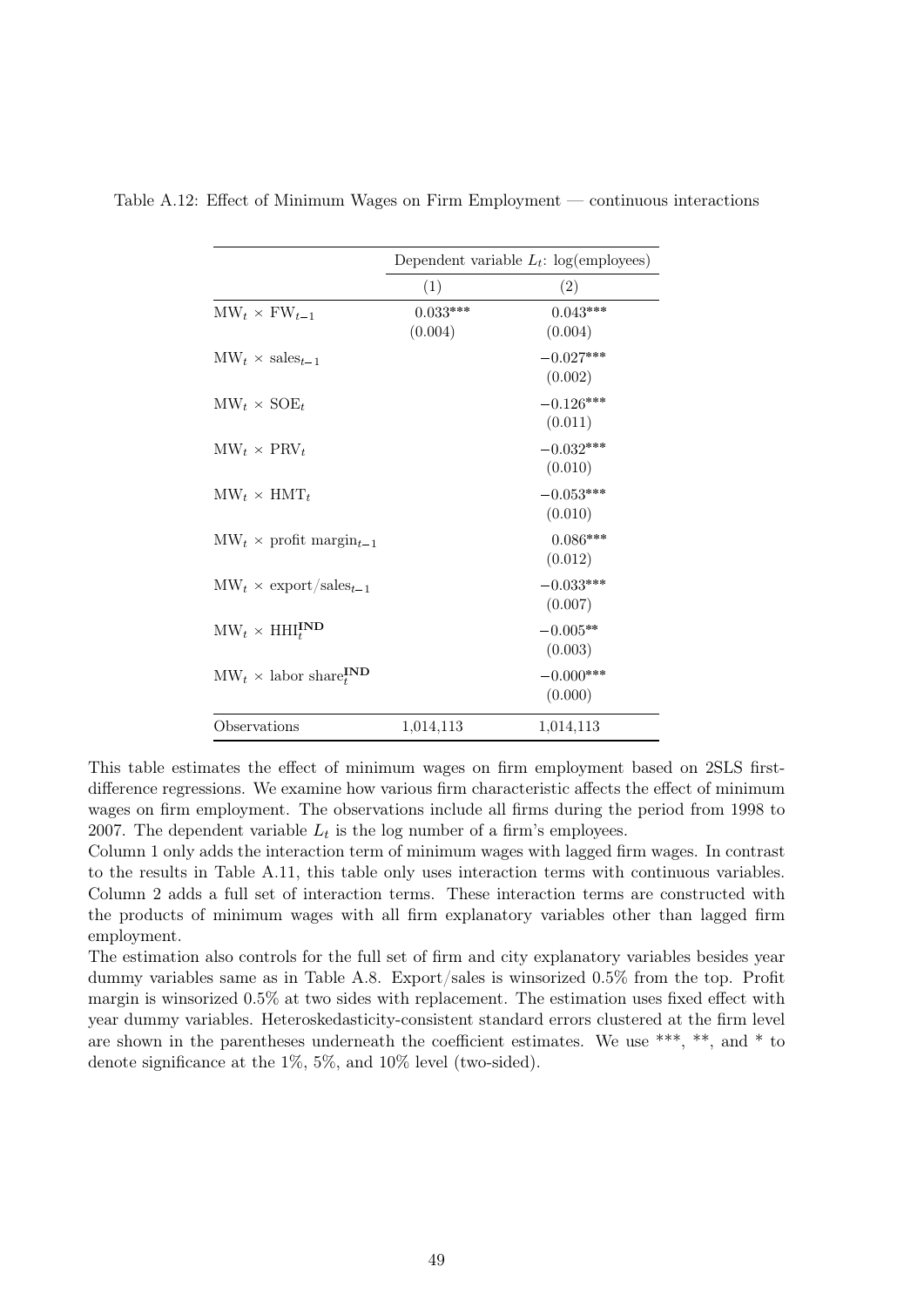|                                         | Dependent variable $L_t$ : log(employees) |                        |  |
|-----------------------------------------|-------------------------------------------|------------------------|--|
|                                         | (1)                                       | (2)                    |  |
| $\text{MW}_t \times \text{Before}$      | $-0.010$<br>(0.007)                       |                        |  |
| $\text{MW}_t \times \text{After } 2004$ | 0.011<br>(0.007)                          |                        |  |
| $\text{MW}_t \times 1999$               |                                           | $-0.057***$<br>(0.010) |  |
| $\text{MW}_t \times 2000$               |                                           | $-0.029***$<br>(0.009) |  |
| $\text{MW}_t \times 2001$               |                                           | $-0.008$<br>(0.008)    |  |
| $\text{MW}_t \times 2002$               |                                           | $0.024***$<br>(0.008)  |  |
| $\text{MW}_t \times 2003$               |                                           | $0.025***$<br>(0.008)  |  |
| $\text{MW}_t \times 2004$               |                                           | $0.041***$<br>(0.008)  |  |
| $\text{MW}_t \times 2005$               |                                           | $-0.002$<br>(0.008)    |  |
| $\text{MW}_t \times 2006$               |                                           | $0.023***$<br>(0.008)  |  |
| $\text{MW}_t \times 2007$               |                                           | $-0.005$<br>(0.009)    |  |
| Observations                            | 1,042,727                                 | 1,042,727              |  |

<span id="page-49-0"></span>Table A.13: Effect of Minimum Wages on Firm Employment — heterogeneity across time

This table estimates the effect of minimum wages on firm employment based on 2SLS firstdifference regressions. We examine how the effects of minimum wages on firm employment change over time. The observations include all firms during the period from 1998 to 2007. The dependent variable  $L_t$  is the log number of a firm's employees.

Because the observations of 1998 are used to construct lagged variables, in practice, column 1 divides the whole period from 1999 to 2007 into two episodes: pre-tightening episode from 1999 to 2003 and post-tightening episode from 2004 to 2007. Column 2 simply estimates the effect of minimum wages separately for each year.

The estimation also controls for the full set of firm and city explanatory variables besides year dummy variables same as in Table [A.8.](#page-44-0) Export/sales is winsorized 0.5% from the top. Profit margin is winsorized 0.5% at two sides with replacement. The estimation uses fixed effect with year dummy variables. Heteroskedasticity-consistent standard errors clustered at the firm level are shown in the parentheses underneath the coefficient estimates. We use \*\*\*, \*\*, and \* to denote significance at the 1%, 5%, and 10% level (two-sided).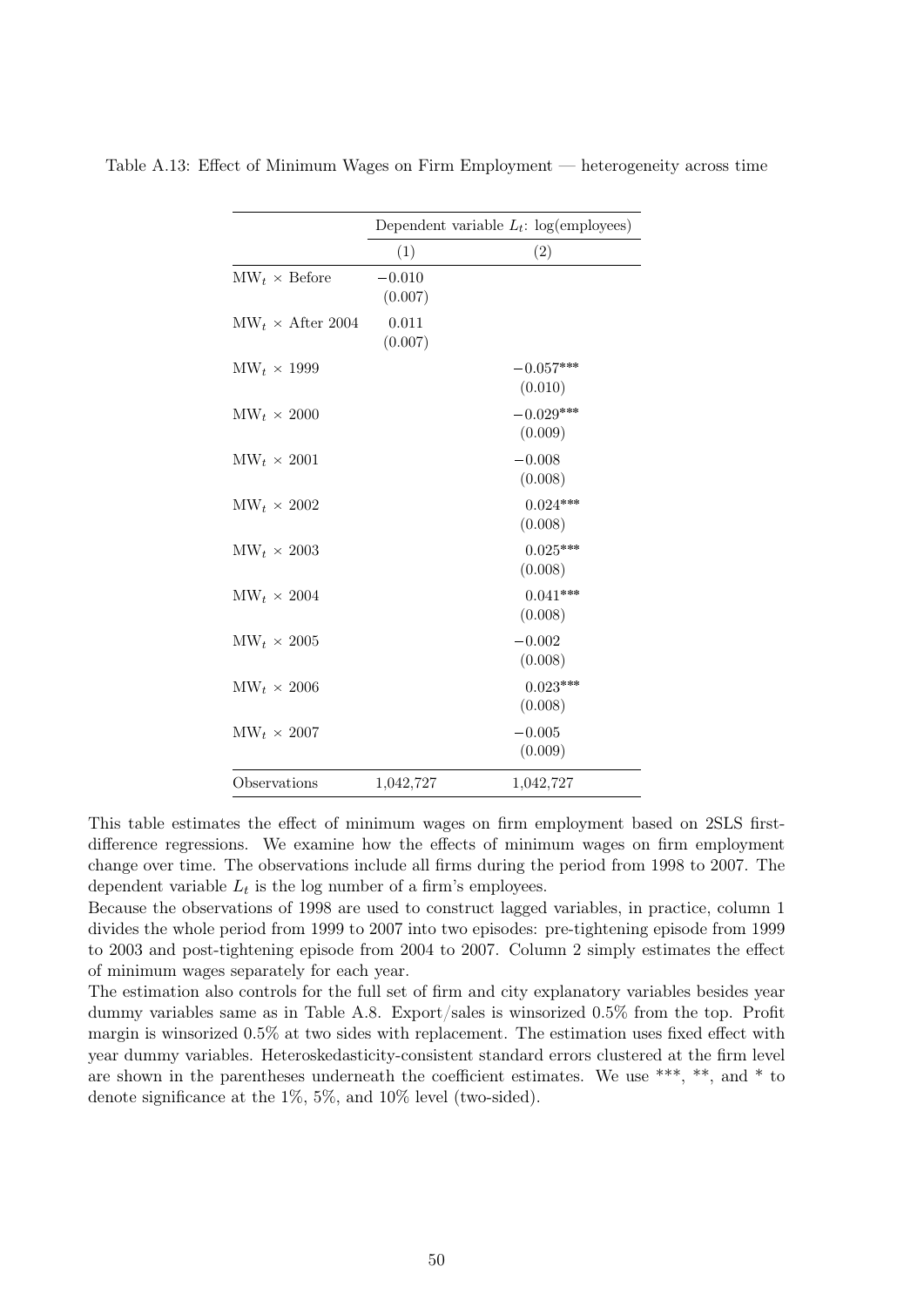<span id="page-50-0"></span>

|                                                                     | Dependent variable $L_t$ : log(employees) |                       |  |
|---------------------------------------------------------------------|-------------------------------------------|-----------------------|--|
|                                                                     | (1)                                       | (2)                   |  |
| $\text{MW}_t \times \text{FWage}_{t-1} \times \text{Before}$        | $0.035***$<br>(0.004)                     |                       |  |
| $\text{MW}_{t} \times \text{FWage}_{t-1} \times \text{After } 2004$ | $0.041***$<br>(0.004)                     |                       |  |
| $\text{MW}_t \times \text{FWage}_{t-1} \times 1999$                 |                                           | $0.020***$<br>(0.005) |  |
| $\text{MW}_{t} \times \text{FWage}_{t-1} \times 2000$               |                                           | $0.039***$<br>(0.005) |  |
| $\text{MW}_t \times \text{FWage}_{t-1} \times 2001$                 |                                           | $0.042***$<br>(0.005) |  |
| $\text{MW}_t \times \text{FWage}_{t-1} \times 2002$                 |                                           | $0.034***$<br>(0.005) |  |
| $\text{MW}_t \times \text{FWage}_{t-1} \times 2003$                 |                                           | $0.029***$<br>(0.005) |  |
| $\text{MW}_t \times \text{FWage}_{t-1} \times 2004$                 |                                           | $0.041***$<br>(0.004) |  |
| $\text{MW}_t \times \text{FWage}_{t-1} \times 2005$                 |                                           | $0.028***$<br>(0.004) |  |
| $\text{MW}_{t} \times \text{FWage}_{t-1} \times 2006$               |                                           | $0.035***$<br>(0.004) |  |
| $\text{MW}_t \times \text{FWage}_{t-1} \times 2007$                 |                                           | $0.054***$<br>(0.004) |  |
| Observations                                                        | 1,014,113                                 | 1,014,113             |  |

Table A.14: Effect of Minimum Wages on Firm Employment

This table estimates the effect of minimum wages on firm employment based on 2SLS firstdifference regressions. We examine how the heterogeneous effects of minimum wages on firm employment change over time for firms with different levels of firm wages. The observations include all firms during the period from 1998 to 2007. The dependent variable  $L_t$  is the log number of a firm's employees.

Essentially we estimate the coefficients of interaction terms  $MW_t \times Fwage_{t-1}$  change over time. Because the observations of 1998 are used to construct lagged variables, in practice, column 1 divides the whole period from 1999 to 2007 into two episodes: pre-tightening episode from 1999 to 2003 and post-tightening episode from 2004 to 2007. Column 2 simply estimates the coefficients of these interaction terms separately for each year.

The estimation also controls for the full set of firm and city explanatory variables and year dummy variables same as in Table [A.8.](#page-44-0) Export/sales is winsorized 0.5% from the top. Profit margin is winsorized 0.5% at two sides with replacement. Heteroskedasticity-consistent standard errors clustered at the firm level are shown in the parentheses underneath the coefficient estimates. We use \*\*\*, \*\*, and \* to denote significance at the 1%, 5%, and 10% level (two-sided).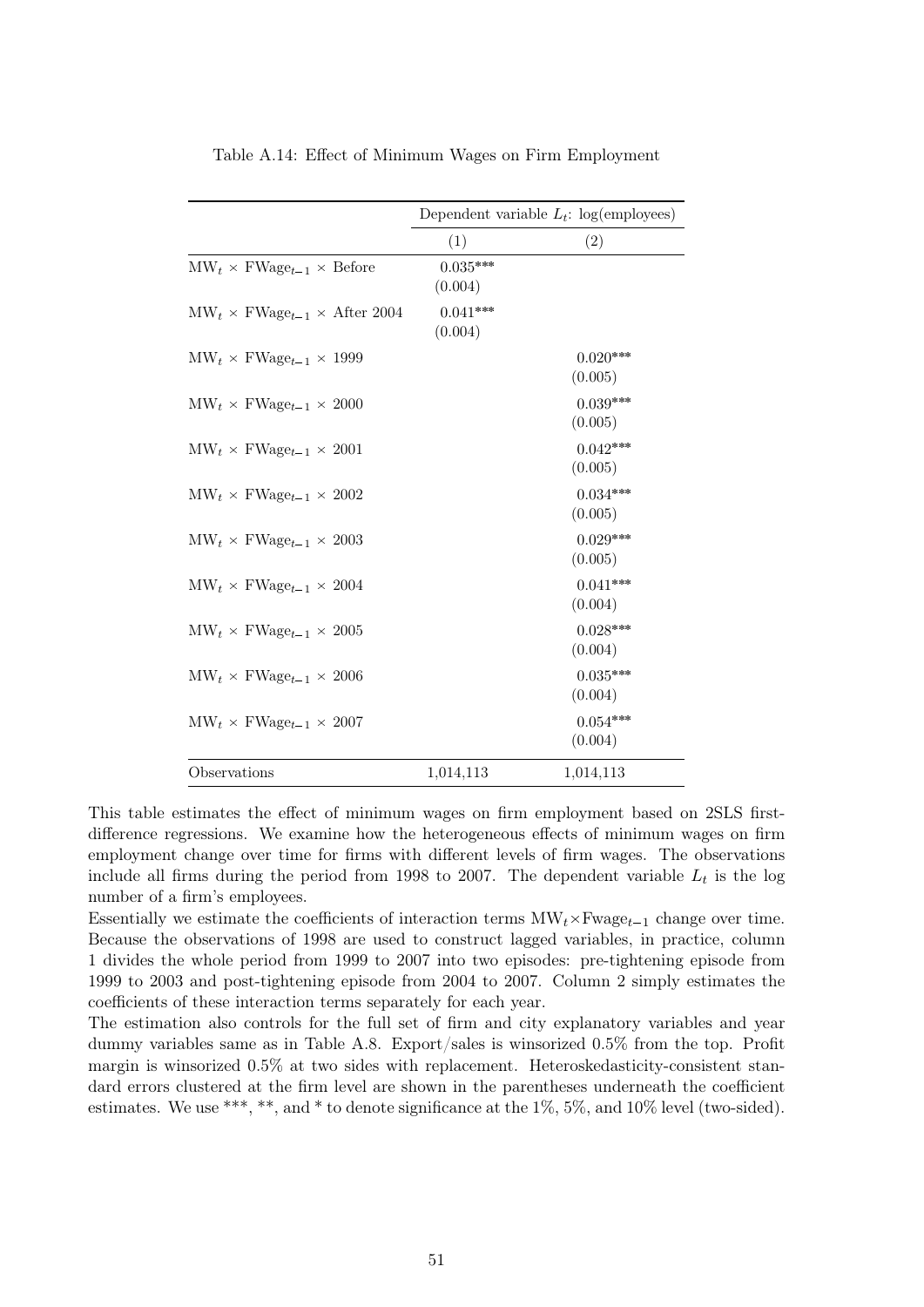|                                         | Dependent variable: log(employees) |                      |                     |                       |               |
|-----------------------------------------|------------------------------------|----------------------|---------------------|-----------------------|---------------|
|                                         | (1)                                | (2)                  | (3)                 | (4)                   | (5)           |
|                                         | 2SLS FD                            | <b>OLS</b>           | <b>Fixed Effect</b> | FD                    | <b>GMM FD</b> |
| $\text{MW}_t$                           | 0.048                              | 0.032                | 0.052               | 0.029                 | 0.045         |
|                                         | (0.052)                            | (0.042)              | (0.040)             | (0.022)               | (0.053)       |
| industry wage $_t$                      | 0.023                              | 0.020                | $-0.003$            | 0.011                 | 0.024         |
|                                         | (0.039)                            | (0.037)              | (0.031)             | (0.013)               | (0.042)       |
| city $GDPPC_t$                          | 0.027                              | $0.064$ <sup>*</sup> | 0.042               | $-0.017$ <sup>*</sup> | 0.025         |
|                                         | (0.050)                            | (0.038)              | (0.039)             | (0.009)               | (0.049)       |
| industry output $_t$                    | 0.012                              | 0.015                | 0.020               | $-0.008*$             | 0.012         |
|                                         | (0.016)                            | (0.011)              | (0.013)             | (0.004)               | (0.016)       |
| labor $\mathrm{share}^{\textbf{IND}}_t$ | $-0.000$                           | $0.000^{**}$         | 0.000               | $0.000^{***}\,$       | $-0.000$      |
|                                         | (0.000)                            | (0.000)              | (0.000)             | (0.000)               | (0.000)       |
| $HHI_t$                                 | $-0.000$                           | $-0.010$             | $-0.001$            | 0.004                 | $-0.000$      |
|                                         | (0.008)                            | (0.006)              | (0.007)             | (0.003)               | (0.009)       |
| Observations                            | 547,355                            | 629,587              | 547,355             | 629,587               | 547,355       |

<span id="page-51-0"></span>Table A.15: Effect of Minimum Wages on Firm Employment with 2004 Census Weighting to Correct Survey Sampling Bias

standard errors in parentheses  $({}^*p < 0.1, {}^{**}p < 0.05, {}^{***}p < 0.01)$ 

This table examines the effect of minimum wages on firm employment using different estimation methods when survey sampling bias correction is performed. They use a same set of explanatory variables which include firm controls besides city determinants shown in Table [A.6.](#page-42-0) Column (1) considers dynamic bias incurred by the introduction of  $L_{t-1}$ . We use  $L_{t-2}$  as an instrument for  $\Delta L_t$  and run a regression of two-stage least squares with first difference. Column (2) uses the estimation of standard ordinary least squares. This is a pooled regression. Column (3) uses panel estimation with fixed effects based on each firm. Column (4) chooses panel estimation with first difference. Column (5) introduces GMM-style instruments of  $L_{t-2}$ , a.k.a. the Arellano-Bond estimation. Therefore, the results can be compared with those from Table [A.7](#page-43-0) that does not account for sampling bias.

The estimation uses fixed effects and controls for year dummy variables and minimum-wage determinants. Export/sales is winsorized 0.5% from the top. Profit margin is winsorized 0.5% at two sides with replacement. Heteroskedasticity-consistent standard errors clustered at the firm level are shown in the parentheses underneath the coefficient estimates. We use \*\*\*, \*\*, and  $*$  to denote significance at the 1%, 5%, and 10% level (two-sided).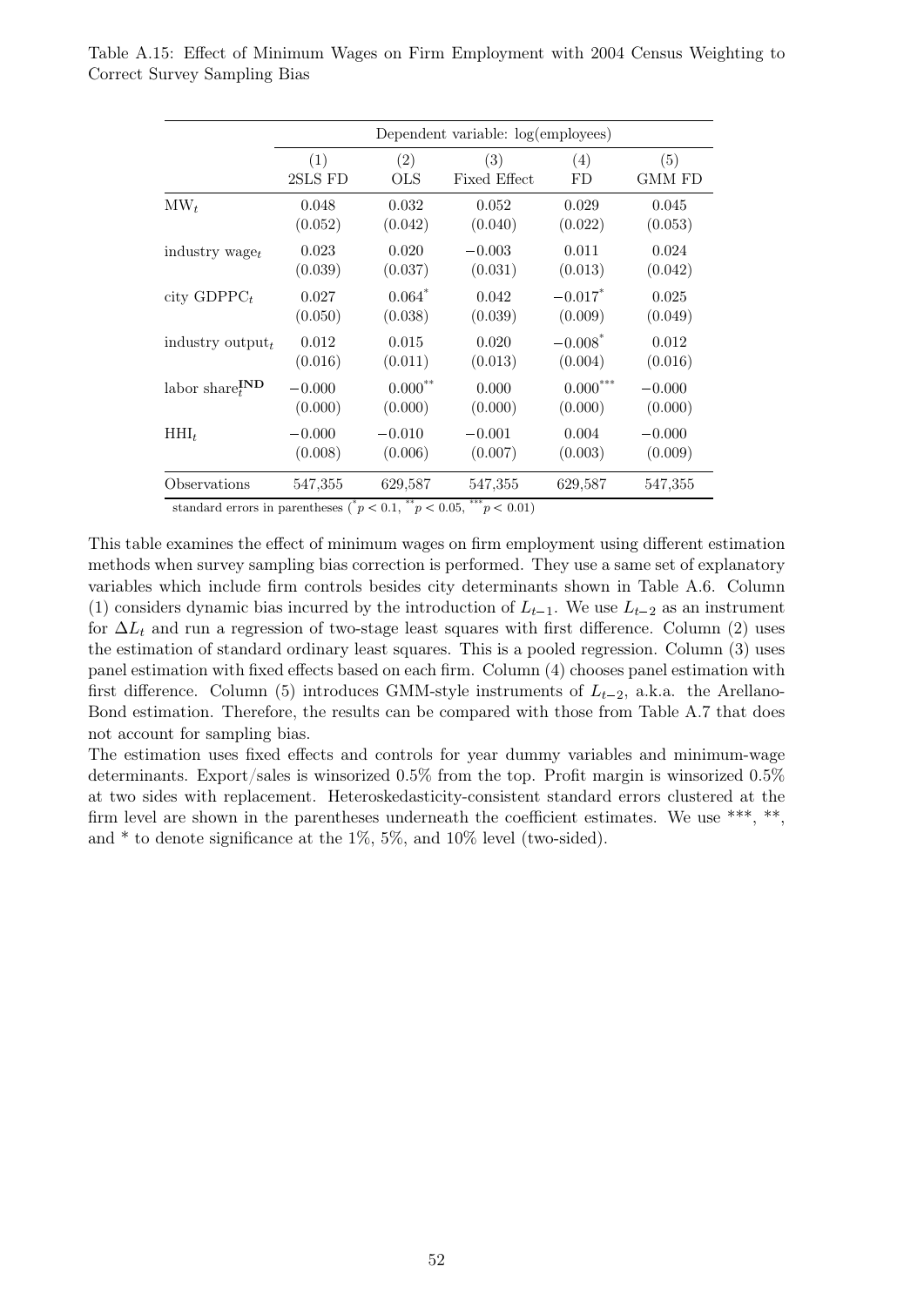|                      | Dummy = 1 if firm wage <sub>t</sub> < minimum wage <sub>t</sub> |
|----------------------|-----------------------------------------------------------------|
| year <sub>2001</sub> | $0.094***$                                                      |
|                      | (0.010)                                                         |
| year <sub>2002</sub> | $0.125***$                                                      |
|                      | (0.009)                                                         |
| year <sub>2003</sub> | $0.172***$                                                      |
|                      | (0.010)                                                         |
| year <sub>2004</sub> | $-1.003***$                                                     |
|                      | (0.030)                                                         |
| year <sub>2005</sub> | $-0.866***$                                                     |
|                      | (0.031)                                                         |
| year <sub>2006</sub> | $-0.941***$                                                     |
|                      | (0.032)                                                         |
| year <sub>2007</sub> | $-0.872***$                                                     |
|                      | (0.033)                                                         |
| Observations         | 1,034,660                                                       |
| Firms                | 296211                                                          |

<span id="page-52-0"></span>Table A.16: Determinants of non-compliance with minimum wage legislation

Population-averaged probit model. Coefficients from standard controls and constant not reported. Standard errors in parentheses

This table estimates the determinats of non-compliance with minimum wage legislation based on population-averaged probit model.. We examine what governs firms' decisions to set wages below the minimum wage threshold. The observations include all firms during the period from 2001 to 2007. The dependent variable is the dummy equal to unity if a firm set wage below the minimum wage.

The estimation also controls for the full set of firm explanatory variables and year dummy variables. We report only coefficients for year dummies to show an enforcement shock in 2004. Standard errors are shown in the parentheses underneath the coefficient estimates. We use \*\*\*, \*\*, and \* to denote significance at the 1%, 5%, and 10% level (two-sided).

<span id="page-52-1"></span>

|                                                               | Dependent variable $L_t$ : log(employees) |                     |                       |
|---------------------------------------------------------------|-------------------------------------------|---------------------|-----------------------|
|                                                               | (1)                                       | (2)                 | $\left( 3\right)$     |
| interest payments $_{t-1}$                                    | $-0.135***$<br>(0.021)                    | $-0.042$<br>(0.070) | 0.007<br>(0.078)      |
| $\text{MW}_t$ × interest payments <sub>t-1</sub>              |                                           | $-0.085$<br>(0.058) |                       |
| $\text{MW}_t$ × interest payments <sub>t-1</sub> × Before     |                                           |                     | $-0.107$<br>(0.070)   |
| $\text{MW}_t$ × interest payments <sub>t-1</sub> × After 2004 |                                           |                     | $0.274***$<br>(0.114) |
| Observations                                                  | 1,027,362                                 | 1,027,362           | 1,027,362             |

Table A.17: Firm employment and financial constraint

Firm- and city-level dummies as in previous models and constant are not reported. Robust standard errors in parentheses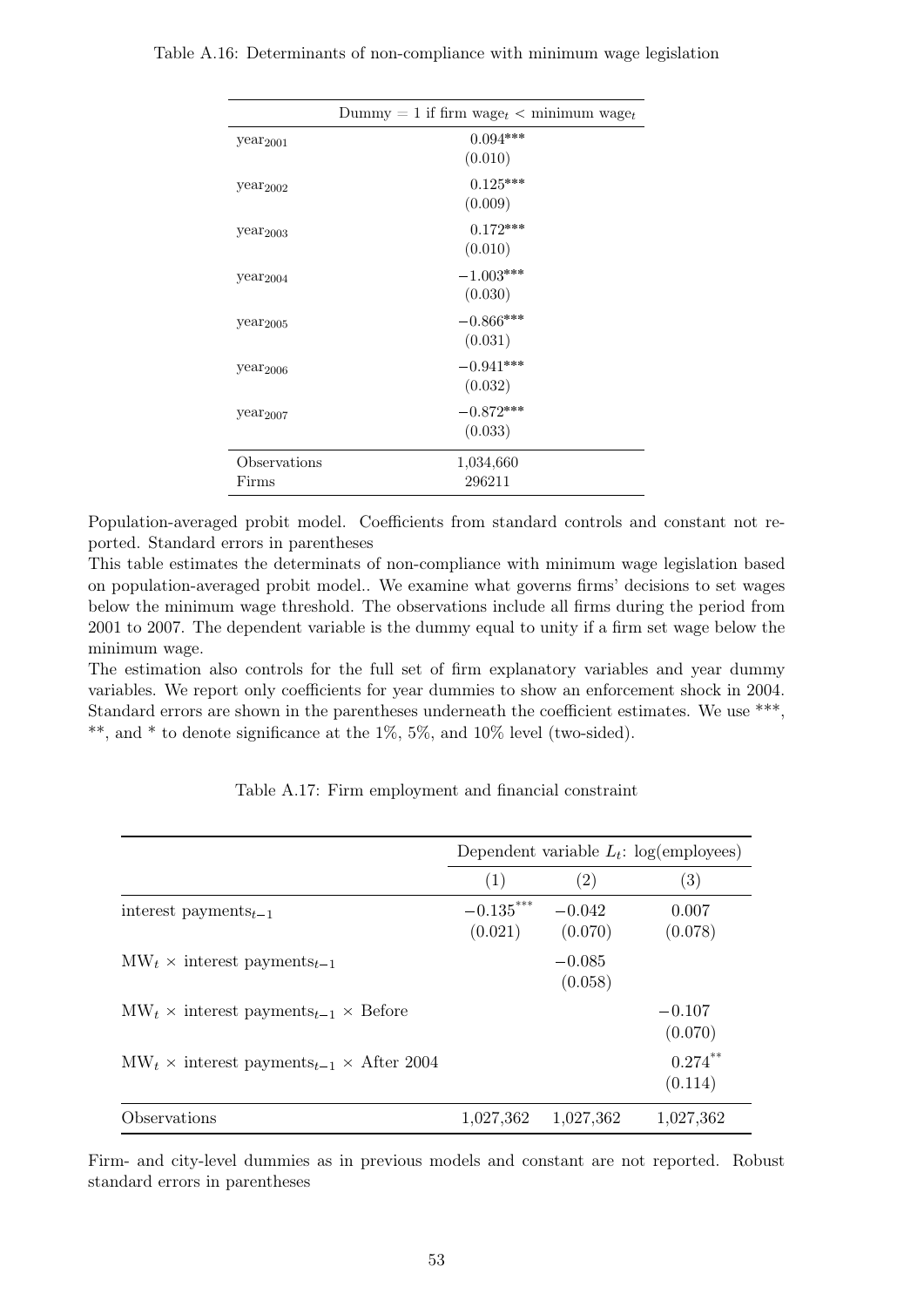# <span id="page-53-0"></span>Appendix

# B List of variables

This list describes and explains all the main variables used in estimation.

- County variable (from the Ministry of Human Resources and Social Security of China)
	- County is defined as the administrative division at the third level.
	- MW: effective minimum wage. Effective minimum wages are average monthly minimum wages weighted by their durations within a year. Real effective minimum wages, used in the regression at the firm level, are denominated by the 4-digit industry product price index.
- City variables (from the China Statistical Yearbook)
	- City is defined as the administrative division at the second level.
	- city average wage: city wage per employee. Employees are those who work at the formal sector in the urban area of each city. City average wages are reported in the database. City total wages and a couple of sources for city total employees are used to replace missing values and outliers of city average wages.
	- city GDPPC: city GDP per capita. GDP per capita are reported in the database. GDP and annual population are used to replace missing values and outliers of GDP per capita. Annual population is calculated as the simple average of city population at the beginning and the end of a year.
	- growth rate of GDPPC: growth rate of city GDP per capita.
	- $-$  fixed asset investment: the ratio of fixed asset investment to GDP. This variable is winsorized  $1\%$ at two sides with replacement.
	- GDP share of 2nd industry: the ratio of output in the secondary industry to GDP.
	- GDP share of 3rd industry: the ratio of output in the tertiary industry to GDP.
	- growth rate of FDI: growth rate of foreign direct investment. FDI is reported in the database. FDI in the urban area is used to replace missing values and outliers of FDI.
	- growth rate of labor: growth rate of urban and rural labor force. A couple of sources for labor force are reported in the database. The one with the fewest missing values and outliers is used and other sources provide supplementary information.
	- unemployment rate: registered unemployment rate. The number of registered unemployed is reported in the database. It is further denominated by urban labor force, which is measured from a couple of sources reported in the database.
- Province variables (from the CNKI yearbook database)
	- Province is defined as the administrative division at the first level.
	- CPI: consumer price index.
	- $-P_k$ : price index of fixed asset investment.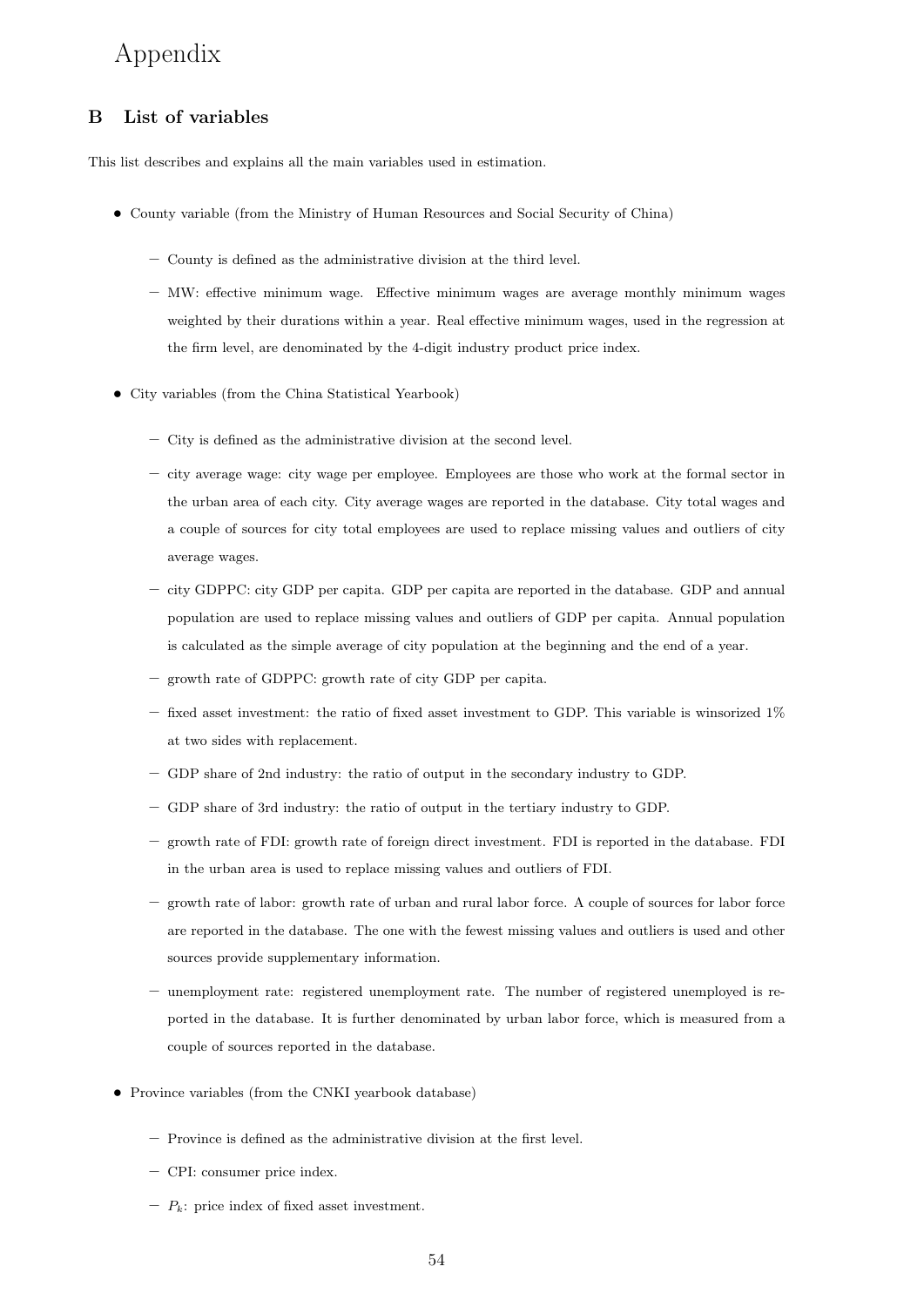- Industry variables (constructed from the annual survey of industrial firms or other sources)
	- industry wage: real industry wage per employee. Industry is classified at the 2-digit level following the code of GB/T4754-2002. Real variables, same in the following, are denominated by the 4-digit industry product price index.
	- industry output: real industry output per employee. Industry is classified at the 4-digit level following the code of GB/T4754-2002.
	- HHI: Herfindahl index of firm sales in an industry. Industry is classified at the 4-digit level following the code of GB/T4754-2002.
	- labor share<sup>IND</sup>: industry labor income share. It is measured by the ratio of total wages to total gross output at the 4-digit industry level following the code of GB/T4754-2002.
	- $-P_y$ : price index of industry gross output.
	- $P_m$ : price index of intermediate input. It is collected by BBZ (2011).
- Firm variables (from the annual survey of industrial firms)
	- $L$  employees: annual firm employment. It is reported as the average of a firm's end-of-month employees in a year.
	- $S:$  sales: annual sales revenue from main business.
	- $-$  W: firm wage per employee. A firm's wage is calculated as the sum of its wage bill, worker benefits, and unemployment insurance. It is common believed employers underreport actual earnings of employees in their income sheet and thus in the dataset. Since there is no evidence that underreporting varies systematically across industries, no adjustment is conducted in this paper. The average wage per employee is a firm's wage denominated by its annual employment. This variable is winsorized 0.5% from the top and dropped if below one thousand Yuan a year.
	- HMT: dummy variable of foreign firms controlled by citizens from Hong Kong, Macau, and Taiwan (cf. firms controlled by foreigners not including from HMT)
	- SOE: dummy variable of state firms (cf. firms controlled by foreigners not including from HMT)
	- PRV: dummy variable of domestic, private firms (cf. firms controlled by by foreigners not including from HMT)
	- $-$  profit margin: the ratio of profit to sales. This variable is winsorized 0.5% at two sides with replacement.
	- export/sales: the ratio of export to sales. This variable is winsorized 0.5% from the top.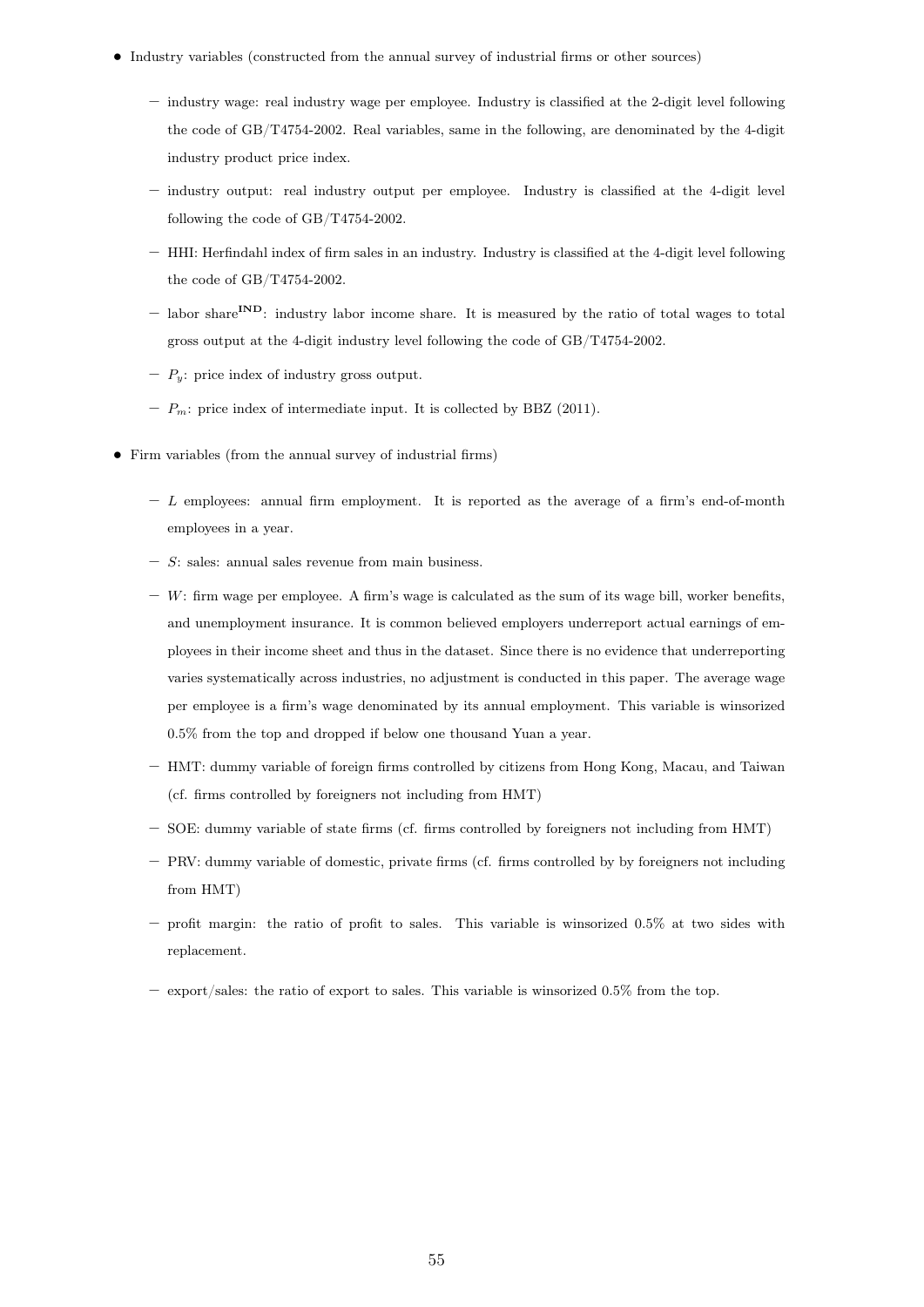# References

- <span id="page-55-5"></span>Acemoglu, D.  $(2001)$ . Good jobs versus bad jobs. Journal of Labor Economics 19(1), 1–21.
- <span id="page-55-2"></span>Allegretto, S., A. Dube, M. Reich, and B. Zipperer (2013). Credible research designs for minimum wage studies. Working paper series, Institute for Research on Labor and Employment.
- <span id="page-55-1"></span>Allegretto, S. A., A. Dube, and M. Reich (2011). Do minimum wages really reduce teen employment? Accounting for heterogeneity and selectivity in state panel data. Industrial Relations: A Journal of Economy and Society  $50(2)$ , 205–240.
- <span id="page-55-10"></span>Anderson, T. W. and C. Hsiao (1982). Formulation and estimation of dynamic models using panel data. Journal of econometrics  $18(1)$ , 47–82.
- <span id="page-55-9"></span>Arellano, M. and S. Bond (1991). Some tests of specification for panel data: Monte Carlo evidence and an application to employment equations. Review of economic studies  $58(2)$ , 277–297.
- <span id="page-55-6"></span>Basu, A. K., N. H. Chau, and R. Kanbur (2010). Turning a blind eye: Costly enforcement, credible commitment and minimum wage laws. The Economic Journal 120(543), 244-269.
- <span id="page-55-7"></span>Bell, L. A. (1997). The impact of minimum wages in Mexico and Colombia. Journal of Labor Economics 15 (3).
- <span id="page-55-3"></span>Bhaskar, V., A. Manning, and T. To (2002). Oligopsony and monopsonistic competition in labor markets. Journal of Economic Perspectives  $16(2)$ , 155–174.
- <span id="page-55-8"></span>Blanchard, O. J., F. Jaumotte, and P. Loungani (2013). Labor market policies and IMF advice in advanced economies during the Great Recession. International Monetary Fund.
- <span id="page-55-0"></span>Brown, C. (1999). Minimum wages, employment, and the distribution of income. Handbook of labor economics 3, 2101–2163.
- <span id="page-55-4"></span>Burdett, K. and D. T. Mortensen (1998). Wage differentials, employer size, and unemployment. International Economic Review, 257–273.
- <span id="page-55-11"></span>Cai, H. and Q. Liu (2009). Competition and corporate tax avoidance: Evidence from Chinese industrial firms. Economic Journal 119 (537), 764–795.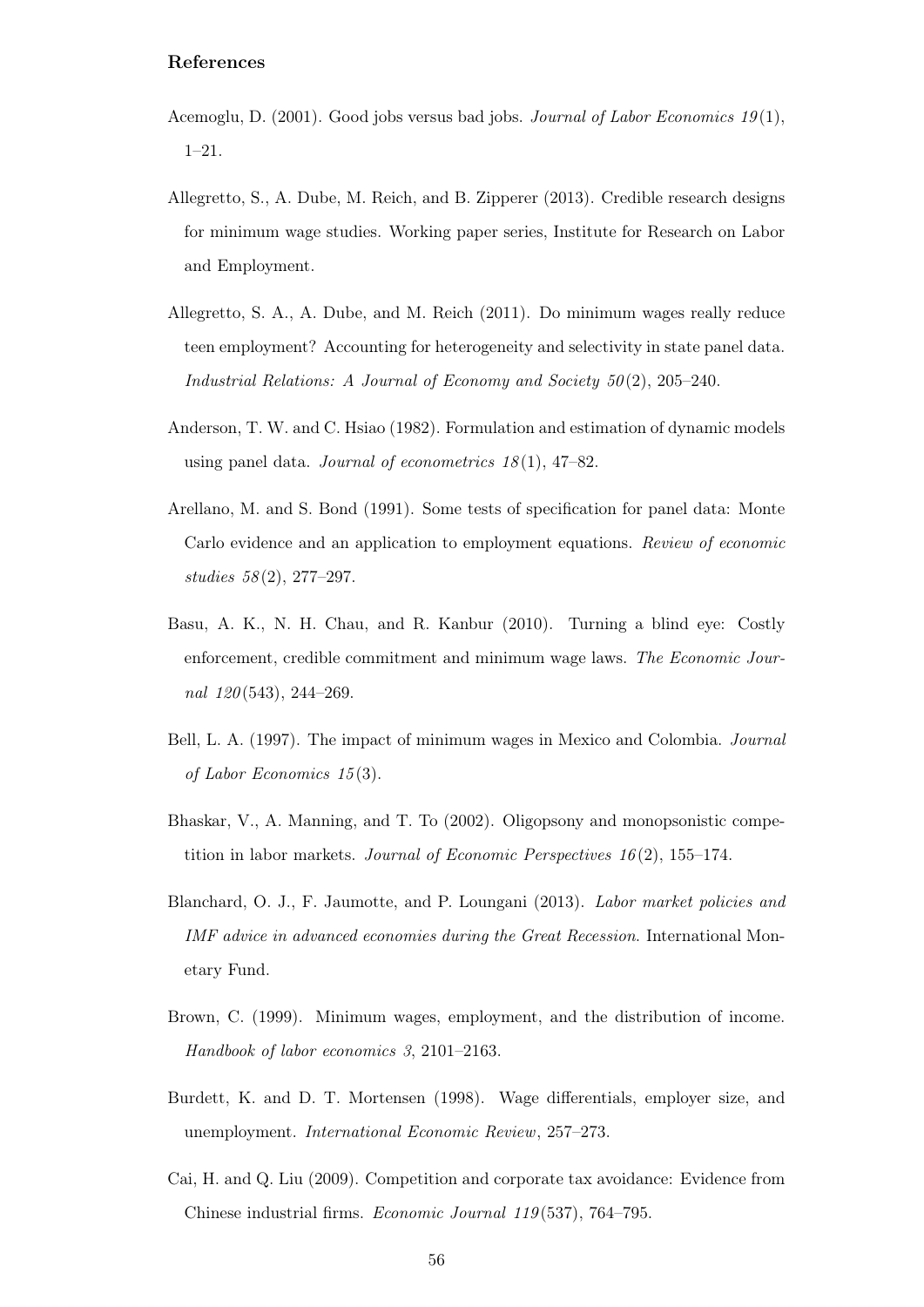- <span id="page-56-0"></span>Card, D. and A. B. Krueger (1995). Time-series minimum-wage studies: a metaanalysis. American Economic Review 85 (2), 238–243.
- <span id="page-56-9"></span>Card, D. and B. Krueger (1994). Minimum wages and employment: A case study of the fast-food industry in New Jersey and Pennsylvania. American Economic Review 84 (4), 772–793.
- <span id="page-56-7"></span>Casale, G. and C. Zhu (2013). Labour administration reforms in China. International Labour Organization.
- <span id="page-56-12"></span>Cull, R., L. C. Xu, and T. Zhu (2009). Formal finance and trade credit during China's transition. Journal of Financial Intermediation 18 (2), 173–192.
- <span id="page-56-10"></span>DellaVigna, S. and E. Kaplan (2007). The fox news effect: Media bias and voting. Quarterly Journal of Economics 122 (3), 1187–1234.
- <span id="page-56-1"></span>Dickens, R., S. Machin, and A. Manning (1999). The effects of minimum wages on employment: Theory and evidence from Britain. Journal of Labor Economics  $17(1)$ , 1–22.
- <span id="page-56-2"></span>Draca, M., S. Machin, and J. Van Reenen (2011). Minimum wages and firm profitability. American Economic Journal: Applied Economics, 129–151.
- <span id="page-56-8"></span>Ehrenberg, R. G. and R. S. Smith (2010). Modern labor economics. Pearson Addison Wesley.
- <span id="page-56-4"></span>Fang, T. and C. Lin (2013). Minimum wages and employment in China. Technical report, IZA Discussion Paper.
- <span id="page-56-11"></span>Farre-Mensa, J. and A. Ljungqvist (2013). Do measures of financial constraints measure financial constraints? Technical report, National Bureau of Economic Research.
- <span id="page-56-5"></span>Flinn, C. J. (2006). Minimum wage effects on labor market outcomes under search, matching, and endogenous contact rates. Econometrica  $74(4)$ , 1013–1062.
- <span id="page-56-3"></span>Freeman, R. B. (2010). Labor regulations, unions, and social protection in developing countries. Handbook of Development Economics 5, 4657–4702.
- <span id="page-56-6"></span>Harrison, A. and E. Leamer (1997). Labor markets in developing countries: An agenda for research. Journal of Labor Economics 15 (S3), S1–S9.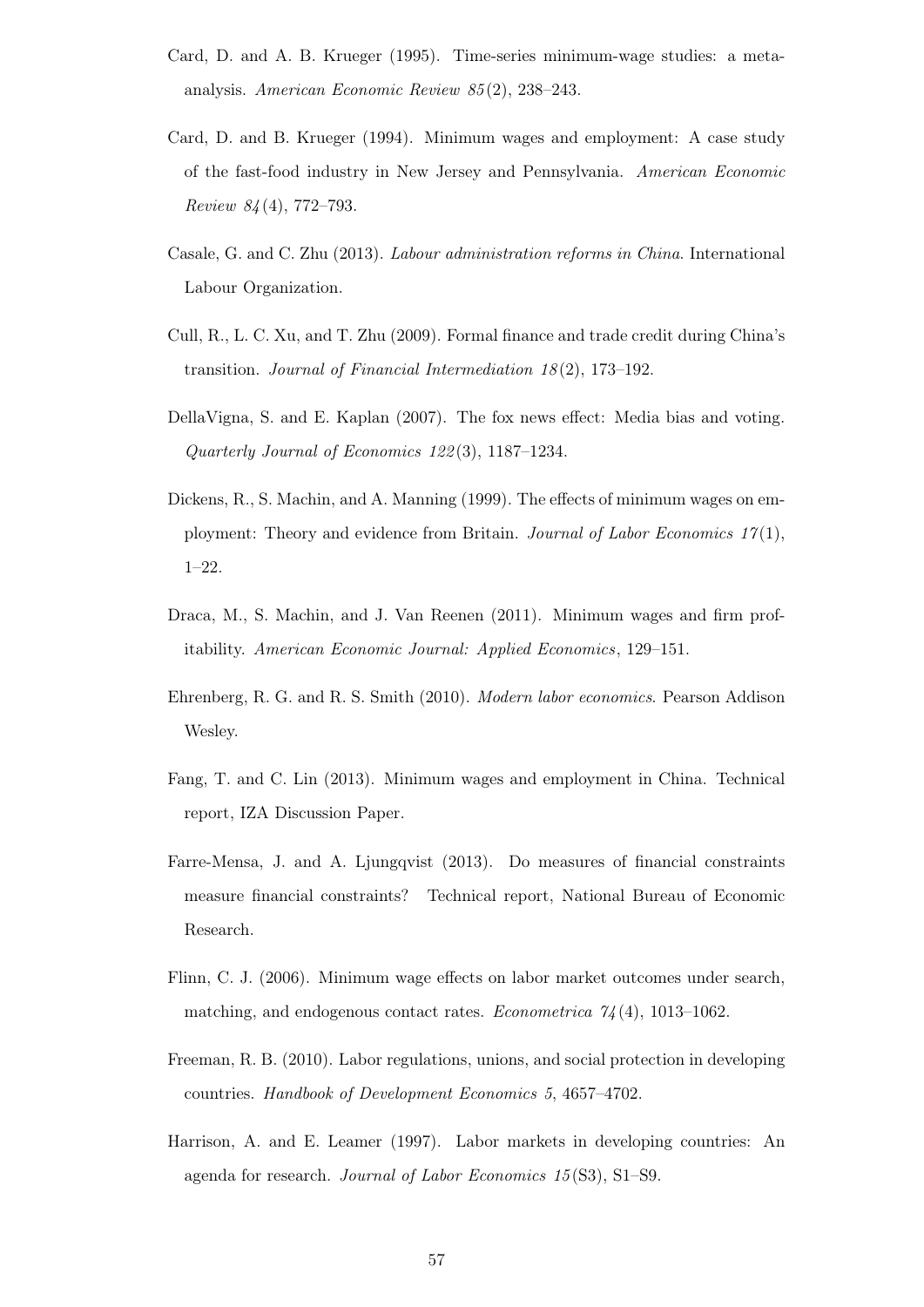- <span id="page-57-3"></span>Hirsch, B. T., B. E. Kaufman, and T. Zelenska (2011). Minimum wage channels of adjustment. Technical report, Discussion Paper series, Forschungsinstitut zur Zukunft der Arbeit.
- <span id="page-57-12"></span>Hsieh, C.-T. and P. Klenow (2009). Misallocation and manufacturing tfp in china and india. Quarterly Journal of Economics CXXIV, 1403.
- <span id="page-57-7"></span>Lang, K. and S. Kahn (1998). The effect of minimum-wage laws on the distribution of employment: theory and evidence. Journal of Public Economics  $69(1)$ ,  $67-82$ .
- <span id="page-57-9"></span>Lemos, S. (2004). The effects of the minimum wage in the formal and informal sectors in Brazil. Technical report, IZA Discussion paper series.
- <span id="page-57-10"></span>Lemos, S. (2009). Minimum wage effects in a developing country. Labour Economics  $16(2)$ , 224–237.
- <span id="page-57-1"></span>Li, H., L. Li, B. Wu, and Y. Xiong (2012). The end of cheap Chinese labor. Journal of Economic Perspectives 26 (4), 57–74.
- <span id="page-57-5"></span>Manning, A. (1995). How do we know that real wages are too high? Quarterly Journal of Economics  $110(4)$ , 1111–1125.
- <span id="page-57-8"></span>Meer, J. and J. West (2013). Effects of the minimum wage on employment dynamics. Technical report, National Bureau of Economic Research.
- <span id="page-57-2"></span>Neumark, D. (2001). The employment effects of minimum wages: Evidence from a prespecified research design the employment effects of minimumwages. Industrial Relations: A Journal of Economy and Society  $40(1)$ , 121–144.
- <span id="page-57-0"></span>Neumark, D. and W. Wascher (2007). Does a higher minimum wage enhance the effectiveness of the earned income tax credit? Technical report, National Bureau of Economic Research.
- <span id="page-57-6"></span>Rebitzer, J. B. and L. J. Taylor (1995). The consequences of minimum wage laws some new theoretical ideas. Journal of Public Economics  $56(2)$ ,  $245-255$ .
- <span id="page-57-4"></span>Schmitt, J. (2013). Why does the minimum wage have no discernible effect on employment? Center for Economic and Policy Research.
- <span id="page-57-11"></span>Sobel, R. S. (1999). Theory and evidence on the political economy of the minimum wage. Journal of Political Economy  $107(4)$ , 761–785.